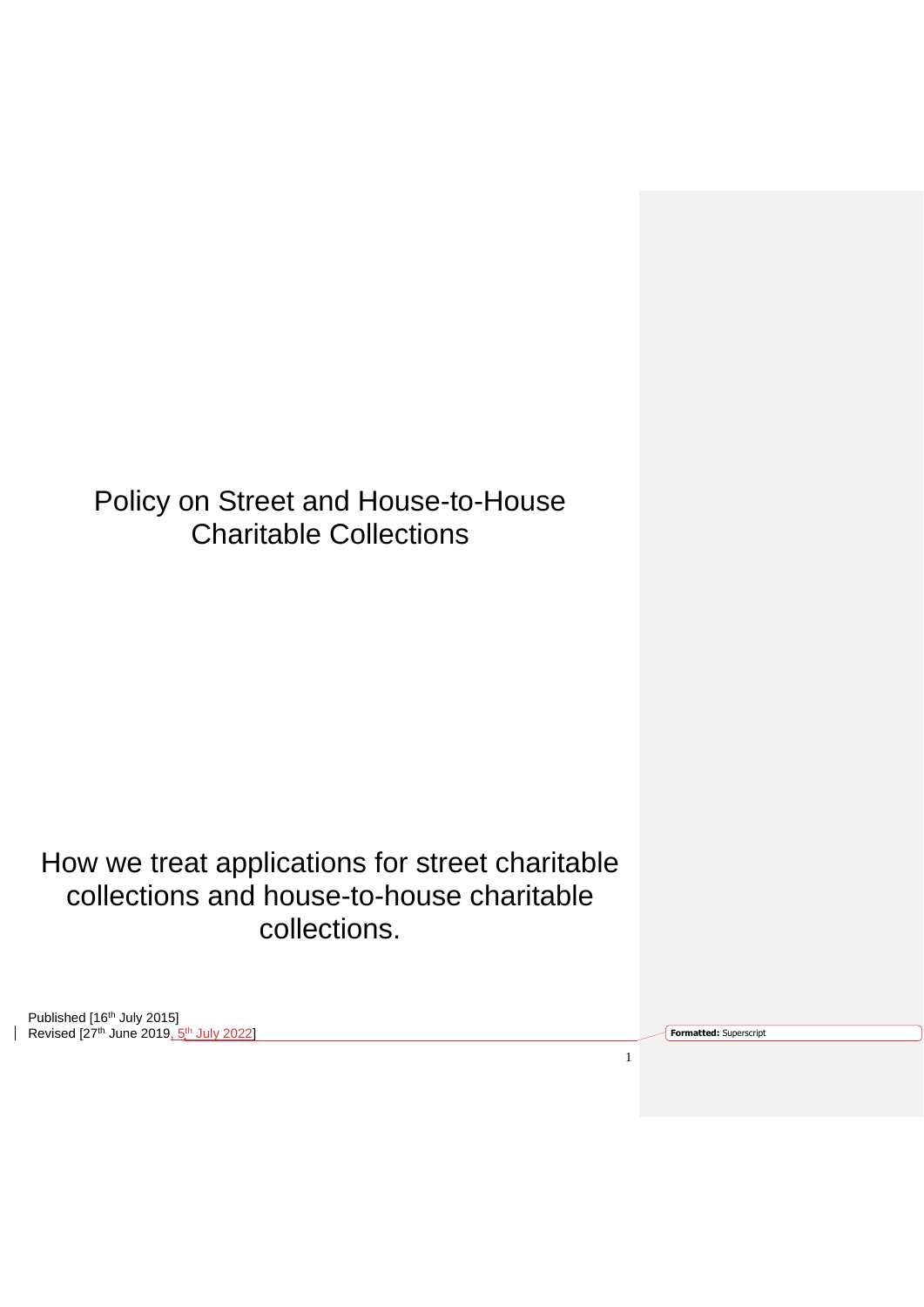### **Contents**

| <b>Section</b>                                                                                                             | Page |  |
|----------------------------------------------------------------------------------------------------------------------------|------|--|
| Definitions                                                                                                                | 3    |  |
| Introduction                                                                                                               | 5    |  |
| <b>Street Collections (Cash)</b>                                                                                           | 7    |  |
| <b>Street Collections (Direct Debit)</b>                                                                                   | 9    |  |
| <b>Charity Market Stall</b>                                                                                                | 10   |  |
| House-to-House Collections (Cash)                                                                                          | 11   |  |
| House-to-House Collections (Direct Debit)                                                                                  | 13   |  |
| House-to-House Collections (Clothing & Other Goods)                                                                        | 14   |  |
| Appendices                                                                                                                 | 16   |  |
| 1. Legislation covering Street Collections.                                                                                |      |  |
| 2. Legislation covering House-to-House Collections.                                                                        |      |  |
| 3. a) Street Collection Regulations<br>b) House-to-House Collection Regulations                                            |      |  |
| 4. Application Forms.                                                                                                      |      |  |
| 5. a) Fifth Schedule Form of Statement<br>b) Sixth Schedule Form of Statement                                              |      |  |
| 6. Code of Practice – Face-to-Face Fundraisers                                                                             |      |  |
| 7. List of Holders of National Exemption Orders                                                                            |      |  |
| 8. Decision of the Cabinet Office in the Appeal by Support Pen-Y-Bont Ltd against Cardiff Council                          |      |  |
| 9. Decision of the Cabinet Office in the Appeal by Clothes Aid (Services) Ltd against St Albans City<br>& District Council |      |  |
| 10. National Association of Licensing and Enforcement Officers (NALEO) Guidance                                            |      |  |

| Author           |                                                                                          |  |                               |
|------------------|------------------------------------------------------------------------------------------|--|-------------------------------|
| Policy created & | 22 <sub>nd</sub><br>16th<br><sup>1</sup> October 2019.<br>July 2015, 22'<br>2022<br>lulv |  | <b>Formatted:</b> Superscript |
|                  |                                                                                          |  |                               |

 $\begin{array}{c} \rule{0pt}{2ex} \rule{0pt}{2ex} \rule{0pt}{2ex} \rule{0pt}{2ex} \rule{0pt}{2ex} \rule{0pt}{2ex} \rule{0pt}{2ex} \rule{0pt}{2ex} \rule{0pt}{2ex} \rule{0pt}{2ex} \rule{0pt}{2ex} \rule{0pt}{2ex} \rule{0pt}{2ex} \rule{0pt}{2ex} \rule{0pt}{2ex} \rule{0pt}{2ex} \rule{0pt}{2ex} \rule{0pt}{2ex} \rule{0pt}{2ex} \rule{0pt}{2ex} \rule{0pt}{2ex} \rule{0pt}{2ex} \rule{0pt}{2ex} \rule{0pt}{$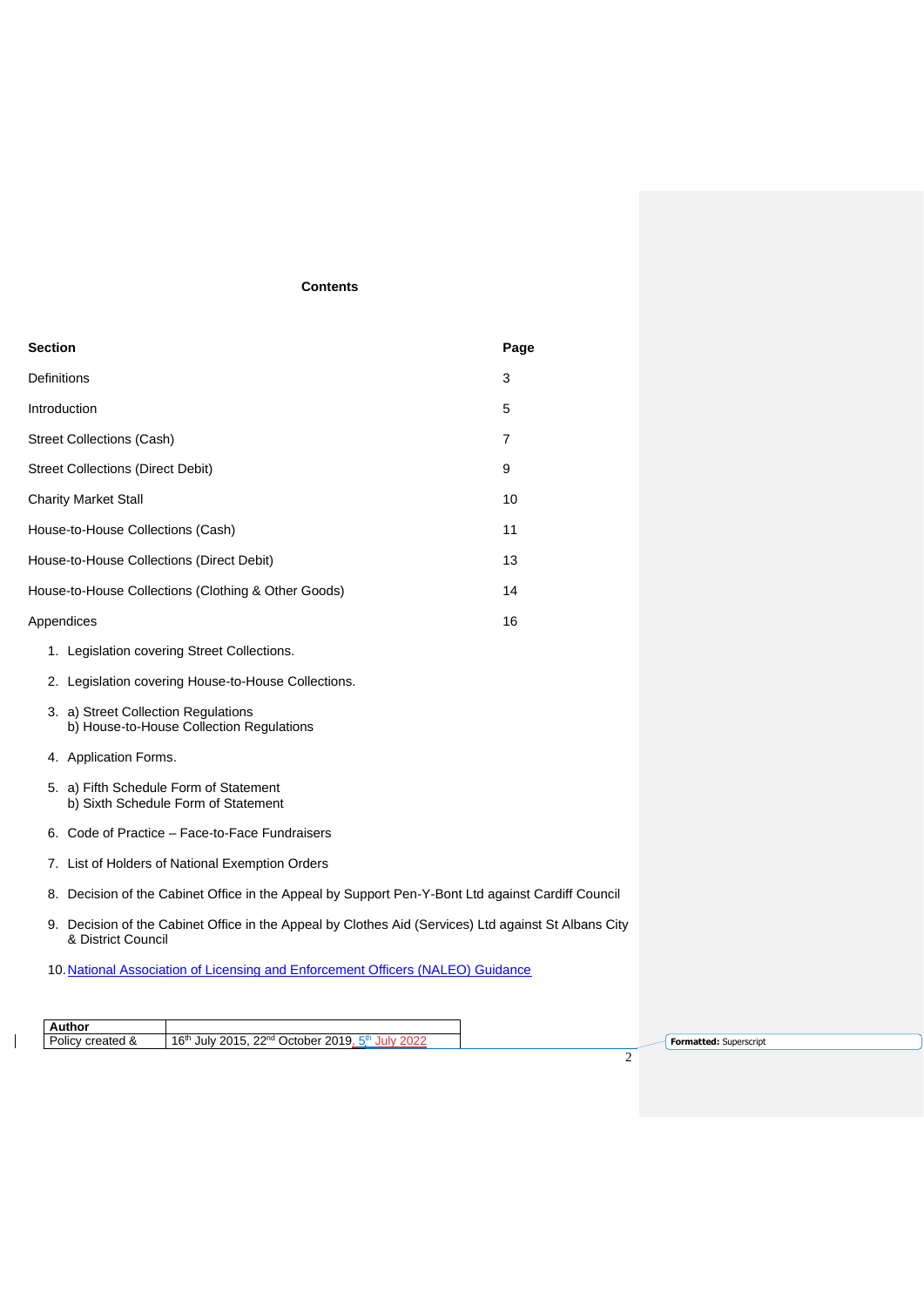| reviewed          |                                                      |
|-------------------|------------------------------------------------------|
| Policy created by | <b>Regulatory-Solicitor - Regulatory Team Leader</b> |
|                   | Planning Appeals & Charitable Collections            |
|                   | Administrators                                       |
| Policy review due | October-July 20252                                   |

 $\mathbf{I}$ 

 $\mathbf{I}$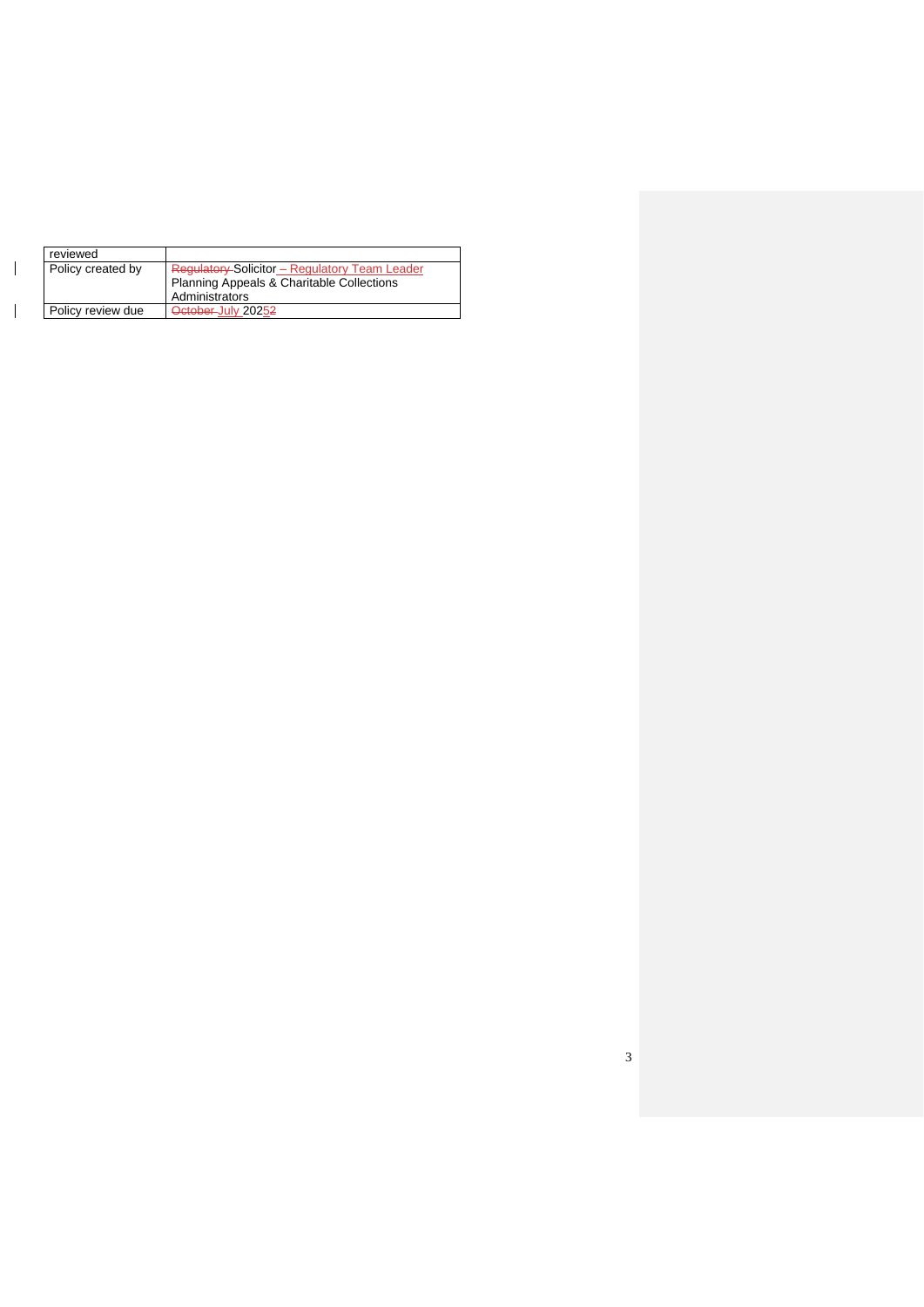# 11. **Definitions**

| We                            | St Albans District Council, usually acting through its officers.                                                                                                                                                                                                                                                                                                                                                             |
|-------------------------------|------------------------------------------------------------------------------------------------------------------------------------------------------------------------------------------------------------------------------------------------------------------------------------------------------------------------------------------------------------------------------------------------------------------------------|
| You                           | The applicant, i.e. the person applying for a licence to collect<br>money or other goods for charity.                                                                                                                                                                                                                                                                                                                        |
|                               | <b>Charity/Charitable purposes</b> for the benefit of a registered charity or other humane purpose.                                                                                                                                                                                                                                                                                                                          |
| <b>Collection</b>             | Requesting and accepting donations of money or other goods<br>from members of the public.                                                                                                                                                                                                                                                                                                                                    |
| Disaster/Emergency            | Catastrophic natural (e.g. tsunami, earthquake, disease<br>outbreak) or manmade (e.g. war, terrorist attack) one-off event<br>causing widespread or geographically localized human suffering<br>requiring urgent action to alleviate it.                                                                                                                                                                                     |
| <b>District</b>               | The area covered by St Albans District Council.                                                                                                                                                                                                                                                                                                                                                                              |
| <b>Licence/Permit</b>         | A document that we issue granting legal permission for a<br>charitable collection within our district.                                                                                                                                                                                                                                                                                                                       |
| <b>Fifth Schedule Form of</b> |                                                                                                                                                                                                                                                                                                                                                                                                                              |
| <b>Statement</b>              | A form we require to be completed and returned to us within 30<br>days of your cash collection, detailing how much was raised and<br>to whom the money was paid. The form should be signed off by<br>an accountant, secretary, treasurer or other official appointed by<br>the charity.                                                                                                                                      |
| <b>Sixth Schedule Form of</b> |                                                                                                                                                                                                                                                                                                                                                                                                                              |
| <b>Statement</b>              | A form we require to be completed and returned to us within 30<br>days of your collection of goods other than cash, detailing how<br>much was raised as a result of the collection. (For example, this<br>may be by signing people up for direct debits, or by selling<br>clothes that were donated.) The form should be signed off by an<br>accountant, secretary, treasurer or other official appointed by the<br>charity. |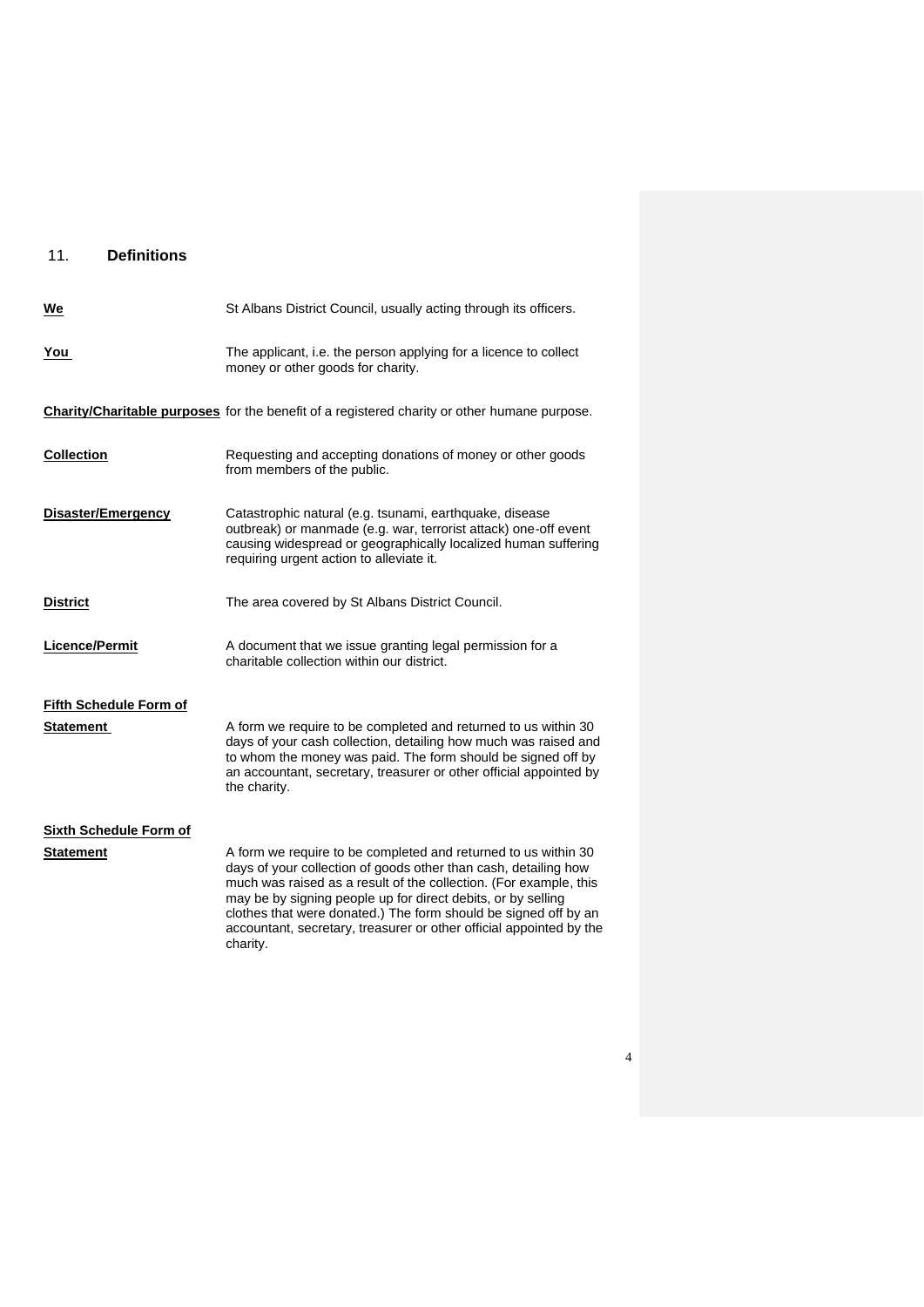| NEO/                            |                                                                                                                                                                                                                                                                       |
|---------------------------------|-----------------------------------------------------------------------------------------------------------------------------------------------------------------------------------------------------------------------------------------------------------------------|
| <b>National Exemption Order</b> | A special order issued by the Cabinet Office to some large<br>national charities. Holders of a NEO do not have to apply for a<br>house-to-house collection licence from us. However, they do still<br>have to apply for a street collection licence is they want one. |
| Refuse/refusal                  | We decide not to give a licence.                                                                                                                                                                                                                                      |
| <b>Street</b>                   | A street or any other place where the public has free access.<br>This may include some private property such as supermarkets,<br>car parks, petrol station forecourts, railway stations.                                                                              |
| House-to-House                  | Collecting money or other goods from door-to-door in a<br>residential area. Also from pub-to-pub, shop-to-shop or<br>business-to-business in a commercial area.                                                                                                       |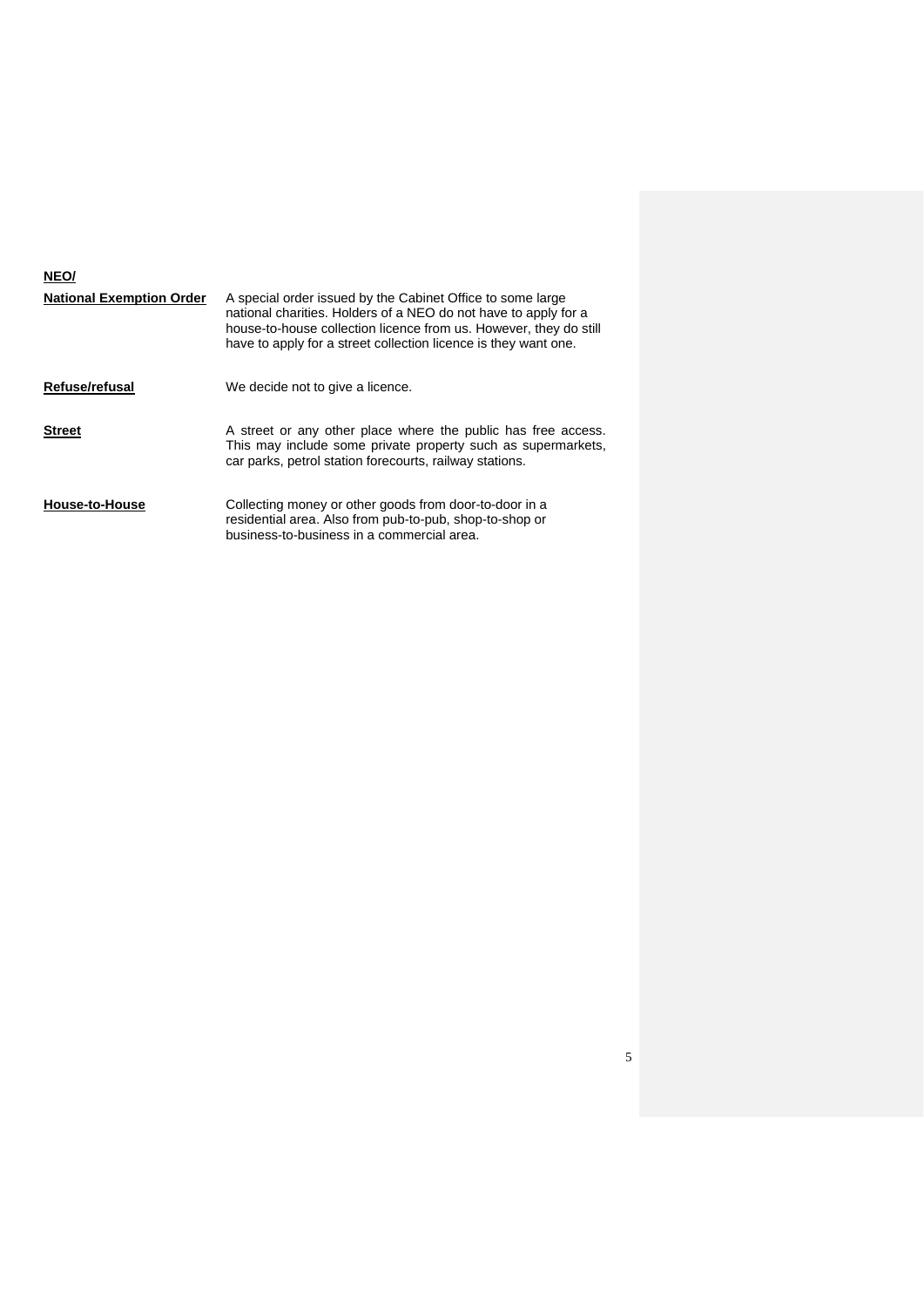# **Introduction**

This Policy Document has been created in order to set out in one place the Council's existing practice and to provide guidance on two separate types of charity collection licensing, namely:

1. Street Collections 2. House-to-House-Collections These activities are, by law, regulated by the Local Licensing Authority for the area in which the activity takes place.

St Albans District Council currently licenses approximately  $250 - 300 - 200 - 250$  charity street collections per year\* by National and Local charities within the authority. These collections all require a licence under the existing legislation.

The Council liaises with 8 – 10 direct-debit fundraising companies who between them visit our District approximately 70 - 80 times per year\* for face-to-face fundraising.

The Council also liaises with and may be required to license House-to-House Clothing collections by 10 or more\* textile recycling companies engaged by charities to operate on their behalf across the District.

#### *\*Figures based on 20142019 records.*

This document sets out how the Council currently approaches the licensing and/or other regulation of the above operations. It also sets out proposed changes to the way that we license House-to-House clothing and House-to-House Direct Debit collections. The changes have been prompted by a Cabinet Office appeal decision (see Appendix 8) which concerns the amount of money that a company may retain for expenses from a collection that is represented as being for charitable purposes. (For proposed changes see "House-to-House Collections Canvassing Direct Debit Sign-Ups" *page number* and also "House-to-House Collections – Clothing and Other Goods" *page number*).

The legislation on Street Collections is set out in Section 5 of the Police, Factories etc (Miscellaneous Provisions) Act 1916, as amended by Section 251 and Schedule 29 to the Local Government Act of 1972. (Appendix 1) It is now largely almost 100 years old and now requires some interpretation in order to ensure that present day collections comply with the spirit of the original Act.

Similarly, the House-to-House Collections Act 1939 (Appendix 2) has not kept pace with innovations such as Commercial Interest Companies, charity partnerships, and direct debit fundraising.

Attempts to update and amalgamate the legislation in 1992, 2006 and 2012 have not been implemented.

Our policy is to consider the safety, protection and well-being of the public by ensuring that all street & house-to-house collections are:

- licensed & monitored appropriately
- legal and above-board
- not causing a public nuisance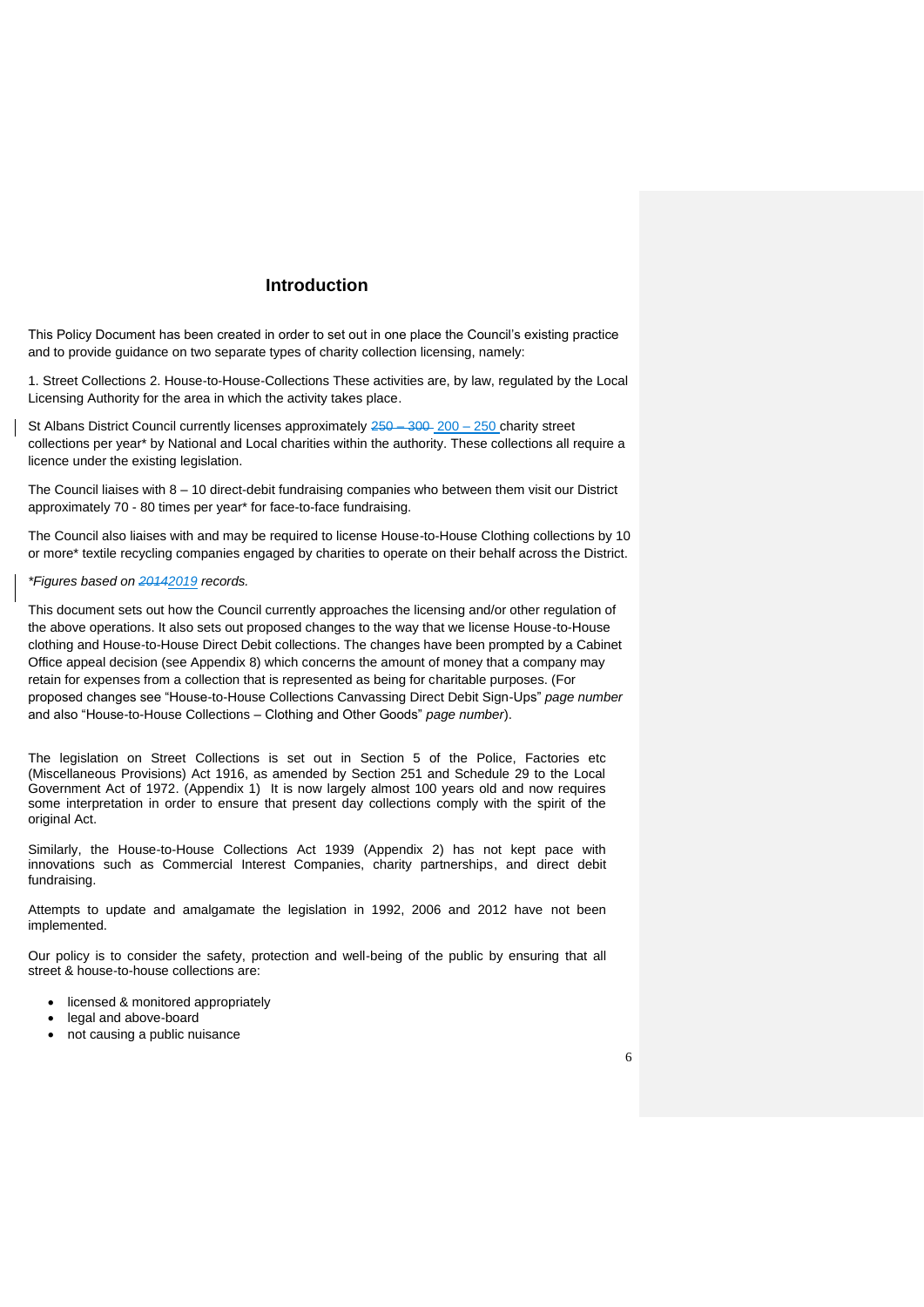• donating the maximum possible amount of the donations they receive to the nominated charity.

St Albans and District hosts a large number of charity collections each year. Our aim with this policy document is to maintain the high standard of charity collections in St Albans in terms of both their legitimacy and their security. This will:

- maintain the good reputation of both local and national charities
- give the public confidence that their donations are being used in the way they intended them to be
- ensure that personal identity security is not compromised
- prevent unscrupulous people or companies from making personal or commercial profit out of charitable collections

# **Our powers and duties**

Our duty to regulate charitable collections in the District comes from two laws and the Model Regulations they recommend:

- Police, Factories etc (Miscellaneous Provisions) Act 1916
- House-to-House Collections Act 1939

# **How will we use the policy?**

The policy provides guidelines about our current position on street collections - face-to-face fundraising (chugging) and house-to-house collections including clothing collections and direct debit collections. We will consider the policy when making licensing decisions. We will consider each application on its own merits. We will take the policy into account when dealing with applications and we will normally follow the policy. If we have to depart substantially from it, we will explain clearly why we have departed from the policy.

# **Consultation and implementation**

 $\overline{\phantom{a}}$ 

This policy will be subject to a consultation process of not less than tensix weeks. It will be sent to all relevant organisations including but not limited to the Public Fundraising Regulatory Association (PFRA); The Civic Society; The Charities Commission; parish councils and District Councillors. This policy will be revised at least every three years and kept under review to reflect any changes to legislation or relevant case law during that period. It will appear on our website Consultation page for the duration of the consultation.

This policy was considered and approved by the Licensing and Regulatory Committee on 15<sup>th</sup> July 2015, and reviewed on 22<sup>nd</sup> October 2019 and 5<sup>th</sup> July 2022. For further information regarding this document please contact: Charitable Collections Team, <del>Democratic Services</del>Customer, Business and Corporate Support, St Albans City & District Council, St Peter's Street, St Albans, AL1 3JE

Tel: 01727 819254 or 819304 Email [charitablecollections@stalbans.gov.uk](mailto:charitablecollections@stalbans.gov.uk)

**Formatted:** Superscript

7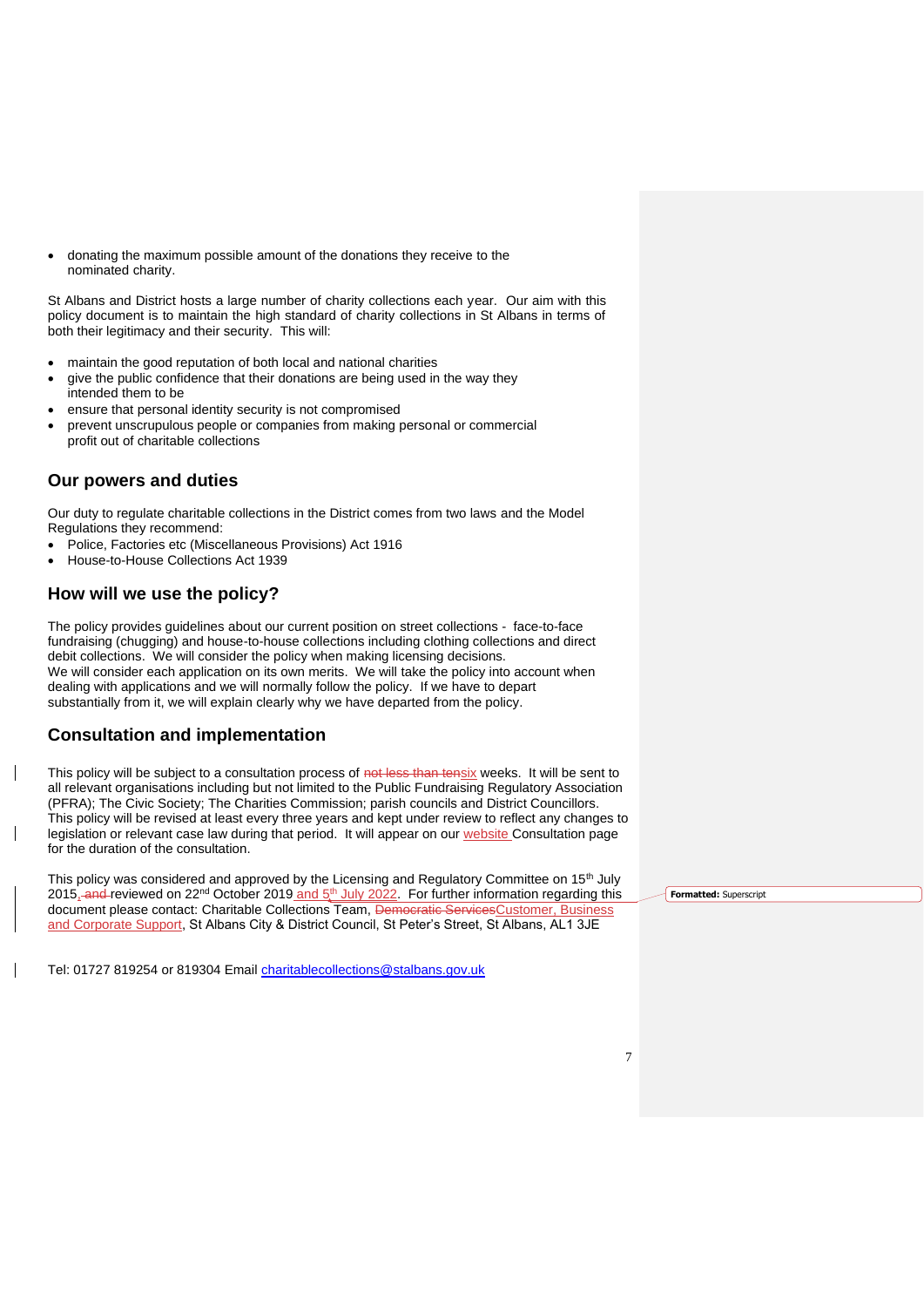# **Street Collections – Cash**

Street Collection means a collection of money or a sale of articles [e.g. charity bakesale; second hand book sale; jumble sale for the benefit of a charitable or other humane purpose in a street or public place. Cash includes contactless payments, cheques and chip and pin payments.

For the purposes of this policy, a public place is defined as anywhere to which the public has free access. This may include supermarkets, car parks, garage forecourts and other areas which are privately owned but where the public has free access.

We have a set of regulations (Model Regulations) that apply to Street Collections (Appendix 3a).

### **Annual invitation to apply for Street Collection Licences**

In the interests of fairness, in September each year we will invite all charities held on our database to apply at that time for licences for the following year. The licences will then be allocated on a first-come, first-served basis for the whole of the following year, excluding December.

Other applications will continue to be considered on an ad-hoc basis throughout the year.

### **Applying for a Street Collection Licence**

You must complete and submit an application form S1 (Appendix 4). We will generally require a minimum of one month's notice of a street collection. It may be possible to issue a licence at shorter notice.

In the case of **disasters and emergencies**, every effort will be made to accommodate collections at short notice; the number and frequency of such emergency collections will be determined by the licensing officer on a case-by-case basis depending upon other previously scheduled collections, availability of sites etc.

Each charity may collect on one date per year in each area of the District. For these purposes we exclude December from our definition of 'year' to allow charities to collect in the Christmas period in addition to any other collection, subject to availability.

Areas of the District are broadly defined on the application form as follows:

Whole District (includes all areas) St Albans Harpenden Marshalswick Redbourn Wheathampstead Supermarkets/Other

This list is not exhaustive and applications for collections in other defined areas of the District will also be considered at the licensing officer's discretion.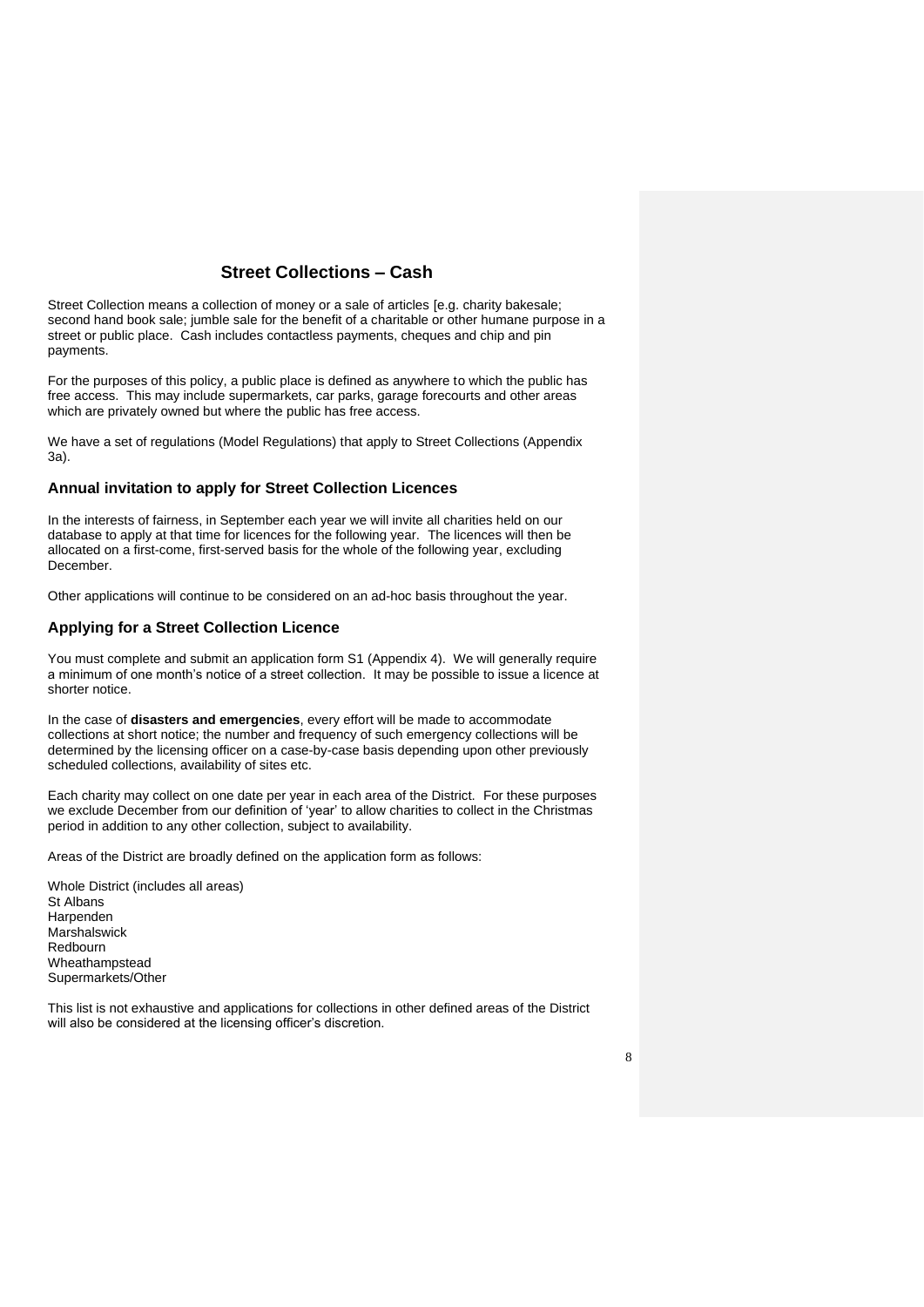Some areas of the District such as The Maltings, Christopher Place and Harpenden Concourse may require further permissions. You will be advised of contact details for these owners or other organisations when you receive your permit.

Applications for December will not be considered before 1<sup>st</sup> September of the same year. This is so that the Christmas period is not booked up a year in advance by national charities to the exclusion of smaller, more local groups who may not have the organizational structure to plan that far ahead.

In the case of supermarket collections, the permission of the supermarket manager must be obtained **before** the application form is submitted to us.

#### **Returns**

Following a street collection, you are required by law to submit a return within 30 days of the collection (Fifth Schedule Form of Statement) (Appendix 5a) stating how much was raised and to whom the money was paid. This must be signed off by a qualified accountant or other person deemed appropriate by us. **Failure to make this return within a reasonable period may result in future applications for collections from you being declined**.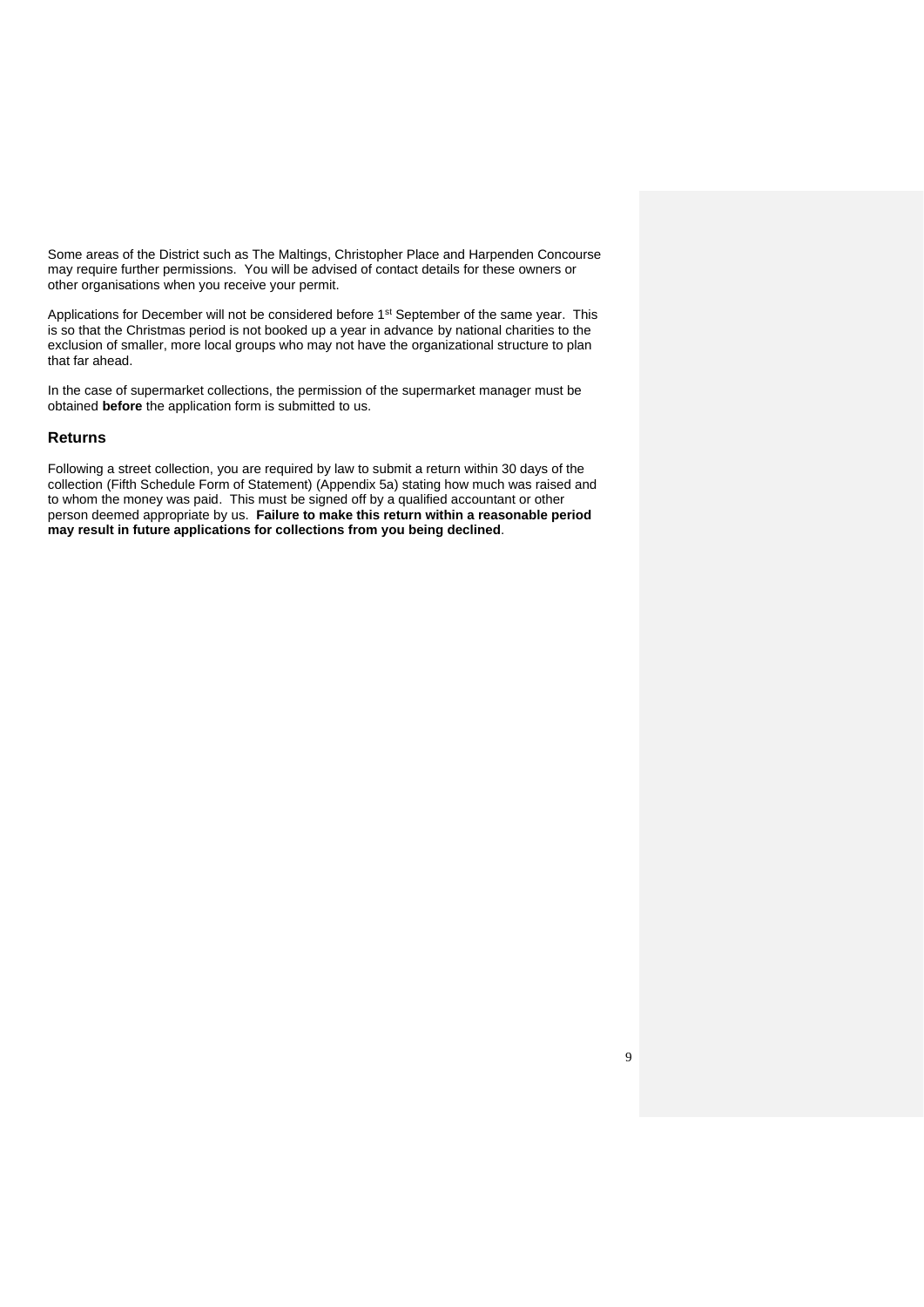# **Street Collections – Direct Debit**

# **Face-to-Face Fundraising on the Street (Chugging)**

Face-to-face fundraisers who sign people up for direct debit contributions on the street are not subject to the same legislation as cash collectors. In fact we have no powers to regulate them in law. However, we have in place a voluntary code of practice to which fundraising companies agree to comply when they visit the District and which currently works well (Appendix 6).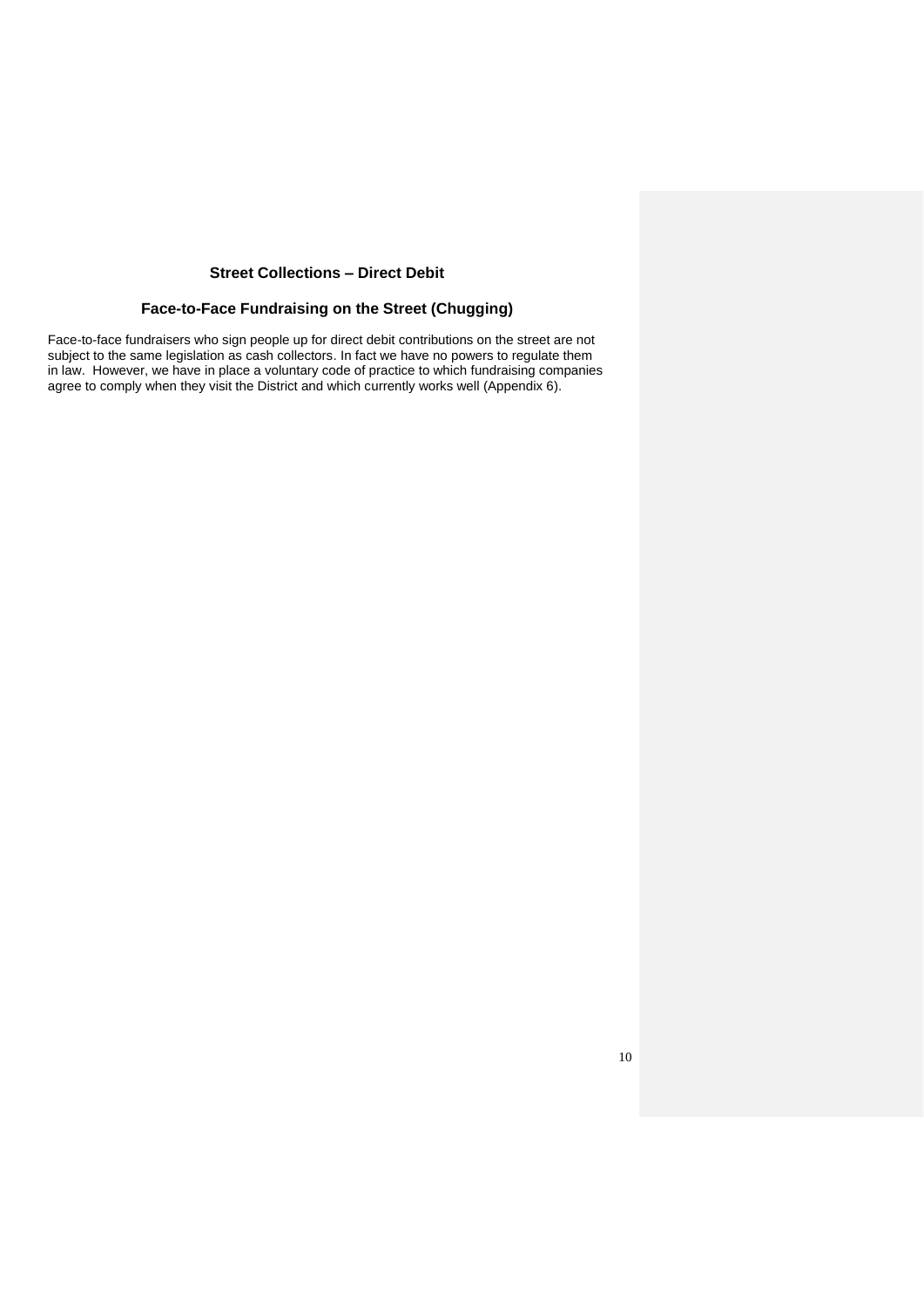### **Charity Market Stall**

A stall is available to charities at a much-reduced rate on the Wednesday and Saturday Charter markets. Since the start of the pandemic, availability of the Charity Stall has reduced to Wednesdays and Farmers' Markets only, but it is anticipated that the opportunity for Saturday stalls will return once the Market Manager is able to accommodate it again.

Applications for the use of the stall are invited at the same time and in the same way as for Street Collections. The Saturday stall may be used on one date per year by each charity and the Wednesday stall may be used more then once, subject to availability and at the discretion of the licensing officer.

Perishables and/or food may not be sold on the stall except with the express permission of the Market Managers. This is partly because of unfair competition with commercial traders and health and safety concerns.

The Charity Stall may be used at the same time as a street collection is taking place for the same charity or as a stand-alone collection in its own right, in which case another charity may operate a street collection on the same day.

In the case of animal charities, collectors will be asked not to bring animals of any kind onto the market. If they do intend to bring animals, they will be asked to notify us in advance so that a stall can be allocated away from food traders.

### **Applying for a charity market stall**

You must complete and submit an application form C1 (Appendix 4).

### **Returns**

A Fifth Schedule return (Appendix 5a) is required for monies raised by a Charity Stall within 30 days in the same way as if it were a Street Collection.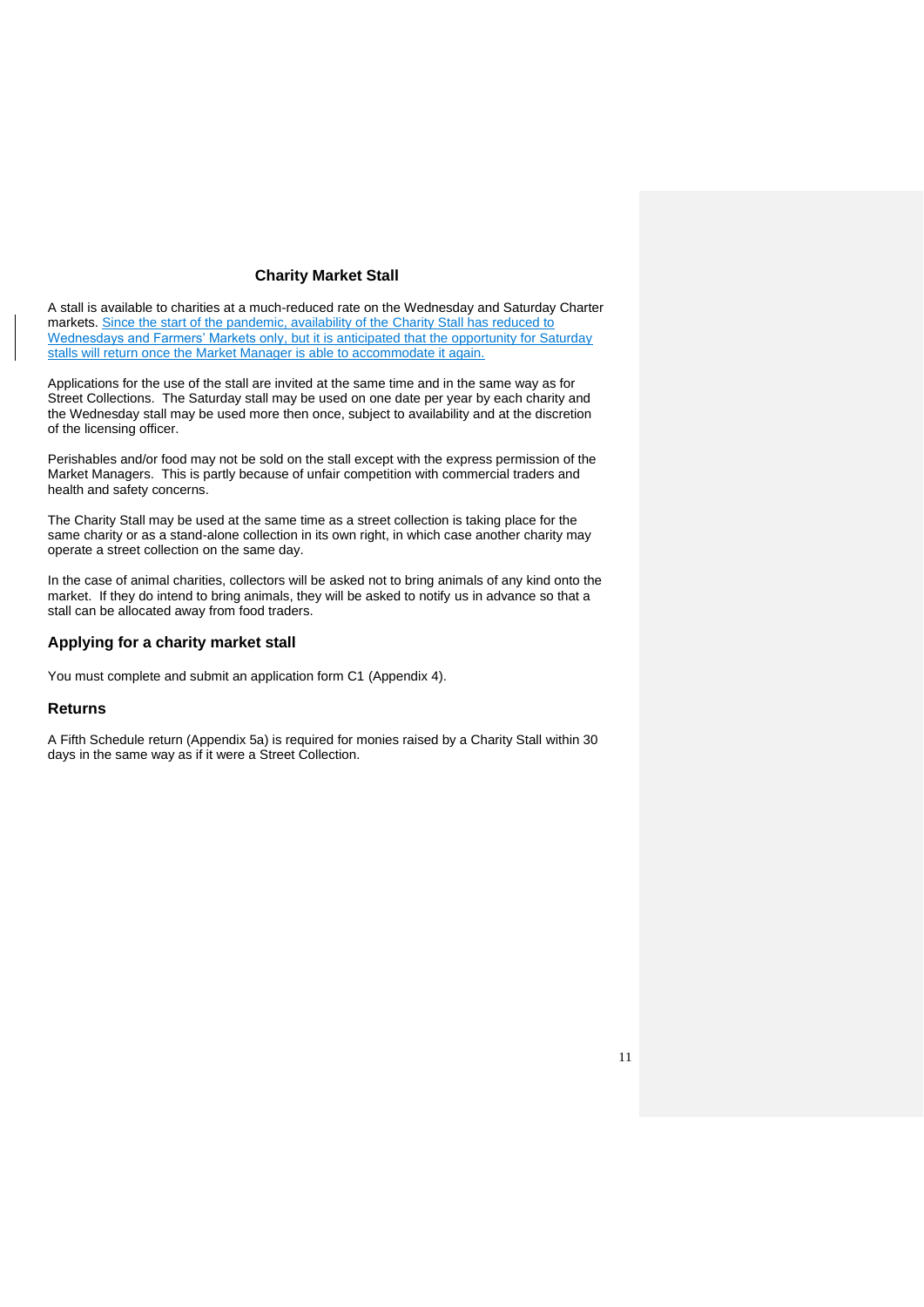# **House-to-House Collections**

House-to-House Collection means a collection of money or other goods or a sale of articles from door to door for the benefit of a charitable or other humane purpose. The difference is that you are collecting from door-to-door in a residential area, or from pub-to-pub, or from shop-toshop or business-to-business.

We have a set of regulations (Model Regulations) that apply to House-to-House Collections (Appendix 3b).

House-to-House collections fall under separate legislation from Street Collections (House-to-House Collections Act 1939.). Under this legislation, most people will require a licence to collect from House-to-House. However, some charities are exempted from the requirement to obtain licences locally by a special Order issued from the Cabinet Office. This is called a National Exemption Order, or NEO.

### **National Exemption Orders (NEOs)**

There are currently 47 large, national charities that hold a National Exemption Order from the Cabinet Office, exempting them from the requirement to apply for a local licence to collect from House-to-House (List – Appendix 7). We have no powers to regulate these charity collections, but we will keep a record (where notified) of their activities for reference.

**Please note: NEOs do not exempt these charities from requiring Street Collection Licences.**

# **House-to-House Collections (Cash)**

The collection of cash from house-to-house, shop to shop or pub to pub is regulated by the House-to-House Collections Act 1939. Charities must apply for a licence from us if they do not hold a NEO. If you are not sure whether your charity holds a NEO, you can check the list at Appendix 7.

# **Applying for a House-to-House Collection Licence (Collection of Cash)**

As for Street Collections, a minimum of one month's notice will apply and invitations to apply will be sent out annually at the same time as for Street Collections.

Far fewer applications are received annually for House-to-House cash collections than for Street Collections. Therefore, it may be possible for you to make more frequent and/or longer lasting collections if you so wish, and at the discretion of the licensing officer.

An application form must be completed and submitted. In the case of shop-to-shop or pub-topub collections, permission must also be sought from the relevant managers in each establishment.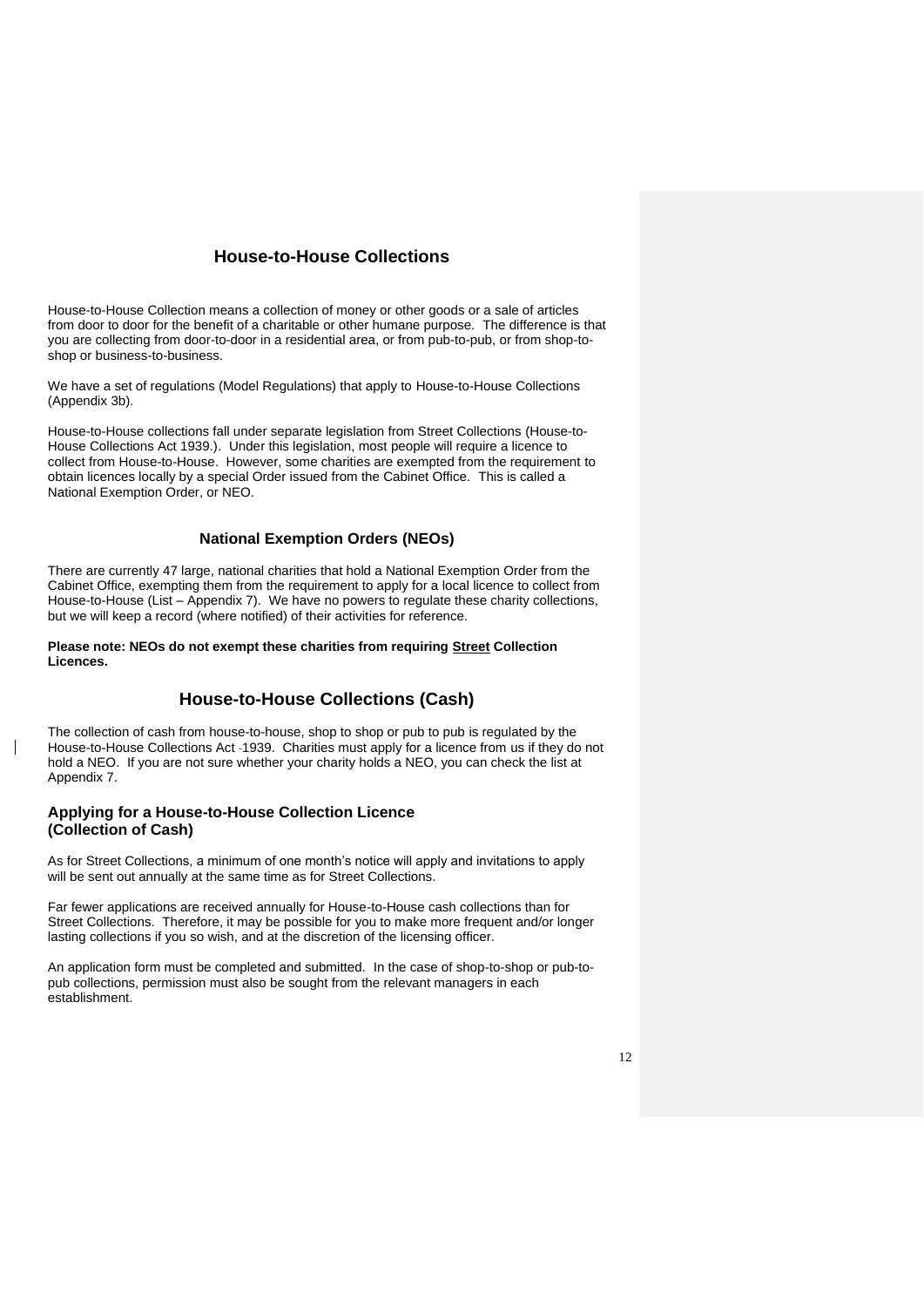We will supply a certificate that you should present to The Stationery Office (formerly HMSO) in order to obtain the official ID badges required in the 1947 regulations.

You will be notified of other collections taking place in the District at the same time as your own proposed collection/s. It will then be your responsibility to liaise with other groups to avoid clashes or overlaps on the ground.

### **Application**

You must complete and submit the application form H1 (Appendix 4)

### **Returns**

Under the Act, the regulations require that persons collecting cash must complete and return a Fifth Schedule form of statement within 30 days of completing their collection. [Appendix 5a]

### **Appeals**

There is a right of appeal to the Minister for the Cabinet Office against our decision to refuse an organisation a licence to hold a house to house collection or to revoke such a licence. Appeals should be made in writing to: the Minister for the Cabinet Office on [gcs@cabinetoffice.gov.uk](mailto:gcs@cabinetoffice.gov.uk)

Office of the Civil Society, 2nd Floor, Admiralty Arch, South Side The Mall, London SW1A 2WH

An appeal must be lodged within 14 days of the date on which notice of refusal or revocation was given to the applicant for, or the holder of, a licence.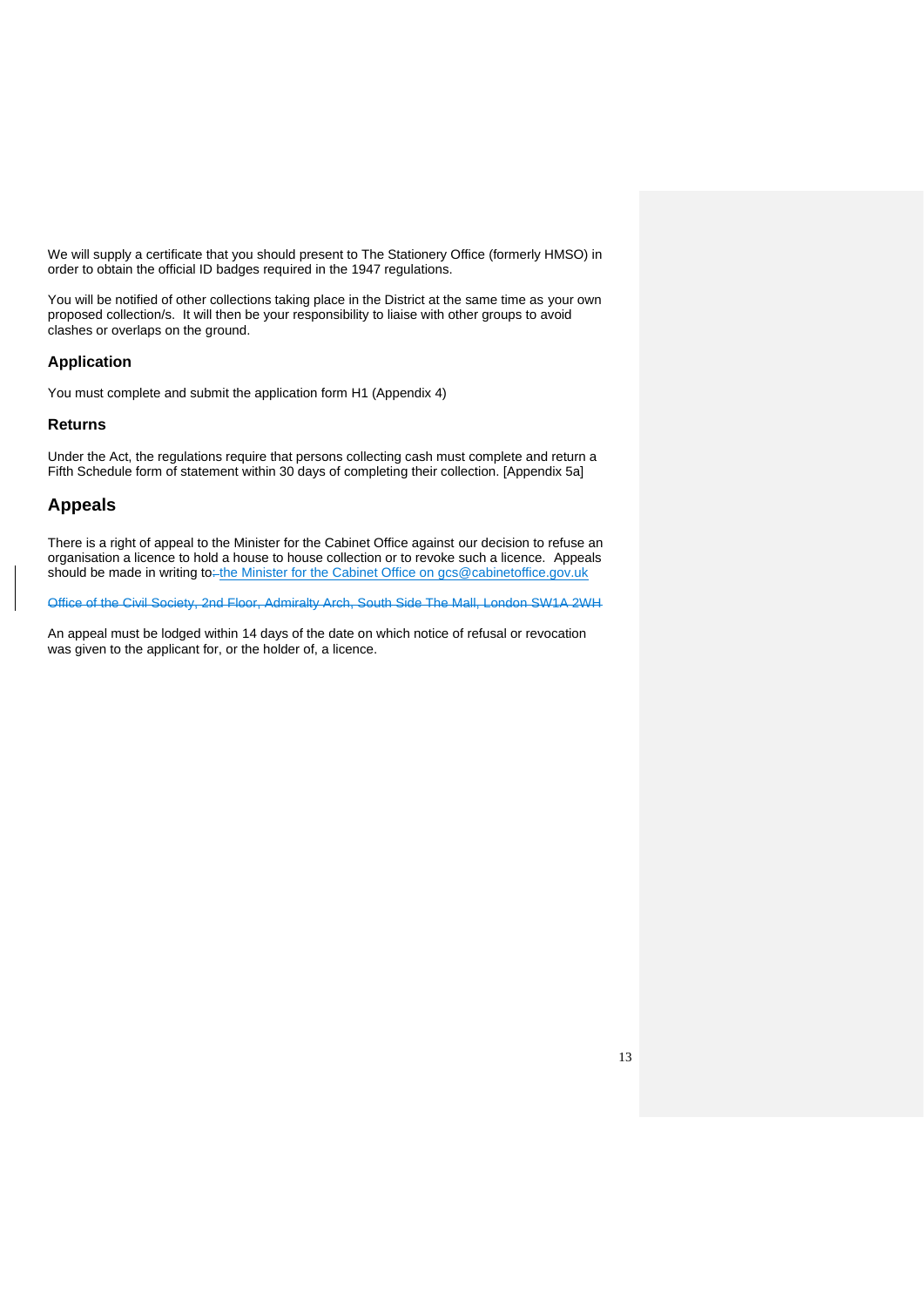# **House-to-House Collections Canvassing Direct Debit Sign-Ups**

The 1939 Act specifies that any collection of money *or other property* must be licensed and therefore Direct Debit sign-up collectors must be licensed by us unless they are collecting under a charity's NEO as described above. This interpretation of the 1939 Act is confirmed by the Professional Fundraisers Association (PFRA). Therefore, there is a difference in our regulatory powers over House-to-House collections of direct debit fundraisers as opposed to those who operate on the street. We can and do license this type of fundraising, with the following caveat:

**The Council will not license any company that makes a personal or corporate profit from monies represented at the point of donation as being for charitable purposes.** This means that we will ask at the time of application to see your company's accounts so that we can be sure that no personal or shareholder profit is being accrued from charitable donations. We may ask to see evidence of what funding stream is used to pay door-to-door collectors.

### **National Exemption Orders (Direct Debit)**

Direct Debit Fundraisers may collect under a charity's NEO without obtaining a licence from us, but we should be notified of when and where you plan to collect for reference and in case of enquiries.

# **Applying for a House-to-House Collection (Direct Debit Sign-ups)**

If the charity that you are collecting for does not hold a NEO, you must complete and submit the application form H2 (Appendix 4)

### **Returns**

Under the Act, the regulations require that persons collecting property *other than cash* must complete and return a Sixth Schedule form of statement (Appendix 5b) within 30 days.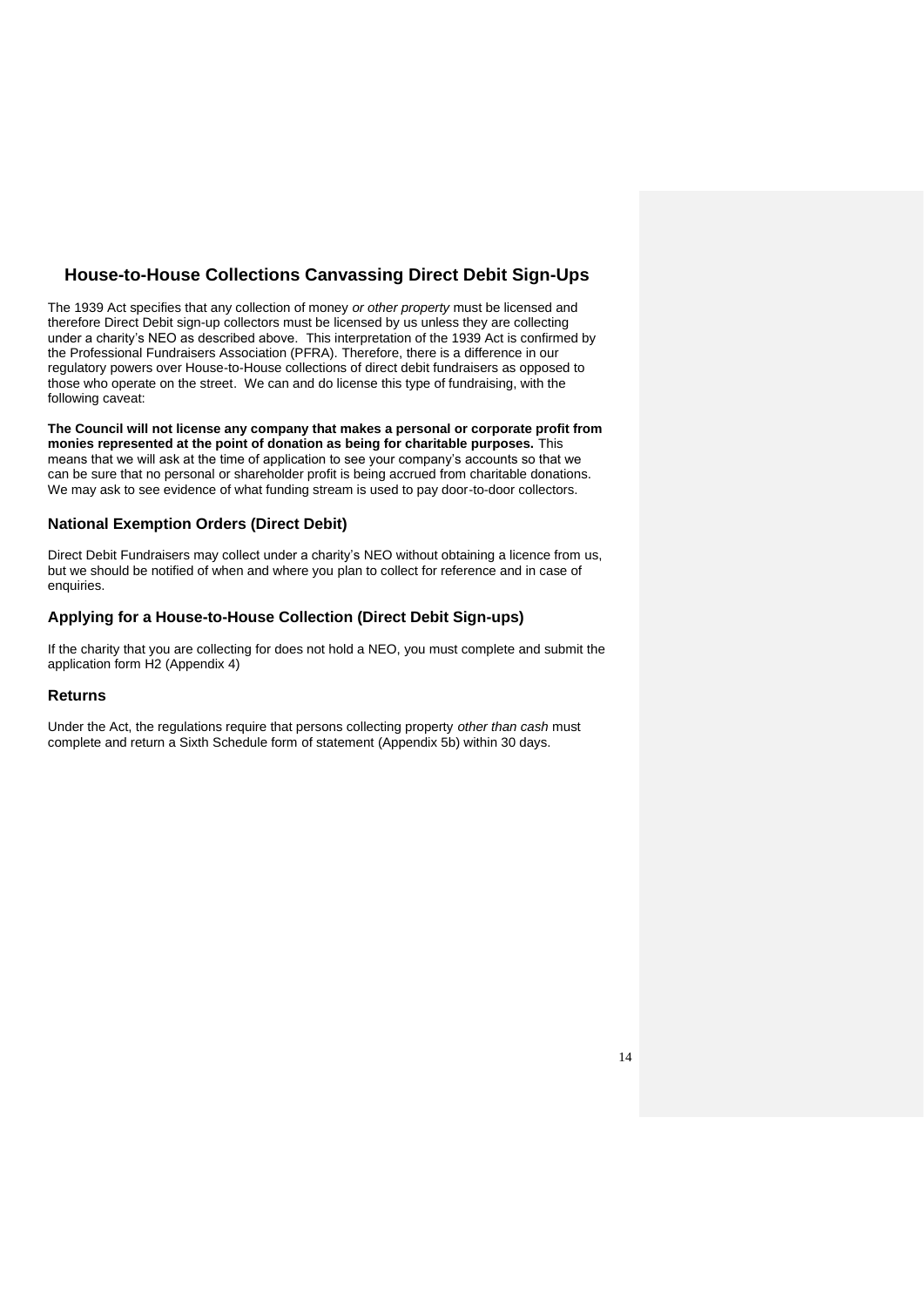# **House-to-House Collections (Clothing and Other Goods)**

It seems likely that when the 1939 Act was drafted the possibility of commercial companies collecting textiles from door-to-door and selling them for a profit, whilst making a donation to charity in order that they may be regarded as a charitable collection, was not envisaged.

The advantage for a company to be licensed as a charitable collection is clear – people are far more likely to give and give more generously when they believe that their donations will benefit a good cause. However, charities may receive only 6% of the gross proceeds from these collections.

The Cabinet Office has recently established that they do **not** consider 6% to be an inadequate proportion in law, so that we cannot usually justify refusing a licence on the basis of inadequate donation from the gross proceeds. (Appendices x  $8_4$  & 9). However, the Cabinet Office Decisions does not mention commercial profit, they it simply says that a company may deduct "remuneration and costs". If the donation is a minimum of 6% of the gross proceeds, then this is acceptable. Therefore, we interpret this to mean that 6% of gross proceeds is currently the absolute minimum acceptable donation after deduction of remuneration (wages) and costs. If the amount remaining after these deductions is greater than 6% then the full remaining amount must be donated to the charity. So, all of the money left after the deduction of wages and costs should be paid to charity.

#### **For example:**

If a collection makes £100 (i.e. gross proceeds) then they can deduct their wages and expenses of £70, and they will have £30 profit. All of this profit should go to charity. We will issue a permit.

However, if a collection makes £100, deducts £95 and leaves £5 profit, i.e. less than 6% of the total for charitable purposes, it will not meet the requirements of the Cabinet Office Decision. We will not issue a permit.

Therefore, we will:

- Consider each application for a House-to-House clothing/textiles collection licence on its own merits.
- Accept that reasonable costs and expenses may be deducted from the gross proceeds.
- Require that **100% of the profits** derived from the collection be donated to the charitable cause. Profits shall be defined as the money left over from the proceeds of the collection after the deduction of reasonable costs and expenses, i.e. profit = gross proceeds – wages and reasonable expenses.

### **Non-recyclable collection bags**

We encourage all charitable collectors to consider using recyclable materials for their clothing/textile collection bags.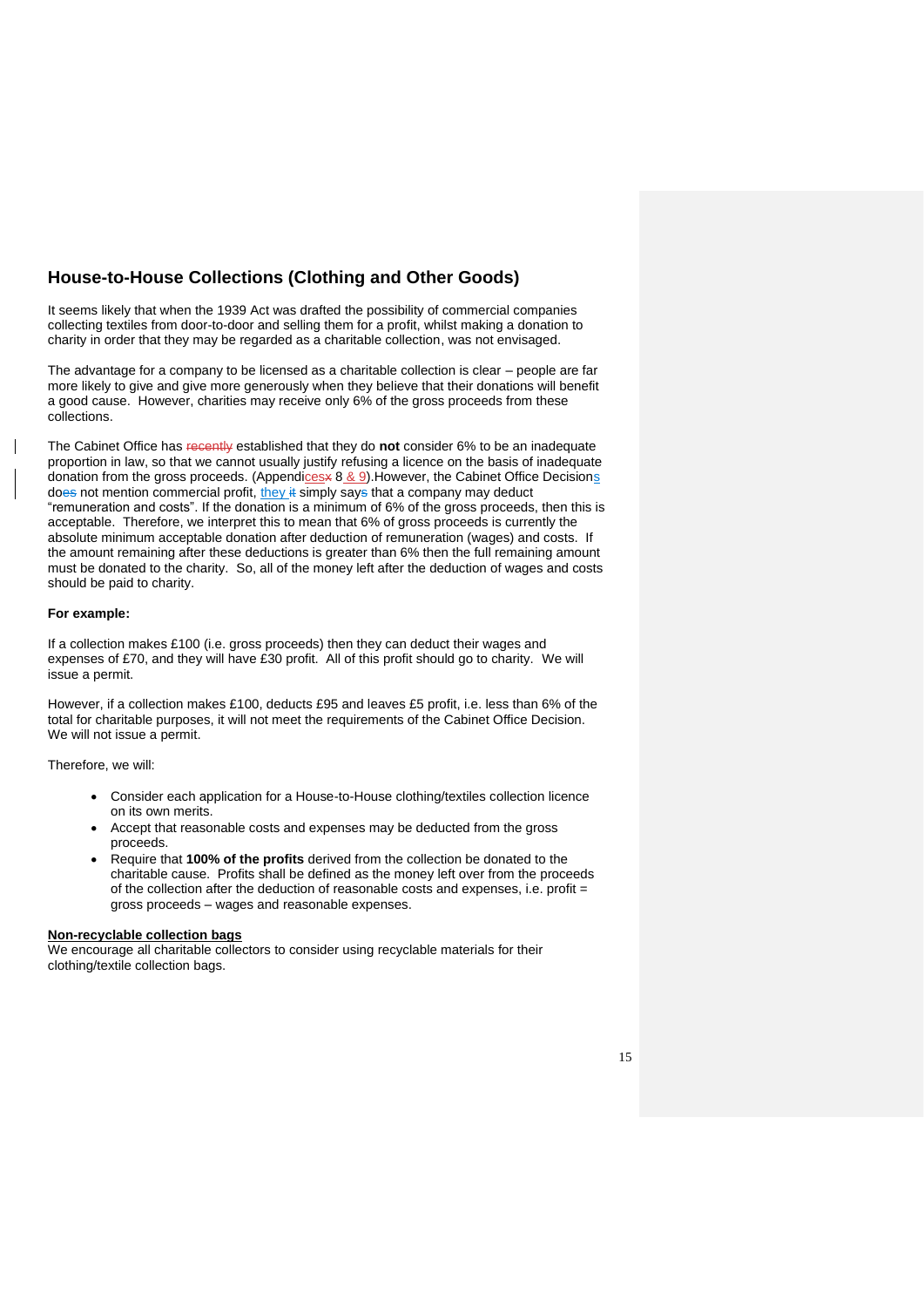# **National Exemption Orders (Clothing & Other Goods)**

Collectors of clothing, textiles and other goods may collect under a charity's NEO without obtaining a licence from us, but we should be notified of when and where you plan to collect in case of enquiries from the public.

# **Applying for a House-to-House Collection (Clothing and Other Goods)**

You must complete and submit the application form H3 (Appendix 4).

You must submit the following:

- a completed application form H3
- fully audited accounts including a summary of the gross proceeds of a previous collection and a breakdown of costs and expenses incurred in making that collection.
- a due diligence statement from the charity to benefit from the collection. This must: confirm that the charity is fully aware of its legal responsibilities.
	- o confirm that the collection company provides the best possible fundraising opportunity available.
	- o be signed by a member of the Charity's management committee or a trustee.

### **Returns**

Under the Act, the regulations require that persons collecting property other than cash must complete and return a Sixth Schedule form of statement within 30 days of the date of the collection.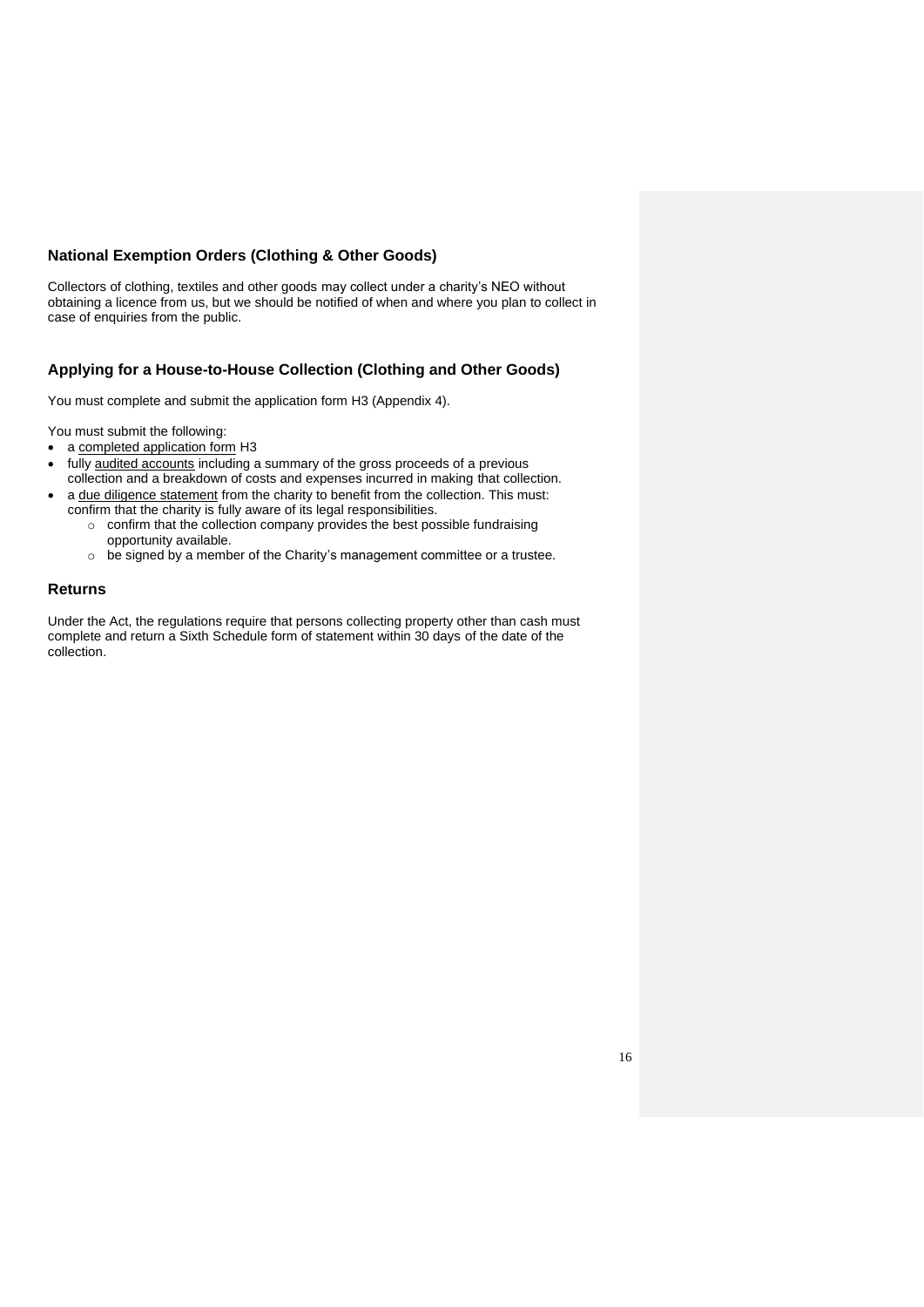### **Appendices**

# **Appendix 1**

# **Police, Factories, & c. (Miscellaneous Provisions) Act 1916**

An Act to amend the Enactments relating to the Police and certain other Enactments with the administration of which the Secretary of State for the Home Department is concerned.

[3rd August 1916]

5 Regulation of street collections.

(1) Each of the authorities specified in subsection (1A) below may make regulations with respect to the places where and the conditions under which persons may be permitted in any street or public place, within their area, to collect money or sell articles for the benefit of charitable or other purposes, and any person who acts in contravention of any such regulation shall be liable on summary conviction to a fine not exceeding level 1 on the standard scale or in the case of a second or subsequent offence not exceeding level 1 on the standard scale:

Provided that—

(a) regulations made under this section shall not come into operation until they have been confirmed by the Secretary of State, and published for such time and in such manner as the Secretary of State may direct; and

(b) regulations made under this section shall not apply to the selling of articles in any street or public place when the articles are sold in the ordinary course of trade, and for the purpose of earning a livelihood, and no representation is made by or on behalf of the seller that any part of the proceeds of sale will be devoted to any charitable purpose.

(1A)The authorities referred to in subsection (1) above are—

(a) the Common Council of the City of London,

(b) the police authority for the Metropolitan Police District, and

(c) the council of each district;

but any regulations made by a district council under that subsection shall not have effect with respect to any street or public place which is within the Metropolitan Police District as well as within the district.

(2)This section, except subsection (3) thereof, shall apply to Ireland with the following modifications:—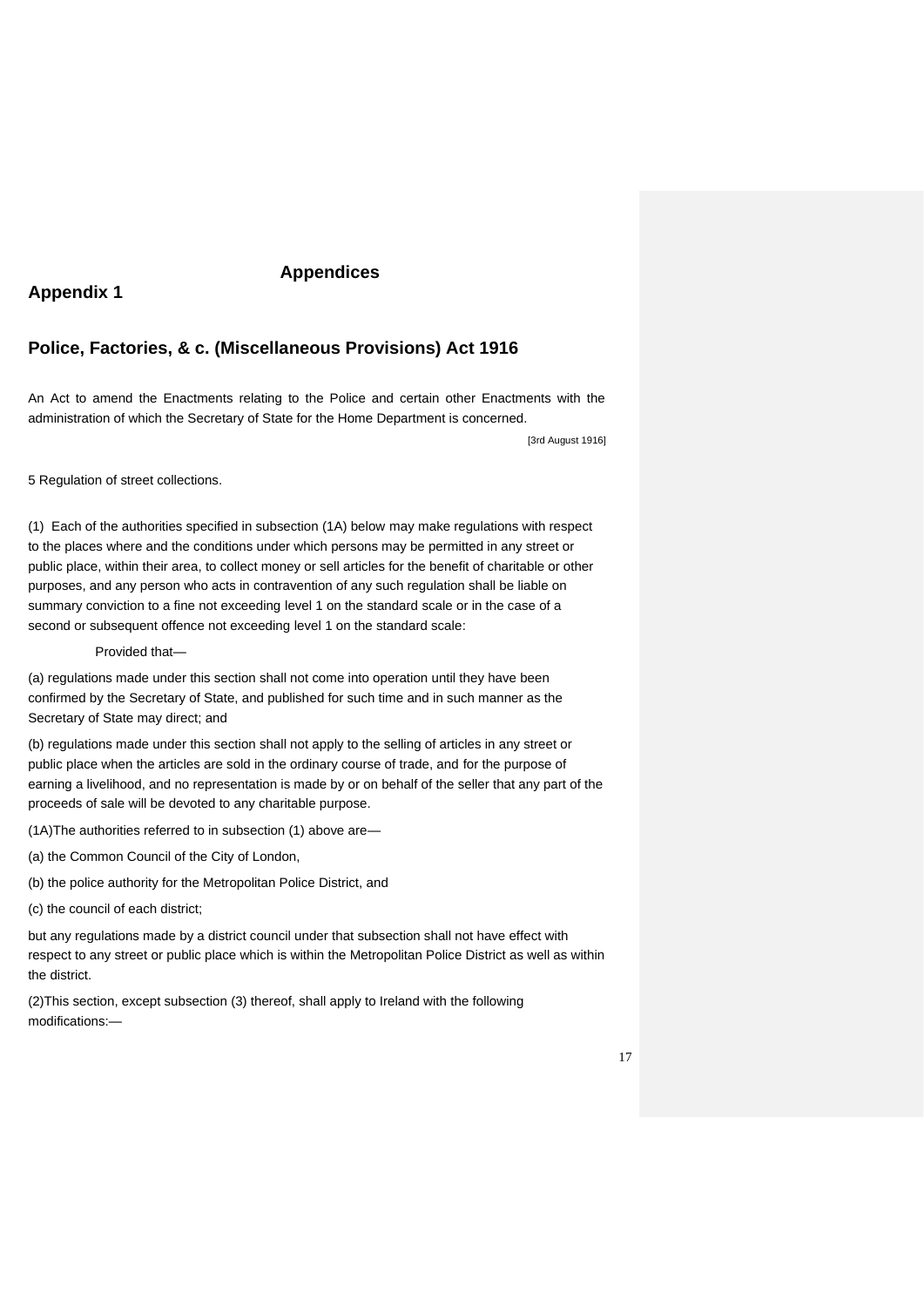(a)references to the Secretary of State shall be construed as references to the Lord Lieutenant; and

(b)references to a police authority shall . . . be construed as references to the Inspector General of the Royal Irish Constabulary.

(3). . . . . . . . . . . . . . . . . . . . . . . . . . . . . . . .

(4)In this section—

the expression "street" includes any highway and any public bridge, road, lane, footway, square, court, alley, or passage, whether a thoroughfare or not.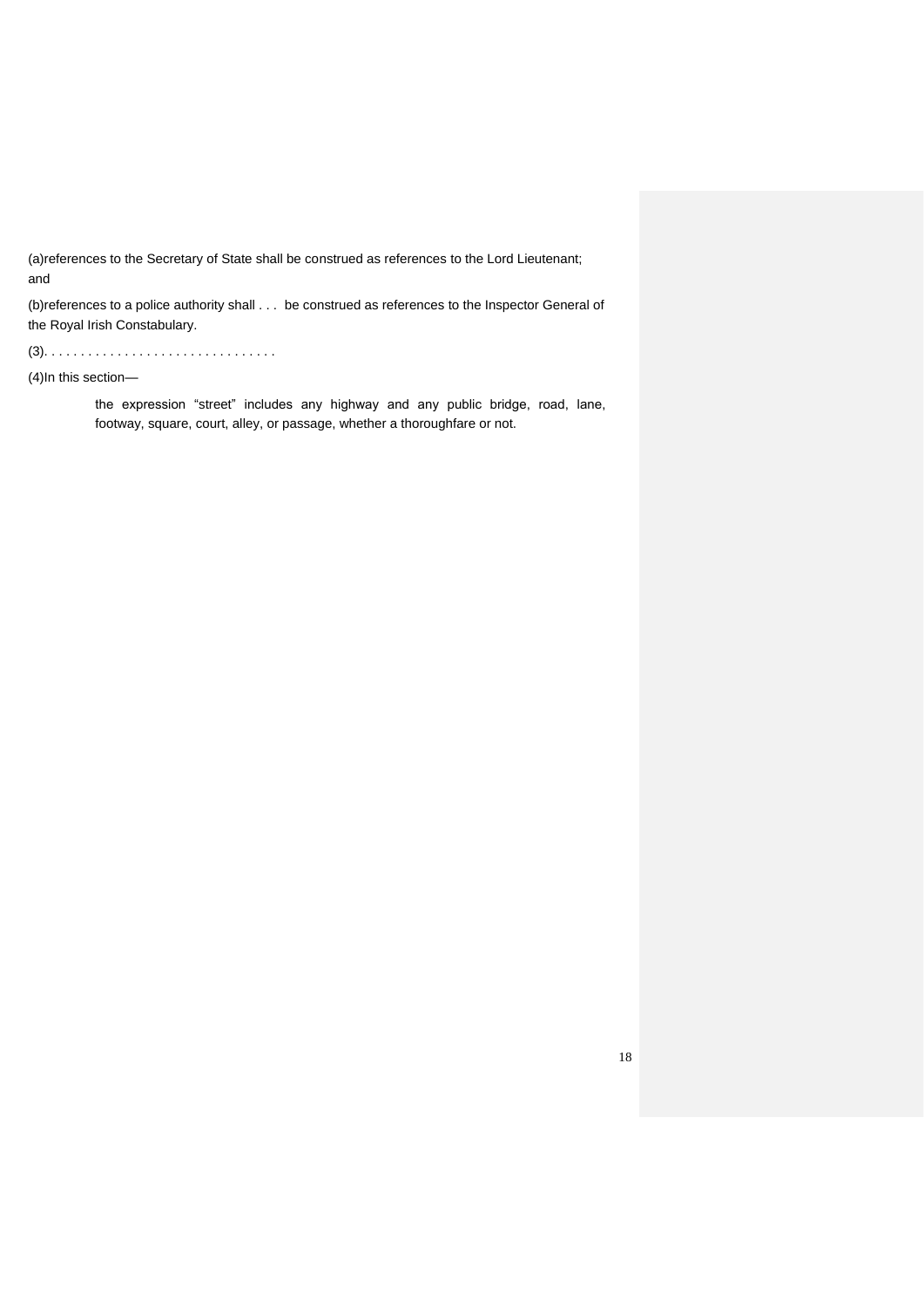### **Appendix 2**

# **House-to-House Collections Act 1939**

#### **1 Charitable collections from house to house to be licensed.**

(1) Subject to the provisions of this Act, no collection for a charitable purpose shall be made unless the requirements of this Act as to a licence for the promotion thereof are satisfied.

(2) If a person promotes a collection for a charitable purpose, and a collection for that purpose is made in any locality pursuant to his promotion, then, unless there is in force, throughout the period during which the collection is made in that locality, a licence authorising him, or authorising another under whose authority he acts, to promote a collection therein for that purpose, he shall be guilty of an offence.

(3) If a person acts as a collector in any locality for the purposes of a collection for a charitable purpose, then, unless there is in force, at all times when he so acts, a licence authorising a promoter under whose authority he acts, or authorising the collector himself, to promote a collection therein for that purpose, he shall be guilty of an offence.

(4) If the chief officer of police for the police area comprising a locality in which a collection for a charitable purpose is being, or is proposed to be, made is satisfied that that purpose is local in character and that the collection is likely to be completed within a short period of time, he may grant to the person who appears to him to be principally concerned in the promotion of the collection a certificate in the prescribed form, and, where a certificate is so granted, the provisions of this Act, except the provisions of sections five and six thereof and the provisions of section eight thereof in so far as they relate to those sections, shall not apply, in relation to a collection made for that purpose within such locality and within such period as may be specified in the certificate, to the person to whom the certificate is granted or to any person authorised by him to promote the collection or to act as a collector for the purposes thereof.

#### **2 Licences.**

(1) Where a person who is promoting, or proposes to promote, a collection in any locality for a charitable purpose makes to the **[** police**][** licensing**]** authority for the **[** police**]** area comprising that locality an application in the prescribed manner specifying the purpose of the collection and the locality (whether being the whole of the area of the authority or a part thereof) within which the collection is to be made, and furnishes them with the prescribed information, the authority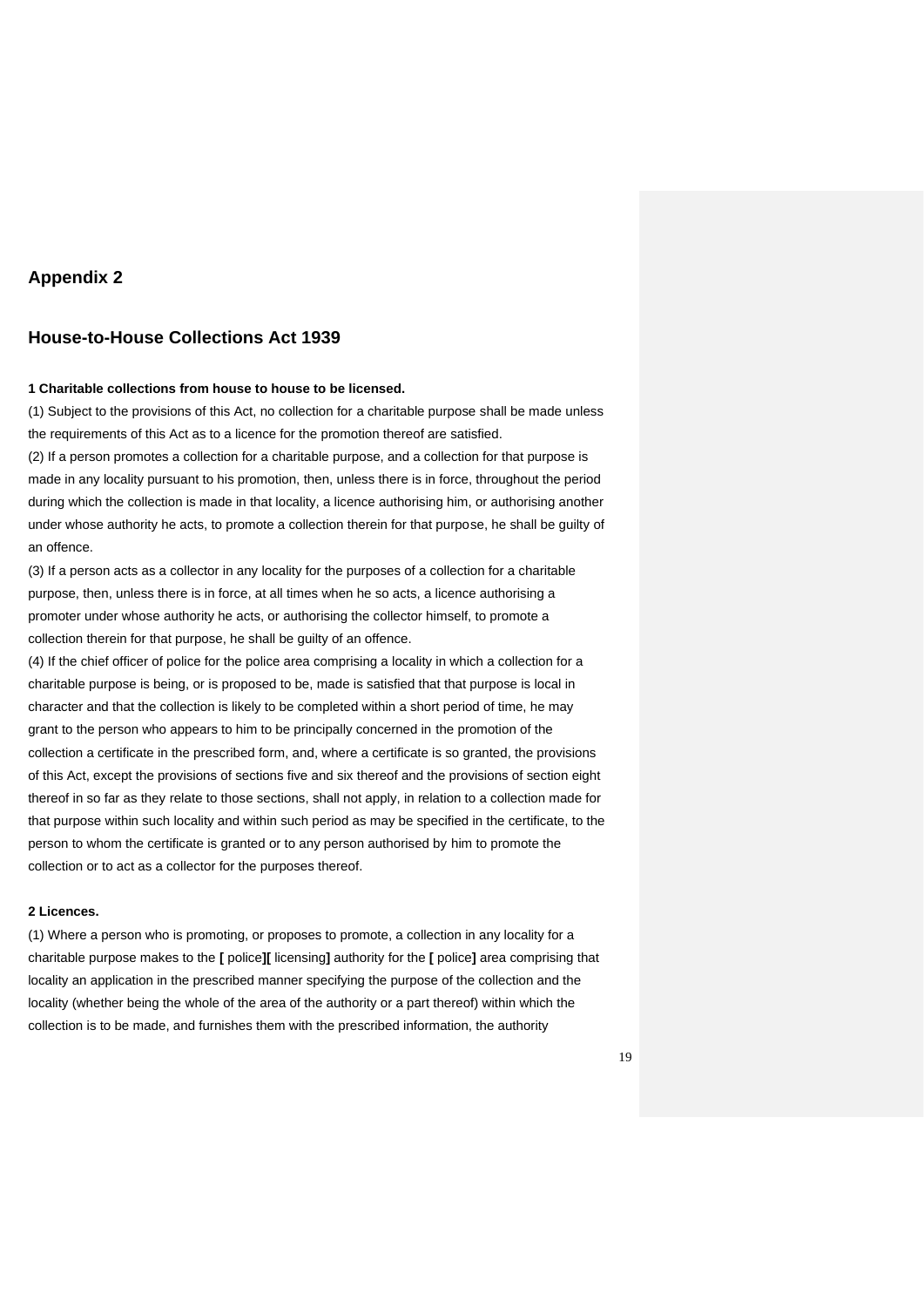shall, subject to the following provisions of this section, grant to him a licence authorising him to promote a collection within that locality for that purpose.

**[** (1A) In this section "licensing authority" means—

(a) in relation to the City of London, the Common Council;

(b) in relation to the Metropolitan Police District, the Commissioner of Police for the Metropolis; and (c) in relation to a district exclusive of any part thereof within the Metropolitan Police District, the district council.**]**

(2) A licence shall be granted for such period, not being longer than twelve months, as may be specified in the application, and shall, unless it is previously revoked, remain in force for the period so specified:

(3) A **[** police**][** licensing**]** authority may refuse to grant a licence, or, where a licence has been granted, may revoke it, if it appears to the authority—

(a) that the total amount likely to be applied for charitable purposes as the result of the collection (including any amount already so applied) is inadequate in proportion to the value of the proceeds likely to be received (including any proceeds already received);

(b) that remuneration which is excessive in relation to the total amount aforesaid is likely to be, or has been, retained or received out of the proceeds of the collection by any person;

(c) that the grant of a licence would be likely to facilitate the commission of an offence under section three of the Vagrancy Act 1824, or that an offence under that section has been committed in connection with the collection;

(d) that the applicant or the holder of the licence is not a fit and proper person to hold a licence by reason of the fact that he has been convicted in the United Kingdom of any of the offences specified in the Schedule to this Act, or has been convicted in any part of His Majesty's dominions of any offence conviction for which necessarily involved a finding that he acted fraudulently or dishonestly, or of an offence of a kind the commission of which would be likely to be facilitated by the grant of a licence;

(e) that the applicant or the holder of the licence, in promoting a collection in respect of which a licence has been granted to him, has failed to exercise due diligence to secure that persons authorised by him to act as collectors for the purposes of the collection were fit and proper persons, to secure compliance on the part of persons so authorised with the provisions of regulations made under this Act, or to prevent prescribed badges or prescribed certificates of authority being obtained by persons other than persons so authorised; or (f) that the applicant or holder of the licence has refused or neglected to furnish to the authority such information as they may have reasonably required for the purpose of informing themselves as to any of the matters specified in the foregoing paragraphs.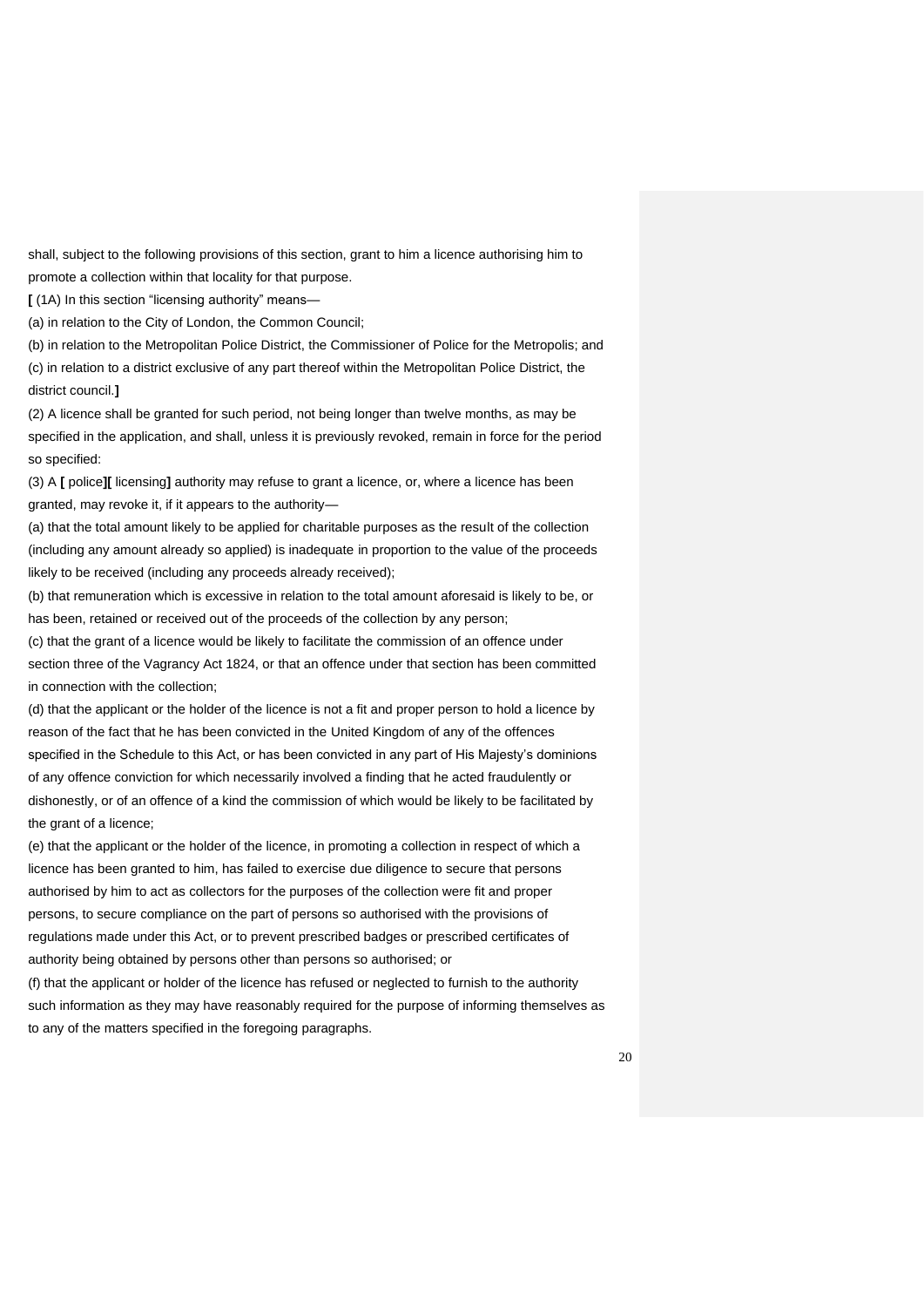(4) When a **[** police**][** licensing**]** authority refuse to grant a licence or revoke a licence which has been granted, they shall forthwith give written notice to the applicant or holder of the licence stating upon which one or more of the grounds set out in subsection (3) of this section the licence has been refused or revoked and informing him of the right of appeal given by this section, and the applicant or holder of the licence may thereupon appeal to the Secretary of State against the refusal or revocation of the licence as the case may be and the decision of the Secretary of State shall be final.

(5) The time within which any such appeal may be brought shall be fourteen days from the date on which notice is given under subsection (4) of this section.

(6) If the Secretary of State decides that the appeal shall be allowed, the **[** police**][** licensing**]**  authority shall forthwith issue a licence or cancel the revocation as the case may be in accordance with the decision of the Secretary of State.

### **3 Exemptions in the case of collections over wide areas.**

(1) Where the Secretary of State is satisfied that a person pursues a charitable purpose throughout the whole of England or a substantial part thereof and is desirous of promoting collections for that purpose, the Secretary of State may by order direct that he shall be exempt from the provisions of subsection (2) of section one of this Act as respects all collections for that purpose in such localities as may be described in the order, and whilst an order so made in the case of any person is in force as respects collections in any locality, the provisions of this Act shall have effect in relation to the person exempted, to a promoter of a collection in that locality for that purpose who acts under the authority of the person exempted, and to a person who so acts as a collector for the purposes of any such collection, as if a licence authorising the person exempted to promote a collection in that locality for that purpose had been in force.

(2) Any order made under this section may be revoked or varied by a subsequent order made by the Secretary of State.

### **4 Regulations.**

(1) The Secretary of State may make regulations for prescribing anything which by this Act is required to be prescribed, and for regulating the manner in which collections, in respect of which licences have been granted or orders have been made under the last foregoing section, may be carried out and the conduct of promoters and collectors in relation to such collections.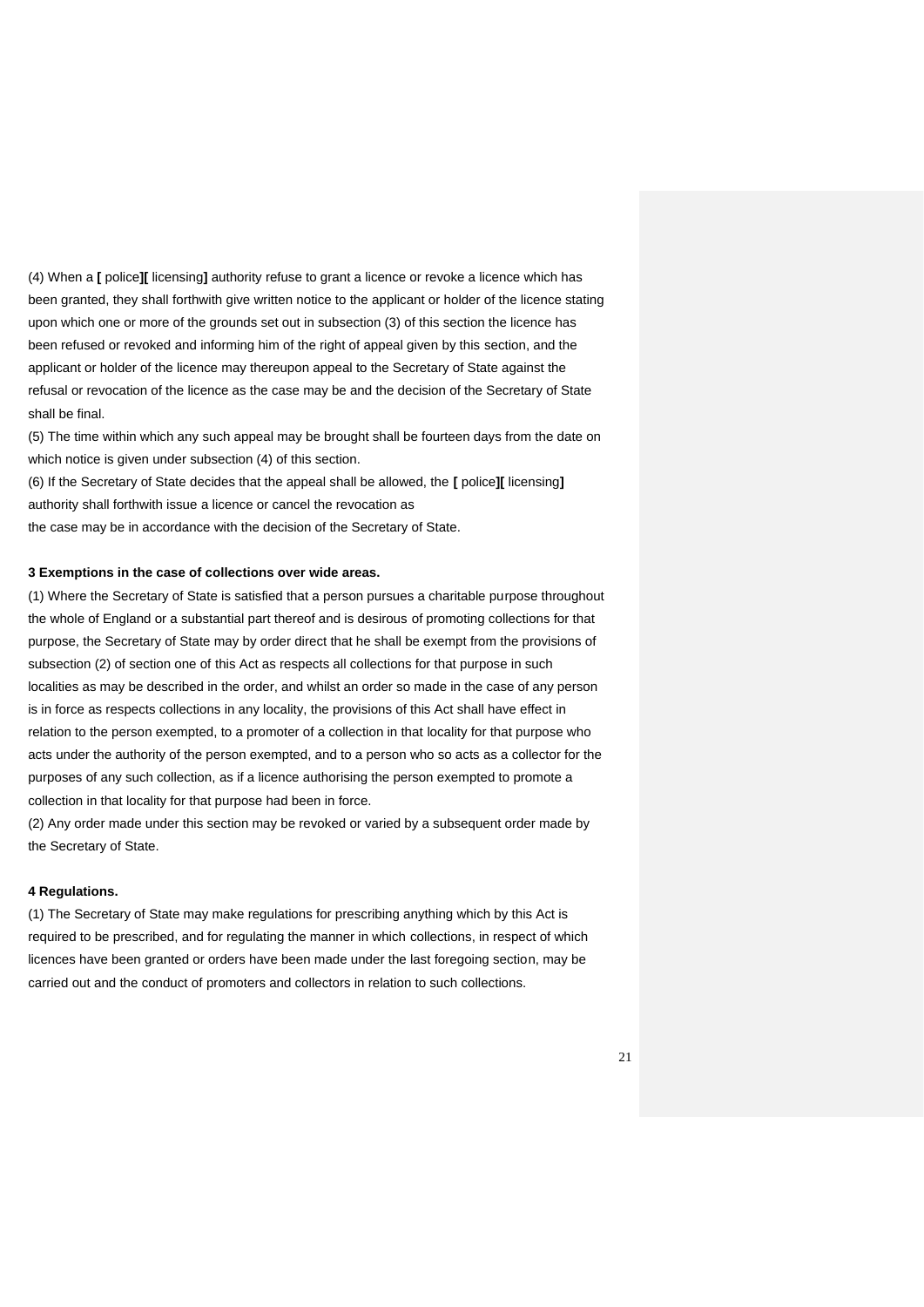(2) Without prejudice to the generality of the powers conferred by the foregoing subsection, regulations made thereunder may make provision for all or any of the following matters, that is to say:—

(a) for requiring and regulating the use by collectors, of prescribed badges and prescribed certificates of authority, and the issue, custody, production and return thereof, and, in particular, for requiring collectors on demand by a police constable or by any occupant of a house visited to produce their certificates of authority;

(b) in the case of collections in respect of which licences have been granted, for requiring that the prescribed certificates of authority of the collectors shall be authenticated in a manner approved by the chief officer of police for the area in respect of which the licence was granted, and that their prescribed badges shall have inserted therein or annexed thereto in a manner and form so approved a general indication of the purpose of the collection;

(c) for prohibiting persons below a prescribed age from acting, and others from causing them to act, as collectors;

(d) for preventing annoyance to the occupants of houses visited by collectors;

(e) for requiring the prescribed information with respect to the expenses, proceeds and application of the proceeds of collections to be furnished, in the case of collections in respect of which licences have been granted, by the person to whom the licence was granted to the **[** police**]** authority by whom it was granted, and, in the case of collections in respect of which an order has been made, by the person thereby exempted from the provisions of subsection (2) of section one of this Act to the Secretary of State, and for requiring the information furnished to be vouched and authenticated in such manner as may be prescribed.

Provided that, if it appears to a **[** police**][** licensing**]** authority to be expedient to provide for the simultaneous expiration of licences to be granted by them in respect of collections which in their opinion are likely to be proposed to be made annually or continuously over a long period, they may, on the grant of such a licence, grant it for a period shorter or longer than that specified in the application therefor, or for a period longer than twelve months (but not exceeding eighteen months), as may be requisite for that purpose.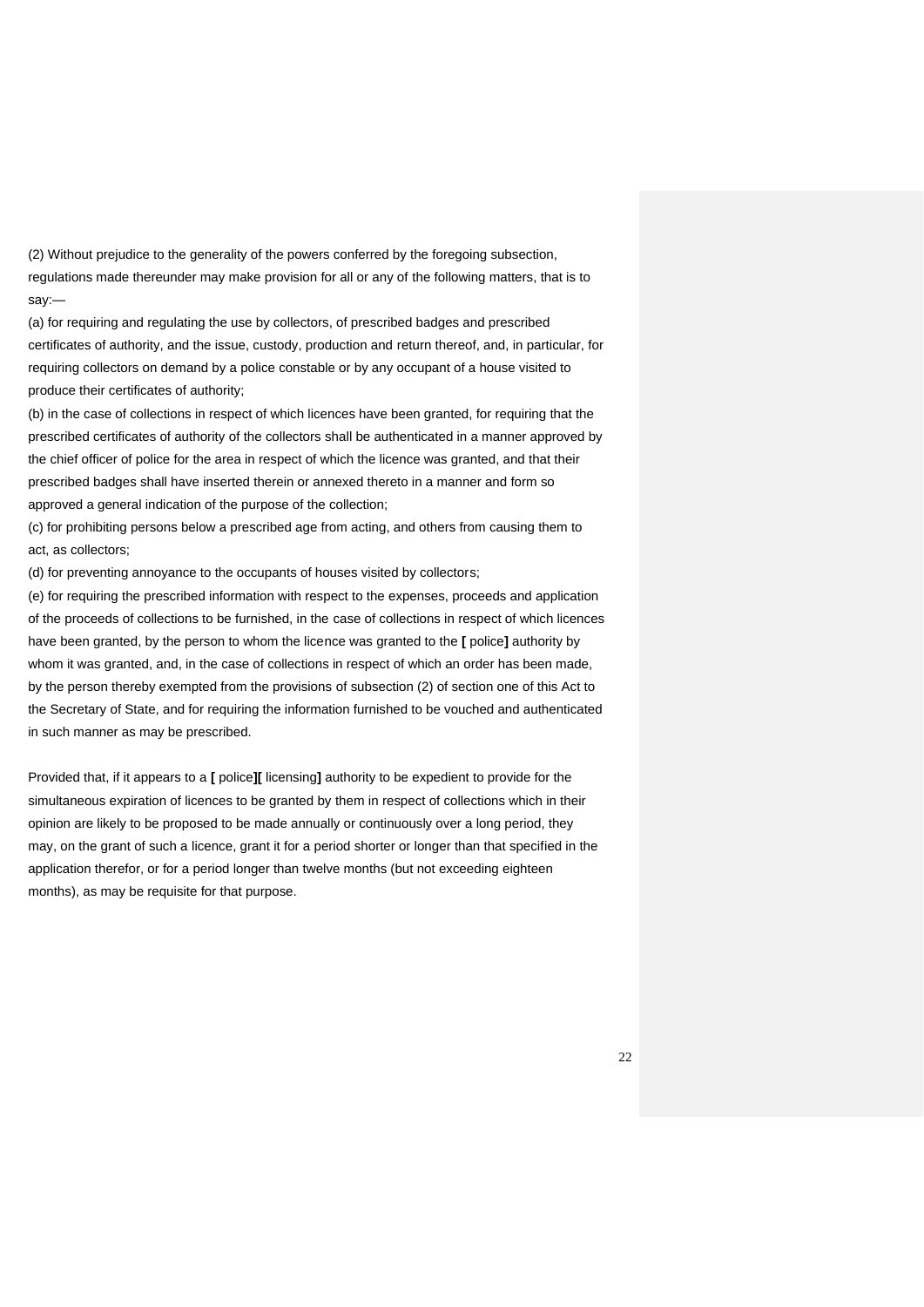#### **5 Unauthorised use of badges, &c.**

If any person, in connection with any appeal made by him to the public in association with a representation that the appeal is for a charitable purpose, displays or uses—

(a) a prescribed badge or a prescribed certificate of authority, not being a badge or certificate for the time being held by him for the purposes of the appeal pursuant to regulations made under this Act, or

(b) any badge or device, or any certificate or other document, so nearly resembling a prescribed badge or, as the case may be, a prescribed certificate of authority as to be calculated to deceive, he shall be guilty of an offence.

#### **6 Collector to give name, &c. to police on demand.**

A police constable may require any person whom he believes to be acting as a collector for the purposes of a collection for a charitable purpose to declare to him immediately his name and address and to sign his name, and if any person fails to comply with a requirement duly made to him under this section, he shall be guilty of an offence.

#### **7 Delegation of functions.**

#### (1) . . . . . . . . . . . . . . . . . . . . . . . . . . . . . . . .

**[** (2) The functions conferred on a chief officer of police by this Act or regulations made thereunder may be delegated by him to any police officer not below the rank of inspector.**]**

### **8 Penalties.**

(1) Any promoter guilty of an offence under subsection (2) of section one of this Act shall be liable, on summary conviction, to imprisonment for a term not exceeding six months or to a fine not exceeding **[** level 3 on the standard scale**]**, or to both such imprisonment and such fine. (2) Any collector guilty of an offence under subsection (3) of section one of this Act shall be liable, on summary conviction, in the case of a first conviction, to a fine not exceeding **[** £25**]**, or in the case of a second or subsequent conviction, to imprisonment for a term not exceeding three months or to a fine not exceeding **[**£50**]**, or to both such imprisonment and such fine. (3) Any person guilty of an offence under subsection (3) of section four of this Act shall be liable on summary conviction, to a fine not exceeding **[** level 1 on the standard scale**]**. (4) Any person guilty of an offence under section five of this Act shall be liable, on summary conviction, to imprisonment for a term not exceeding six months or to a fine not exceeding **[** level 3 on the standard scale**]**, or to both such imprisonment and such fine.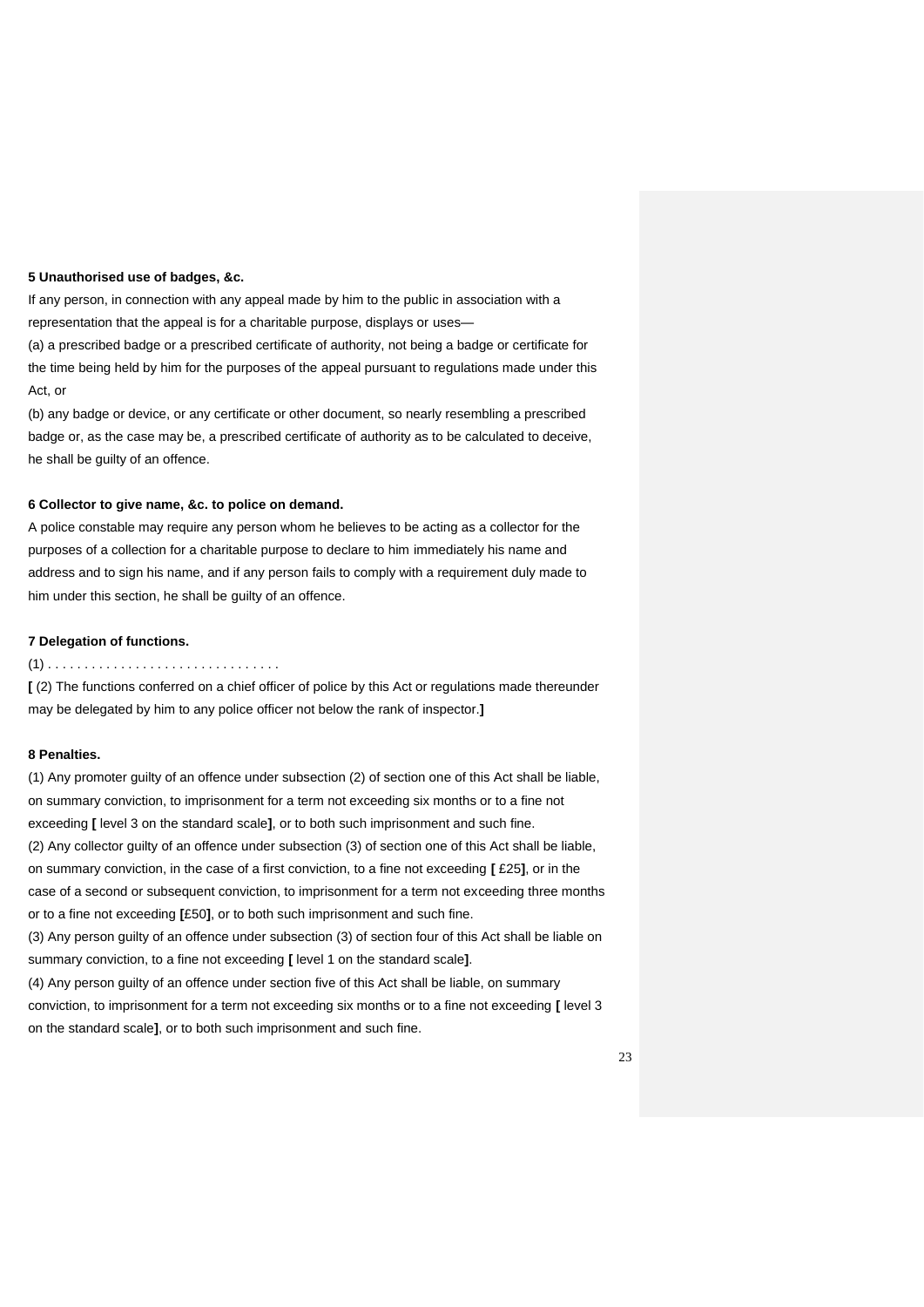(5) Any person guilty of an offence under section six of this Act shall be liable, on summary conviction, to a fine not exceeding **[** level 1 on the standard scale**]**. (6) If any person in furnishing any information for the purposes of this Act knowingly or recklessly makes a statement false in a material particular, he shall be guilty of an offence, and shall be liable, on summary conviction, to imprisonment for a term not exceeding six months or to a fine not exceeding **[** level 3 on the standard scale**]**, or to both such imprisonment and such fine. (7) Where an offence under this Act committed by a corporation is proved to have been committed with the consent or connivance of, or to be attributable to any culpable neglect of duty on the part of, any director, manager, secretary, or other officer of the corporation, he, as well as the corporation, shall be deemed to be guilty of that offence and shall be liable to be proceeded against and punished accordingly.

#### **9 Application to metropolitan police district.**

#### (1) . . . . . . . . . . . . . . . . . . . . . . . . . . . . . . . .

(2) The functions which may be delegated by a chief officer of police by virtue of subsection (2) of section seven of this Act shall not include any functions conferred on the **[** Commissioner of Police for the Metropolis by virtue of his being a licensing authority within the meaning of section 2 of this Act.**]**

#### **10 Application to Scotland.**

This Act shall apply to Scotland subject to the following modifications:—

**[** (a) sections 1, 2 and 4 shall apply as if for references to the police authority for the police area comprising a locality and to the chief officer of police of such an area there were substituted respectively references to the islands or district council for the area comprising a locality and to the proper officer of such a council;**]**

(b) in paragraph (c) of subsection (3) of section two for references to section three of the Vagrancy Act 1824 there shall be substituted references to sections four hundred and eight or four hundred and ten of the Burgh Police (Scotland) Act 1892 or to the corresponding provisions of any local Act;

(c) in subsection (1) of section three of the word "England," there shall be substituted the word "Scotland";

(d) any offence against this Act for which the maximum penalty that may be imposed does not exceed ten pounds may be prosecuted in any court of summary jurisdiction within the meaning of the Summary Jurisdiction (Scotland) Act 1908, having jurisdiction in the place where the offence was committed;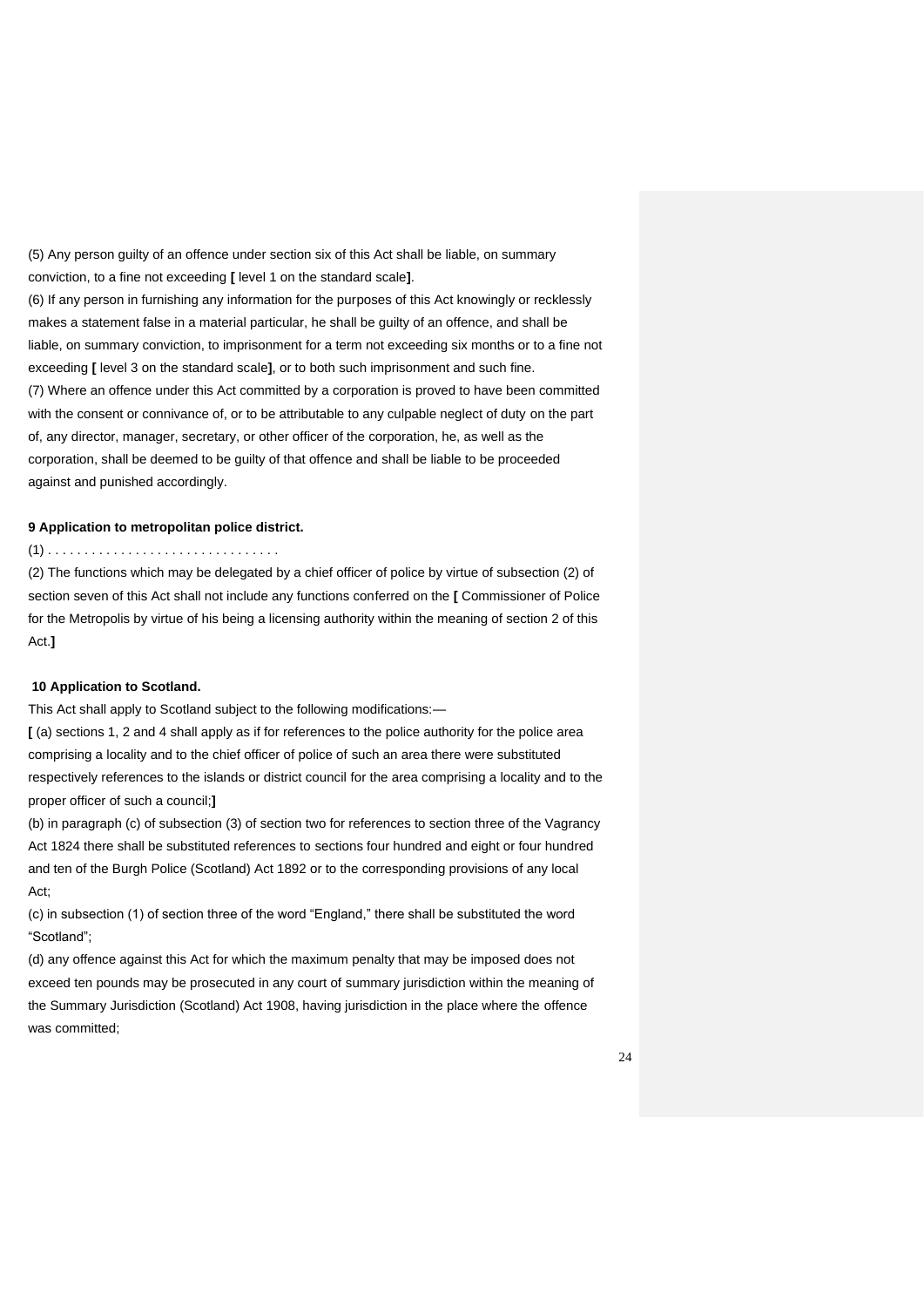#### **11 Interpretation.**

(1) In this Act the following expressions have the meanings hereby respectively assigned to them, that is to say:—

"charitable purpose" means any charitable, benevolent or philanthropic purpose, whether or not the purpose is charitable within the meaning of any rule

of law;

"collection" means an appeal to the public, made by means of visits from house to house, to give, whether for consideration or not, money or other

property; and "collector" means, in relation to a collection, a person who makes the appeal in the course of such visits as aforesaid;

"house" includes a place of business;

"licence" means a licence under this Act;

"prescribed" means prescribed by regulations made under this Act;

"proceeds" means, in relation to a collection, all money and all other property given, whether for consideration or not, in response to the appeal made;

"promoter" means, in relation to a collection, a person who causes others to act, whether for

remuneration or otherwise, as collectors for the purposes

of the collection; and "promote" and "promotion" have corresponding meanings.

(2) For the purposes of this Act, a collection shall be deemed to be made for a particular purpose where the appeal is made in association with a representation that the money or other property appealed for, or part thereof, will be applied for that purpose.

### **12 †Short title, commencement, interpretation and extent.**

(1) This Act may be cited as the House to House Collections Act 1939.

(2) . . . . . . . . . . . . . . . . . . . . . . . . . . . . . . . .

(3) References in this Act to any enactment shall be construed as references to that enactment as

amended by any subsequent enactment.

(4) This Act shall not extend to Northern Ireland.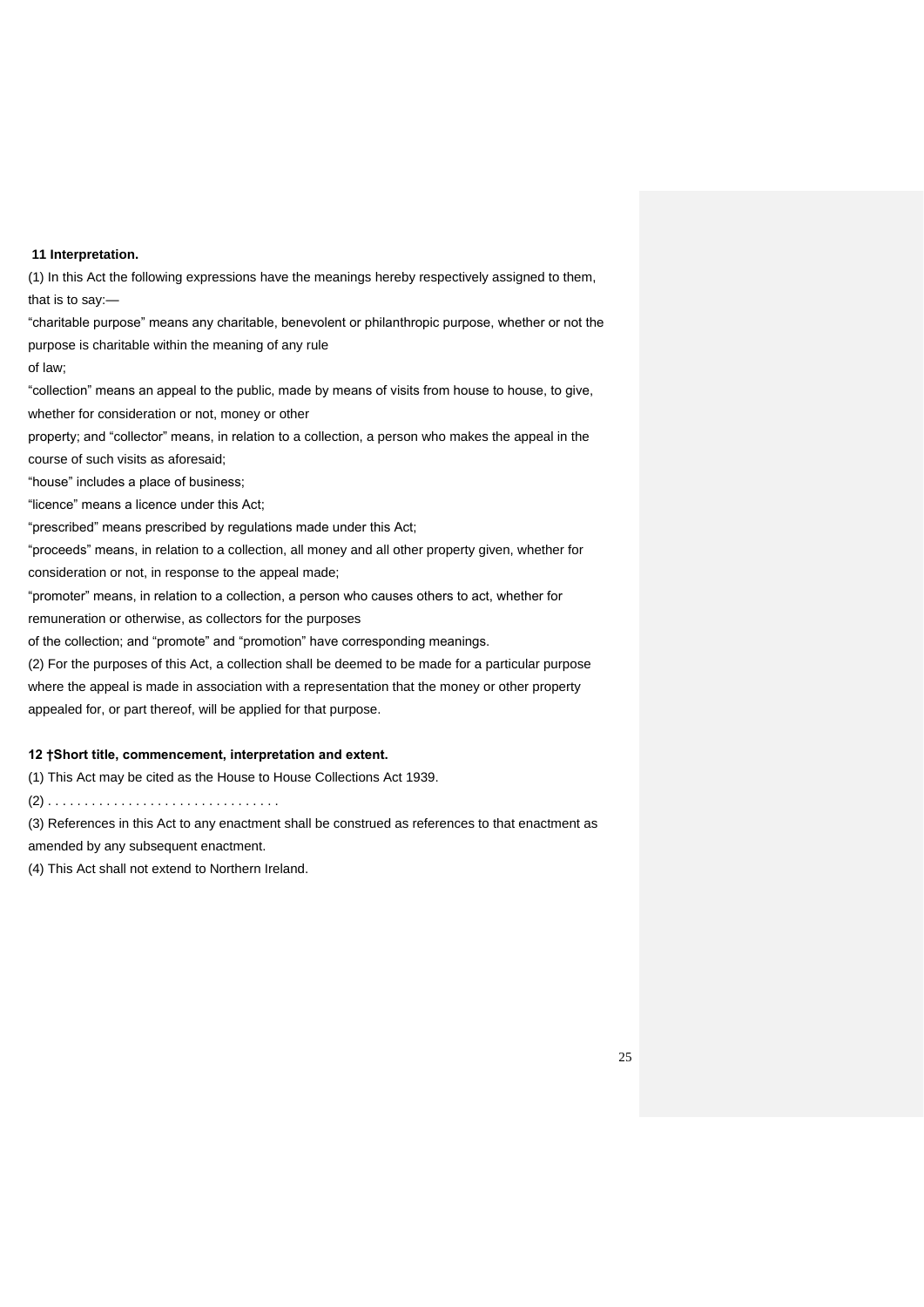### **Appendix 3a**

# **ST. ALBANS CITY & DISTRICT COUNCIL REGULATIONS MADE BY THE COUNCIL WITH REGARD TO STREET COLLECTIONS (Model Regulations)**

In pursuance of Section 5 of the Police, Factories etc (Miscellaneous Provisions) Act 1916, as amended by Section 251 and Schedule 29 to the Local Government Act of 1972, the City and District of St. Albans Council hereby makes the following Regulations with respect to the places where and the conditions under which persons may be permitted in any street or public place within the City and District of St. Albans to collect money for the benefit of charitable or other purposes:-

1. In these Regulations, unless the context otherwise requires:

**"collection"** means a collection of money or a sale of articles for the benefit of charitable or other purposes and the word **"collector"** shall be construed accordingly;

**"promoter"** means a person who causes others to act as collectors;

**"contributor"** means a person who contributes to a collection and includes a purchaser of articles for sale for the benefit of charitable or other purposes;

**"collecting box"** means a box or other receptacle for the reception of money from contributors.

2. No collection, other than a collection taken at a meeting in the open air, shall be made in any street or public place within St. Albans District unless a promoter shall have obtained a permit from St. Albans City and District Council.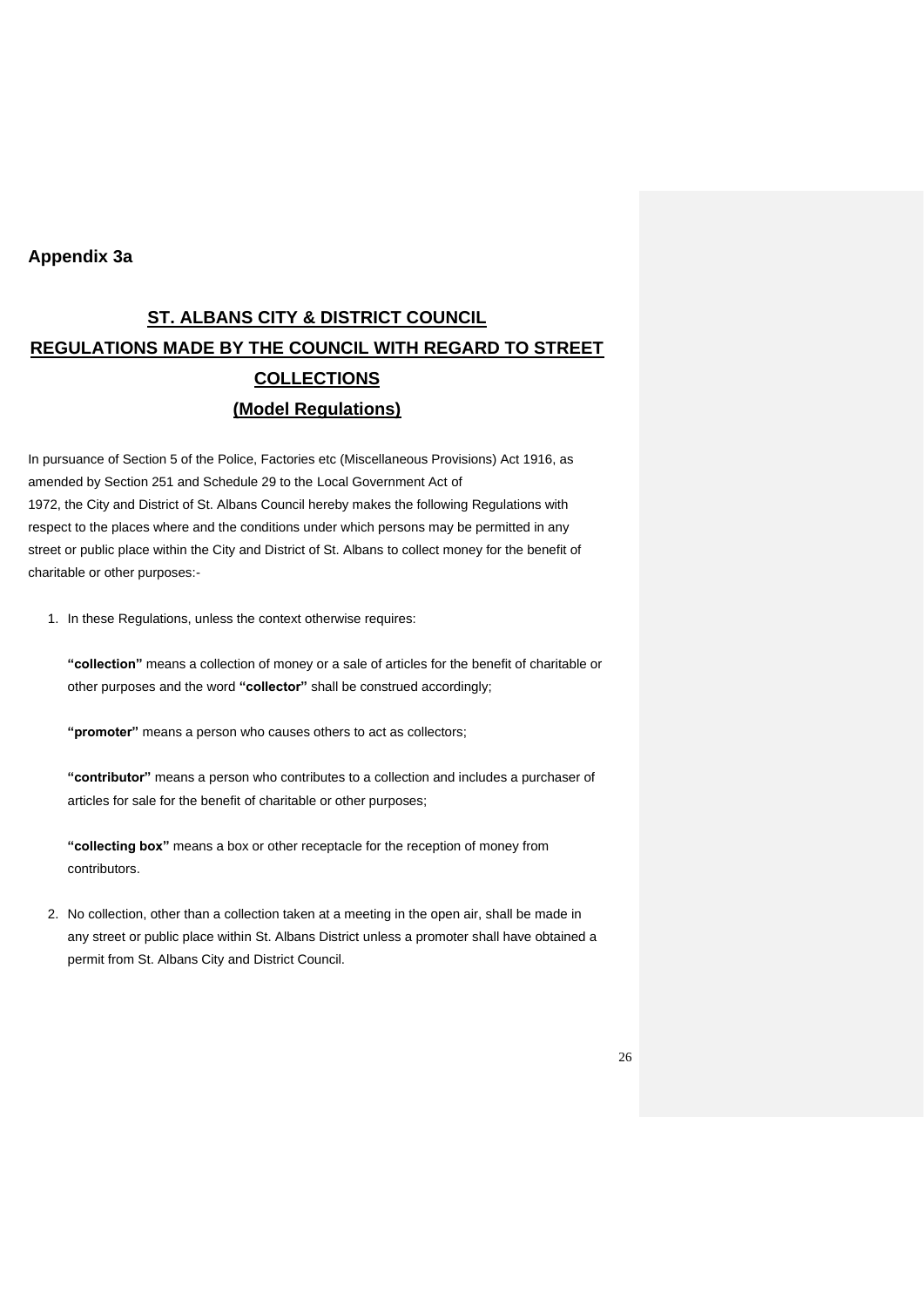3. Application for a permit shall be made in writing not later than one month before the date on which it is proposed to make the collection:

Provided that St. Albans City and District Council may reduce the period of one month if satisfied that there are special reasons for so doing.

- 4. No collection shall be made except upon the day and between the hours stated in the permit.
- 5. St. Albans City and District Council may, in granting a permit, limit the collection to such streets or public places or such parts thereof as it thinks fit.
- 6. (1) No person may assist or take part in any collection without the written authority of a promoter.

(2) Any person authorised under paragraph (1) above shall produce such written authority forthwith for inspection on being requested to do so by a duly authorised officer of St. Albans City and District Council or any constable.

7. No collection shall be made in any part of the carriageway of any street which has a footway:

Provided that St. Albans City and District Council may, if it thinks fit, allow a collection in the said carriageway where such a collection has been authorised to be held in connection with a procession.

- 8. No collection shall be made in such a manner likely to inconvenience or annoy any person.
- 9. No collector shall importune any person to the annoyance of such person.
- 10.While collecting:
	- (a) a collector shall remain stationary; and
	- (b) a collector or two collectors together shall not come nearer to another collector than 25 metres;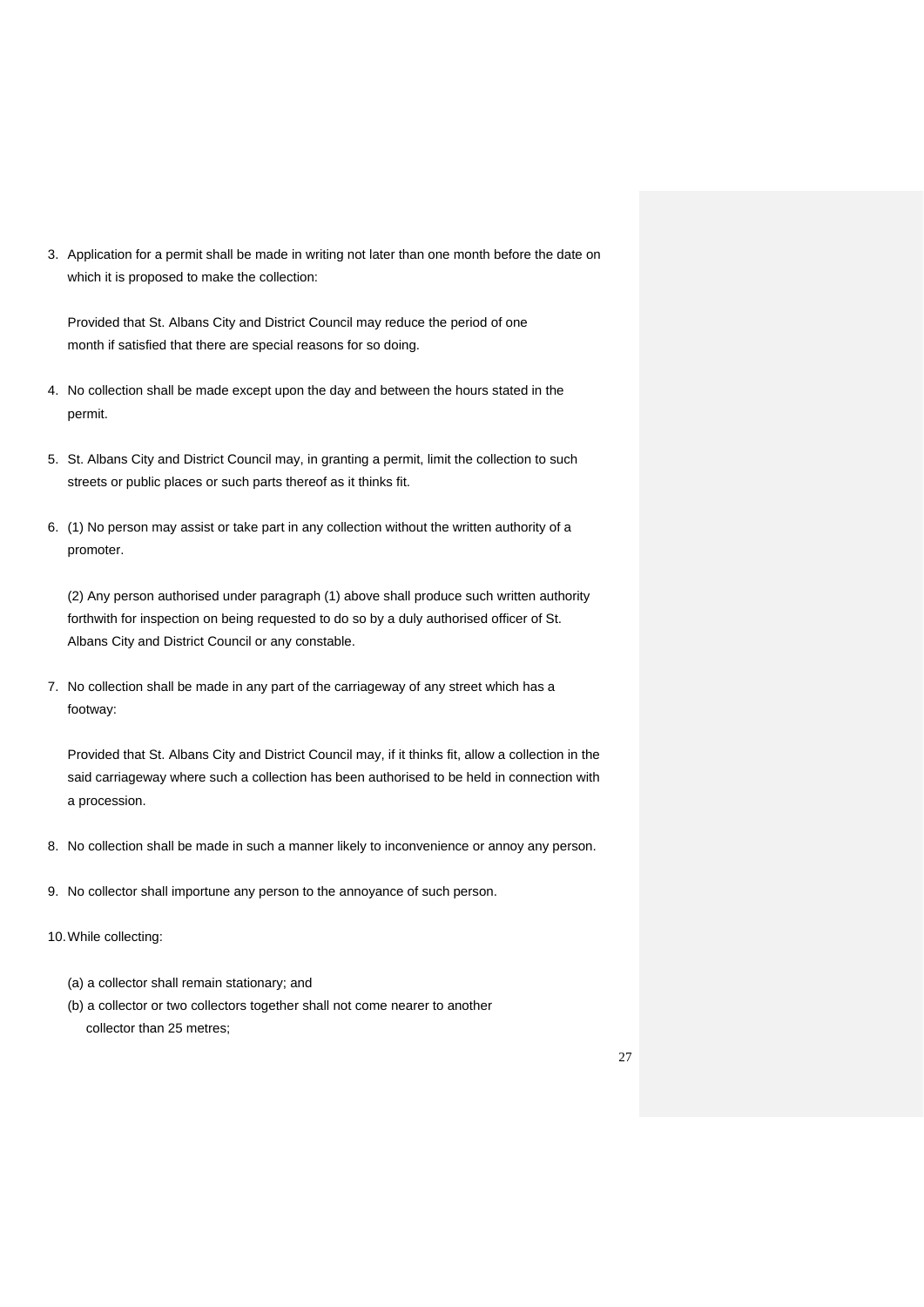Provided that St. Albans City and District Council may, if it thinks fit, waive the requirements of this Regulation in respect of a collection which has been authorised to be held in connection with a procession.

- 11.No promoter, collector or person who is otherwise connected with a collection shall permit a person who is under the age of sixteen years to act as a collector.
- 12.(1) Every collector shall carry a collecting box.

(2) All collecting boxes shall be numbered consecutively, and shall be securely closed and sealed in such a way as to prevent them being opened without the seal being broken.

(3) All money received by a collector from contributors shall immediately be placed in a collecting box.

(4) Every collector shall deliver, unopened, all collecting boxes in his possession to a promoter.

- 13.A collector shall not carry or use any collecting box, receptacle or tray which does not display prominently thereon the name of the charity or fund which is to benefit nor any collecting box which is not duly numbered.
- 14.(1) Subject to paragraph (2) below a collecting box shall be opened in the presence of a promoter and another responsible person.

(2) Where a collecting box is delivered, unopened, to a bank it may be opened by an official of the bank.

(3) As soon as a collecting box has been opened, the person opening it shall count the contents and shall enter the amount with the number of the collecting box on a list which shall be certified by that person.

- 15.(1) No payment shall be made to any collector.
	- (2) No payment shall be made out of the proceeds of a collection, either directly or indirectly,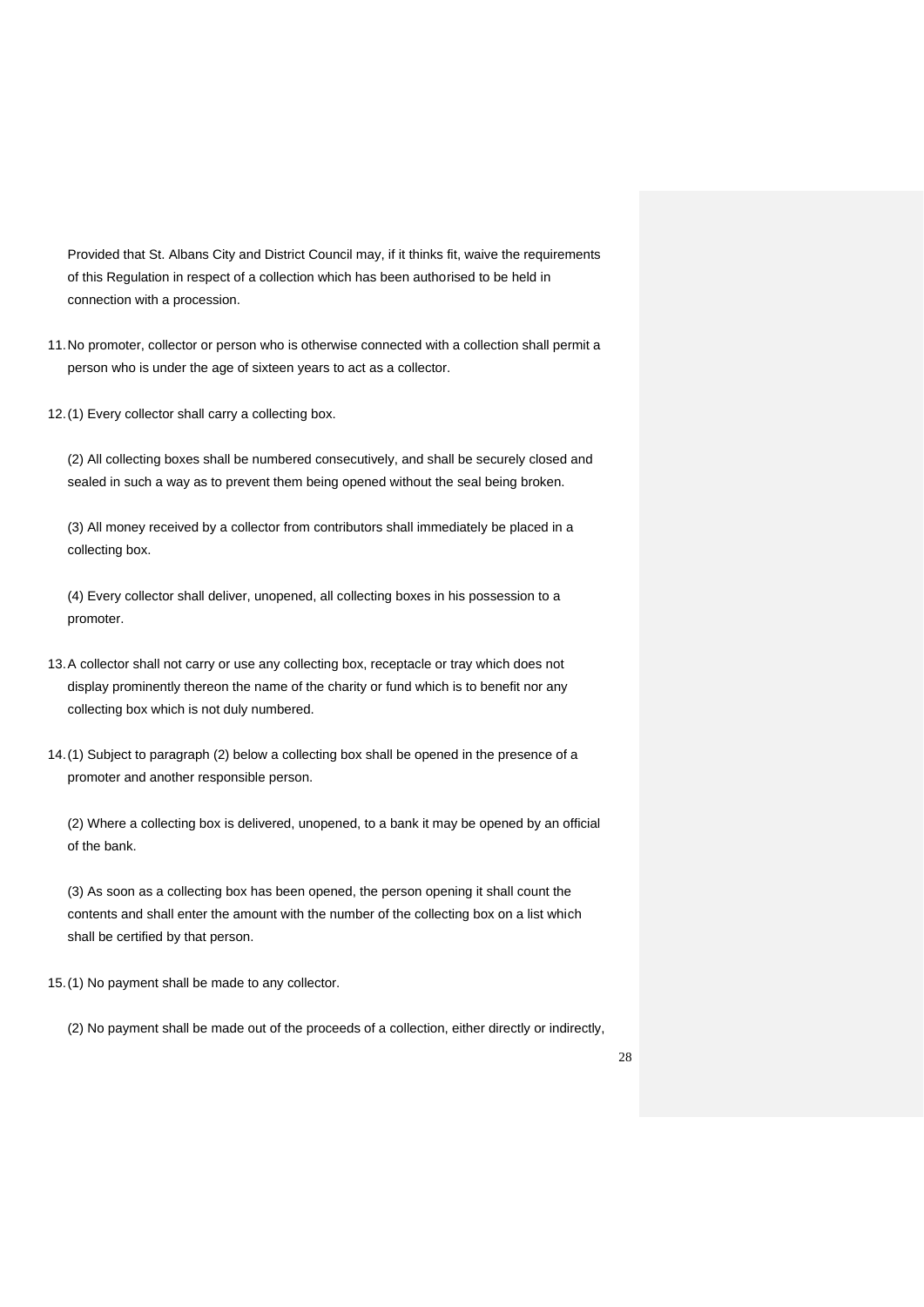to any other person connected with the promotion or conduct of such collection for, or in respect of, services, connected therewith, except such payments as may have been approved by St. Albans City and District Council.

16.(1) Within one month after the date of any collection the person to whom a permit has been granted shall forward to the St. Albans City and District Council:

(a) a statement in the form set out in the Schedule to these Regulations or in a form to the like effect, showing the amount received and the expenses and payments incurred in connection with such a collection, and certified by that person and either a qualified accountant or an independent responsible person acceptable to St. Albans City and District Council;

(b) a list of the collectors;

(c) a list of the amounts collected in each collecting box;

and shall, if required by St. Albans City and District Council, satisfy it as to the proper application of the proceeds of the collection.

(2) The said person shall also, within the same period, at the expense of that person and after a qualified accountant has given his certificate under paragraph (1) (a) above, publish in such newspaper or newspapers as St. Albans City and District Council may direct a statement showing the name of the person to whom the permit has been granted, the area to which the permit relates, the name of the charity or fund to benefit, the date of the collection, the amount collected and the amount of the expenses and payments incurred in connection with such collection.

(3) St. Albans City and District Council may, if satisfied there are special reasons for so doing, extend the period of one month referred to in paragraph (1) above.

(4) For the purposes of these Regulations, **"a qualified accountant"** means a member of one of more of the following bodies:

The Institute of Chartered Accountants in England and Wales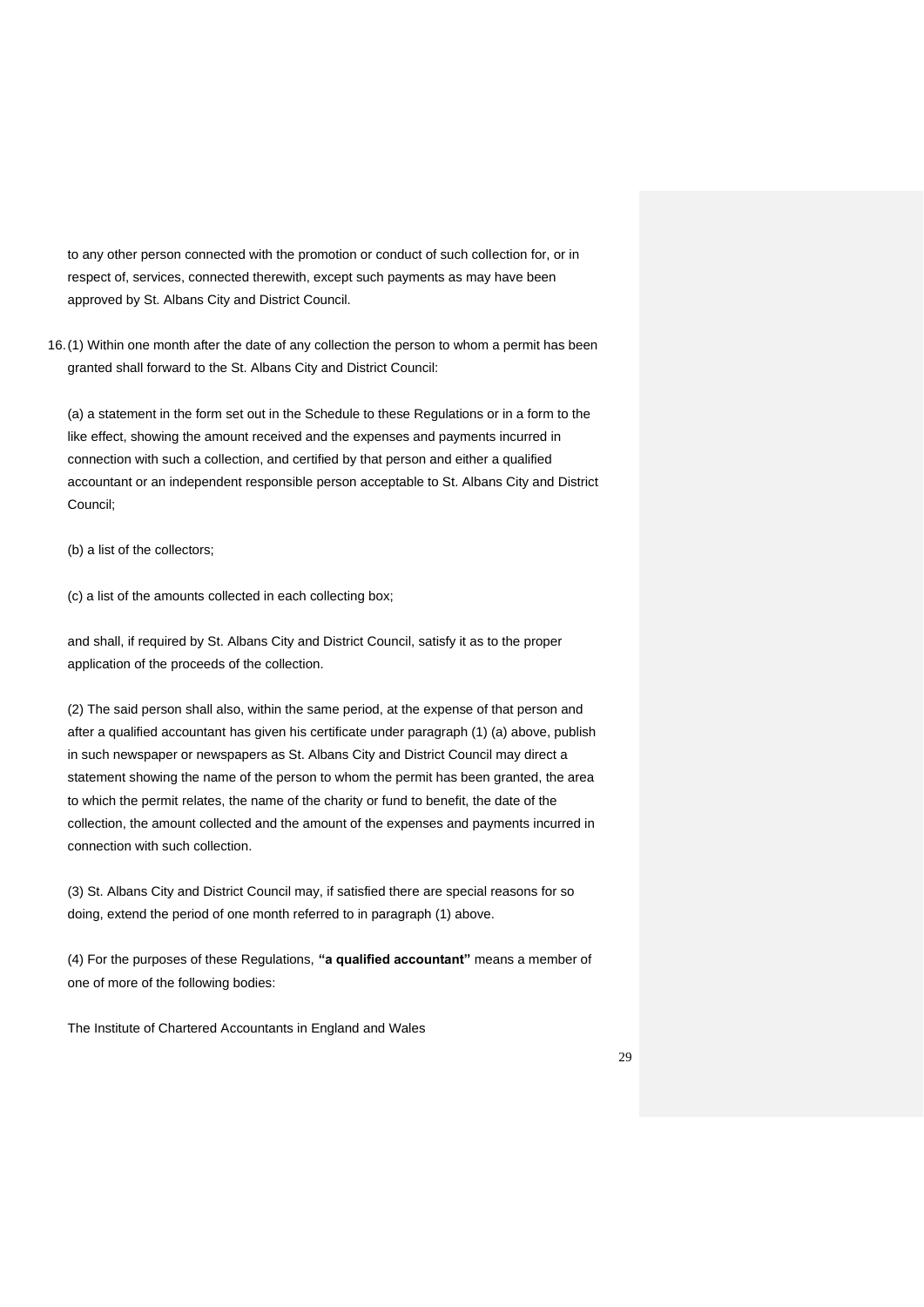The Institute of Chartered Accountants of Scotland The Association of Certified Accountants The Institute of Chartered Accountants in Ireland

- 17.These Regulations shall not apply:
	- (a) in respect of a collection taken at a meeting in the open air, or

(b) to the selling of articles in any street or public place when the articles are sold in the ordinary course of trade.

18.The Regulations shall come into operation upon the expiration of the period of one month beginning with the date on which they are confirmed by the Secretary of State.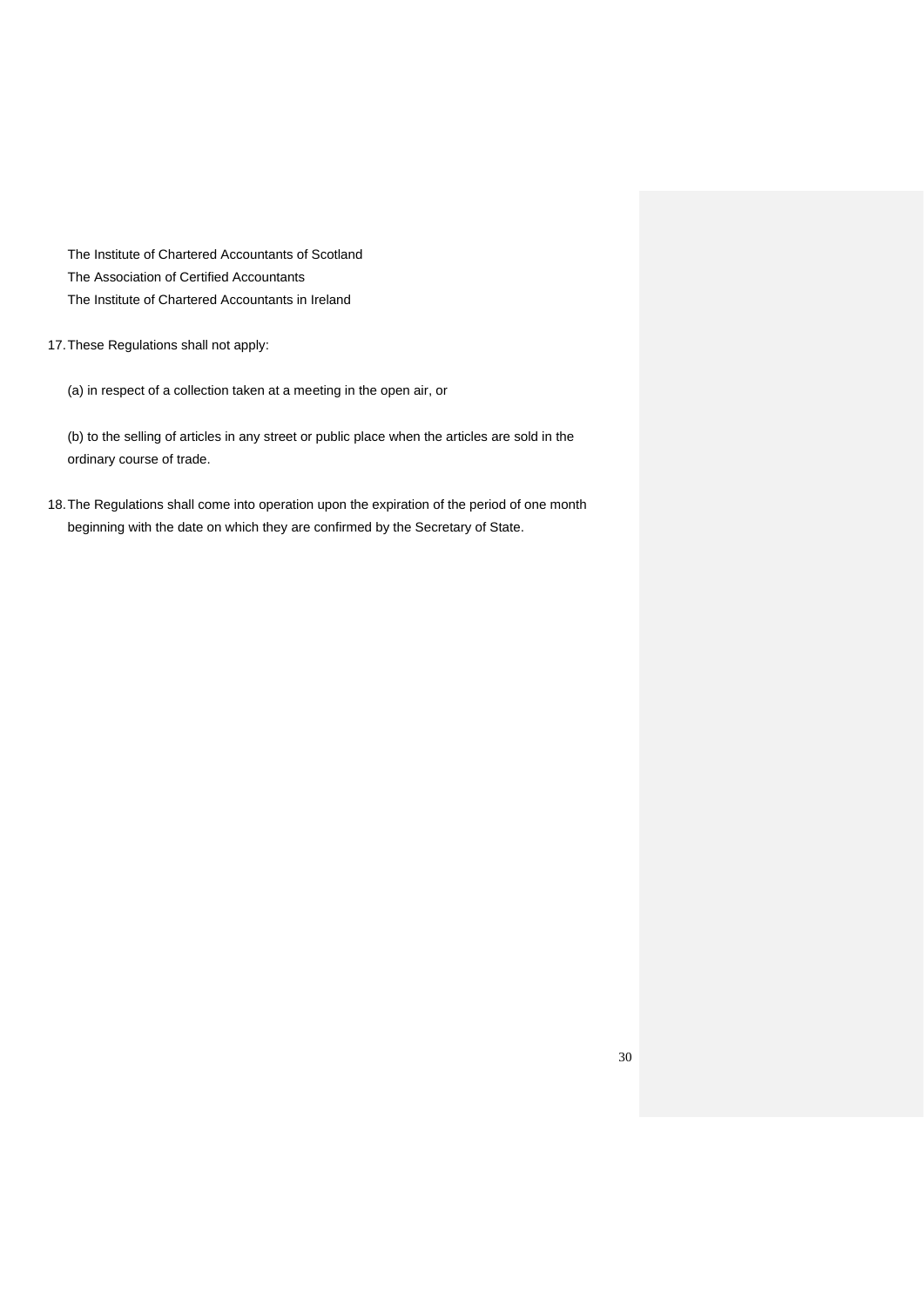# **Appendix 3b**

# **House-to-House Collections – Model Regulations 1947**

# **House-to-House Collections – Model Regulations 1947 No. 2662**

In pursuance of the powers conferred upon me by section 4 of the House to House Collections Act, 1939, I hereby make the following regulations:-

- 1. (1) These regulations may be cited as the House to House Regulations, 1947, and shall come into operations on the twenty-ninth day of December, 1947.
	- (2) These regulations shall not extend to Scotland.

### **Interpretation**

2. (1) In these regulations, unless the contest otherwise requires,

**"the Act"** means the House to House Collections Act, 1939;

**"chief promoter"**, in relation to a collection, means a person to whom a licence has been granted authorising him to promote that collection or in respect of whom an order has been made directing that he shall be exempt from the provisions of subsection (2) of section 1 of the Act as respects that collections;

**"collecting box"** means a box or other receptacle for monetary contributions, securely closed and sealed in such a way that it cannot be opened without breaking the seal;

**"licence"** means a licence granted by a police authority under section 2 of the Act;

**"order"** means an order made by the Secretary of State under section 3 of the Act;

**"prescribed badge"** means a badge in the form set out in the Fourth Schedule to these regulations;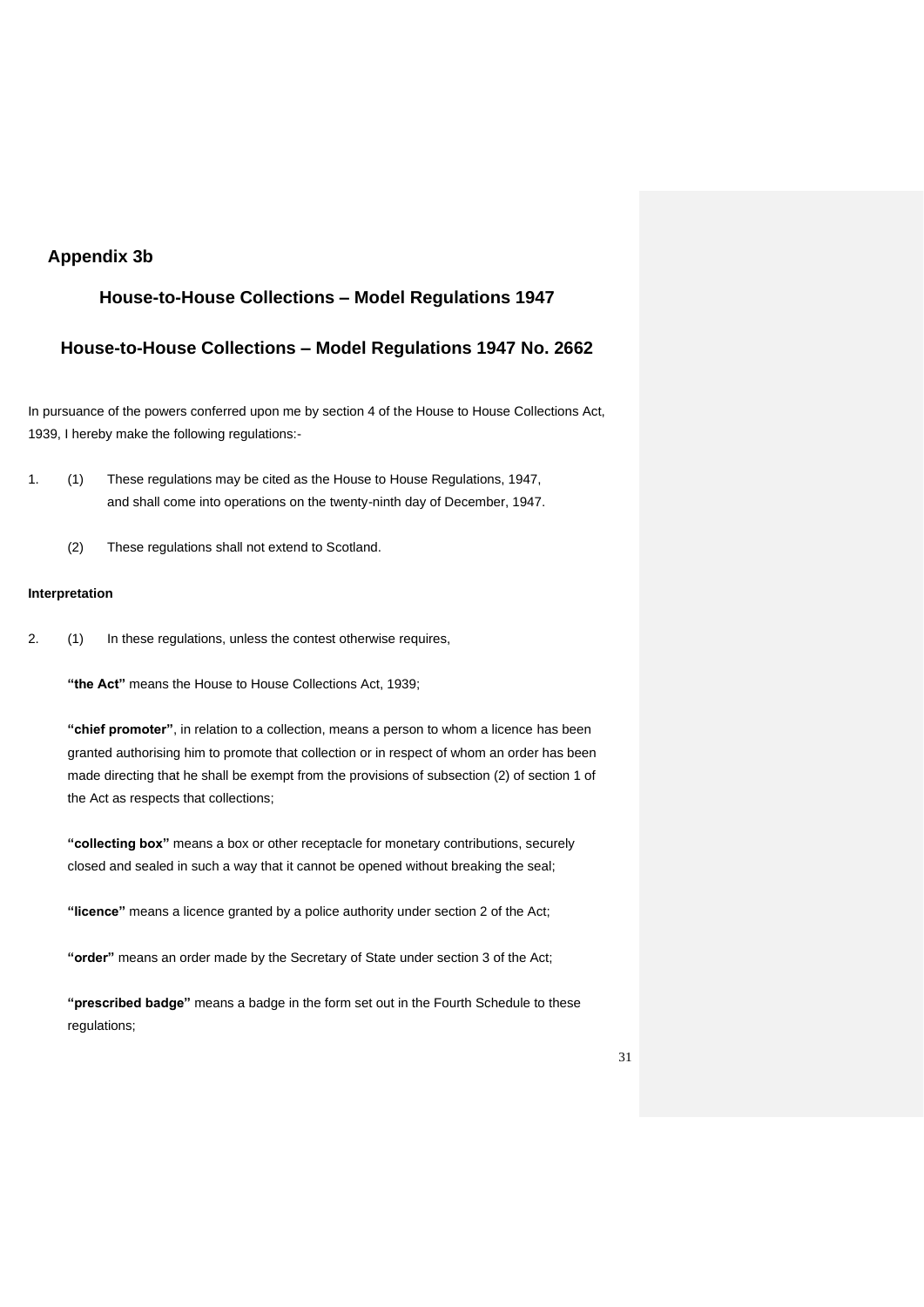**"prescribed certificate of authority"** means a certificate in the form set out in the Third Schedule to these regulations;

**"receipt book"** means a book of detachable forms of receipt consecutively numbered with counterfoils or duplicates correspondingly numbered;

**"street collection"** means a collection or sale to which regulations made under section 5 of the Police, Factories etc. (Miscellaneous Provisions) Act, 1916, apply.

- (2) A mark shall for the purposes of these regulations be deemed to have been made on a collecting box if it is made on a wrapper securely gummed to the collecting box.
- (3) The Interpretation Act, 1889, applies to the interpretation of these regulations as it applies to the interpretation of an Act of parliament

#### **Local Collections of a transitory nature**

- 3. (1) Every certificate granted under subsection (4) of section 1 of the Act shall be in the form set out in the First Schedule to these regulations, and sections 5 and 6 and subsections (4) and (5) of section 8 of the Act shall be set forth on the back of every certificate.
	- (2) Where such a certificate is granted as aforesaid, the provisions of these regulations shall not apply, in relation to a collection made for the purpose of specified on the certificate, within the locality and within the period specified, to the person to whom the certificate is granted or to any person authorized by him to act as a collector for the purposes of that collection.

#### **Applications for licences and orders**

4. (1) An application for a licence shall be in the form set out in the Second Schedule to these regulations, and shall give the particulars there specified.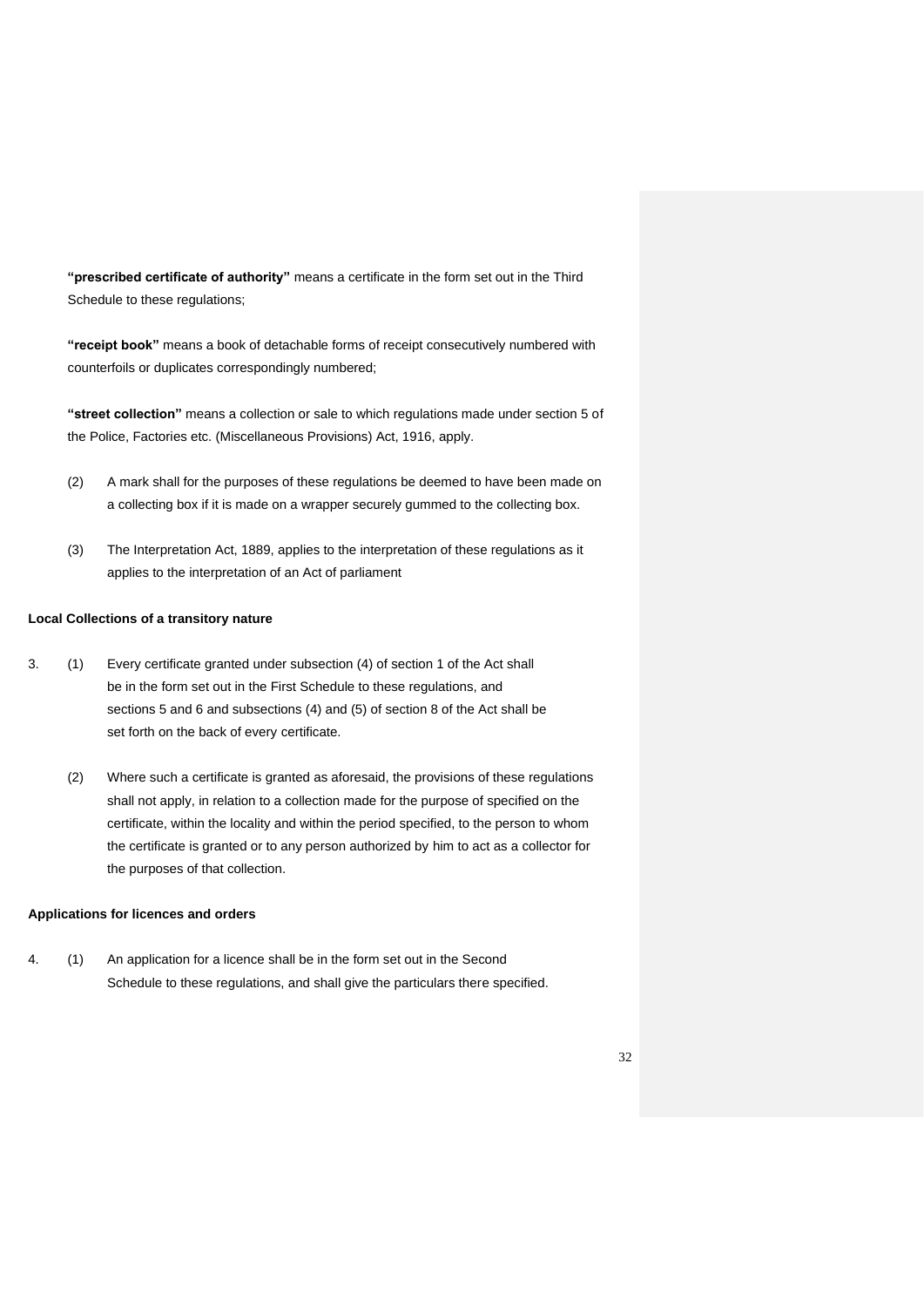(2) An application for a licence or for an order shall be made not later than the first day of the month preceding that in which it is proposed to commence the collection:

Provided that the police authority or, as the case may be, the Secretary of State may grant the application notwithstanding that it was not made within the time required by this paragraph if satisfied that there are special reasons for so doing.

### **Responsibility of promoters as respects collectors**

- 5. Every promoter of a collection shall exercise all due diligence
	- (a) to secure that persons authorized to act as collectors for the purposes of the collection are fit and proper persons; and
	- (b) to secure compliance on the part of the persons so authorized with the provisions of these regulations.

#### **Certificates of authority, badges, collecting boxes and receipt books**

- 6. (1) No promoter of a collection shall permit any person to act as a collector, unless he is issued are caused to be issued to that person –
	- (a) a prescribed certificate of authority duly completed (except as regards the signature of the collector) and signed by or on behalf of the chief promoter of the collections;
	- (b) a prescribed badge, having inserted therein or annexed thereto a general indication of the purpose of the collection; and
	- (c) if money is to be collected, a collecting box or receipt book marked with a clear indication of the purpose of the collection and a distinguishing number, which indication and number shall, in the case of a receipt book, also be marked on every receipt contained therein in addition to the consecutive number of the receipt.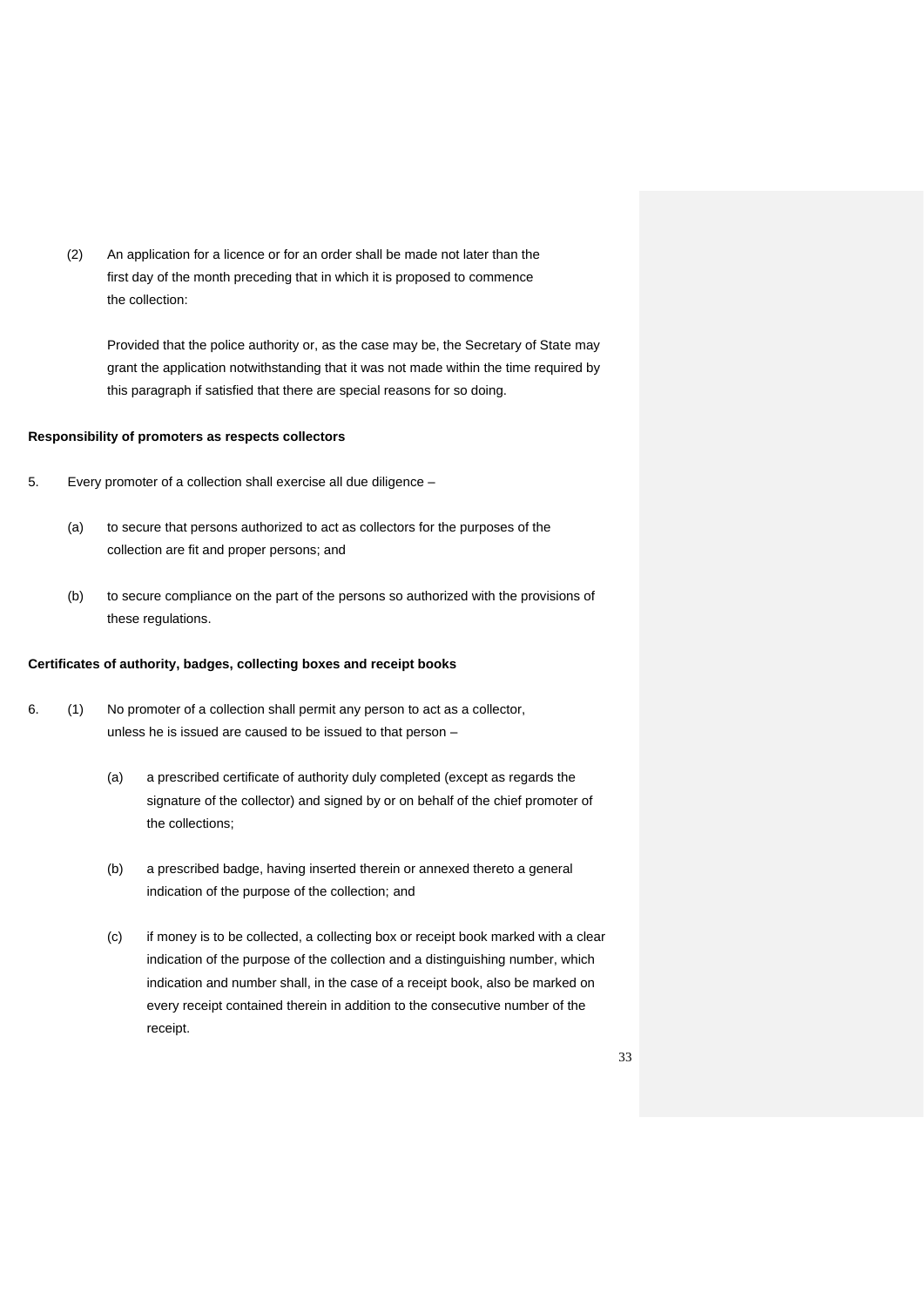- (2) Every promoter of a collection shall exercise all due diligence to secure
	- (a) that no prescribed certificate of authority, prescribed badge, collecting box or receipt book is issued, unless the name and address of the collector to whom it is issued have been entered on a list showing in respect of any collecting box or receipt book the distinguishing number thereof; and
	- (b) that every prescribed certificate of authority, prescribed badge, collecting box or receipt box issued by him or on his behalf is returned when the collection is completed or when for any other reason a collector ceases to act as such.
- (3) In the case of a collection in respect of which a licence has been granted
	- (a) every prescribed certificate of authority shall be given on a form obtained from His Majesty's Stationery Office, and every prescribed badge shall be so obtained; and
	- (b) every prescribed certificate of authority shall be authenticated, and the general indication on every prescribed badge of the purpose of the collection shall be inserted therein or annexed thereto, in a manner approved by the chief officer of police for the area in respect of which the licence was granted.

### **Duties of collectors in relation to certificates and badges**

- 7. Every collector shall
	- (a) sign his name on the prescribed certificate of authority issued to him and produce it on the demand of any police constable or of any occupant of a house visited by him for the purpose of collection;
	- (b) sign his name on the prescribed badge issued to him and wear the badge prominently whenever he is engaged in collecting; and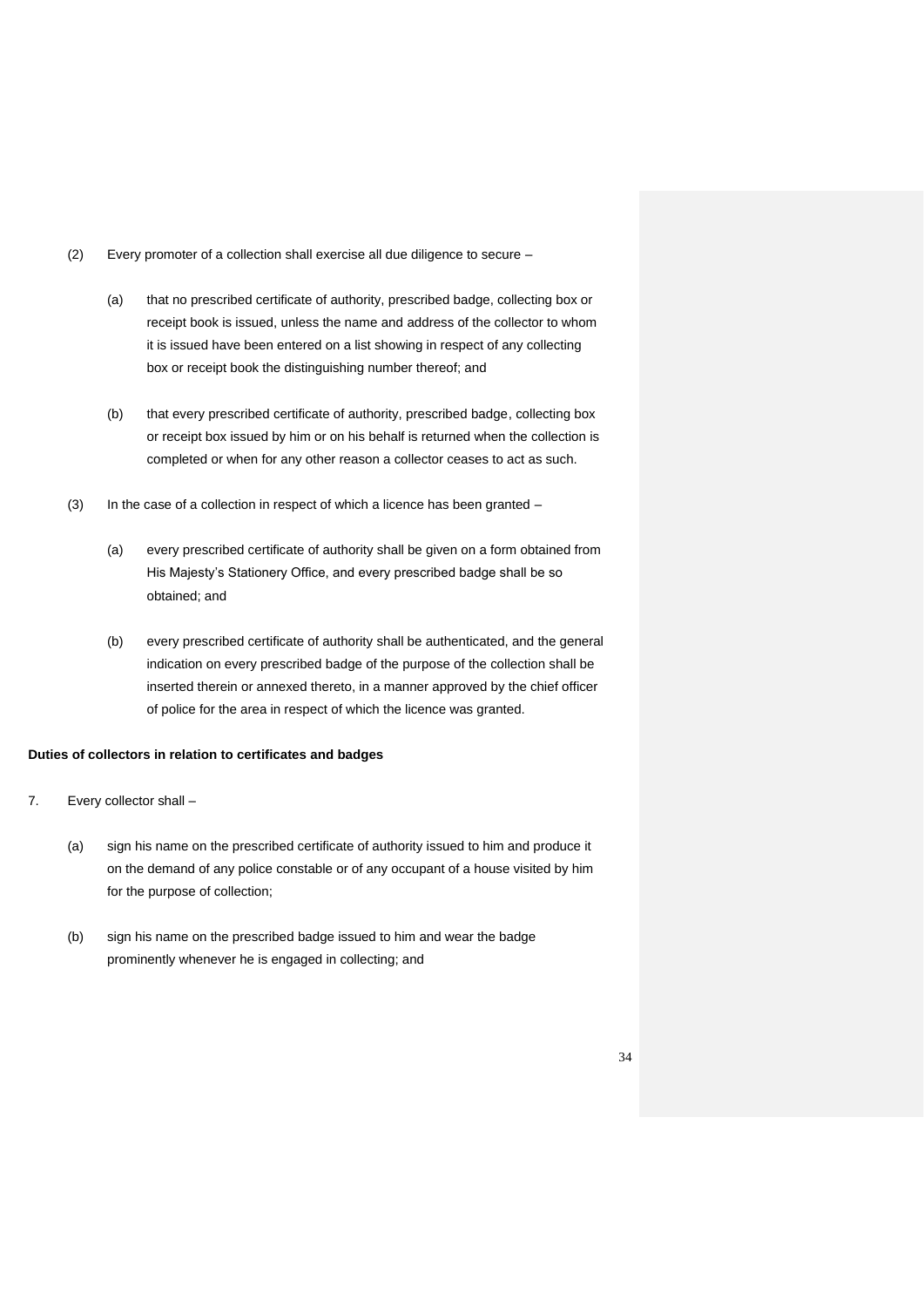(c) keep such certificate and badge in his possession and return them to a promoter of the collection on replacement thereof or when the collection is completed or at any other time on the demand of a promoter of the collection.

#### **Age limit**

8. No person in the metropolitan police district or the City of London under the age of eighteen years, or elsewhere under the age of sixteen years, shall act or be authorised to act as a collector of money.

### **Importuning**

9. No collector shall importune any person to the annoyance of such person, or remain in, or at the door of, any house if requested to leave by any occupant thereof.

#### **Collection of money**

- 10. (1) Where a collector is collecting money by means of a collecting box, he shall not receive any contribution save by permitting the person from whom it is received to place it in a collecting box issued to him by a promoter of the collection.
	- (2) Where a collector is collecting money by other means than a collecting box, he shall, upon receiving a contribution from any person, forthwith and in the presence of such person enter on a form of receipt in a receipt book issued to him by another promoter of the collection and on the corresponding counterfoil or duplicate the date, the name of the contributor and the amount contributed, and shall sign the form of receipt, the entries and signature being in ink or indelible pencil, and shall hand the form of receipt to the person from whom he received the contribution.

#### **Duty of collectors to return boxes and books**

- 11. Every contributor, to whom a collecting box or receipt book has been issued, shall
	- (a) when the collecting box is full or the receipt book is exhausted, or
	- (b) upon the demand of a promoter of the collection, or
	- (c) when he does not desire to act as a collector, or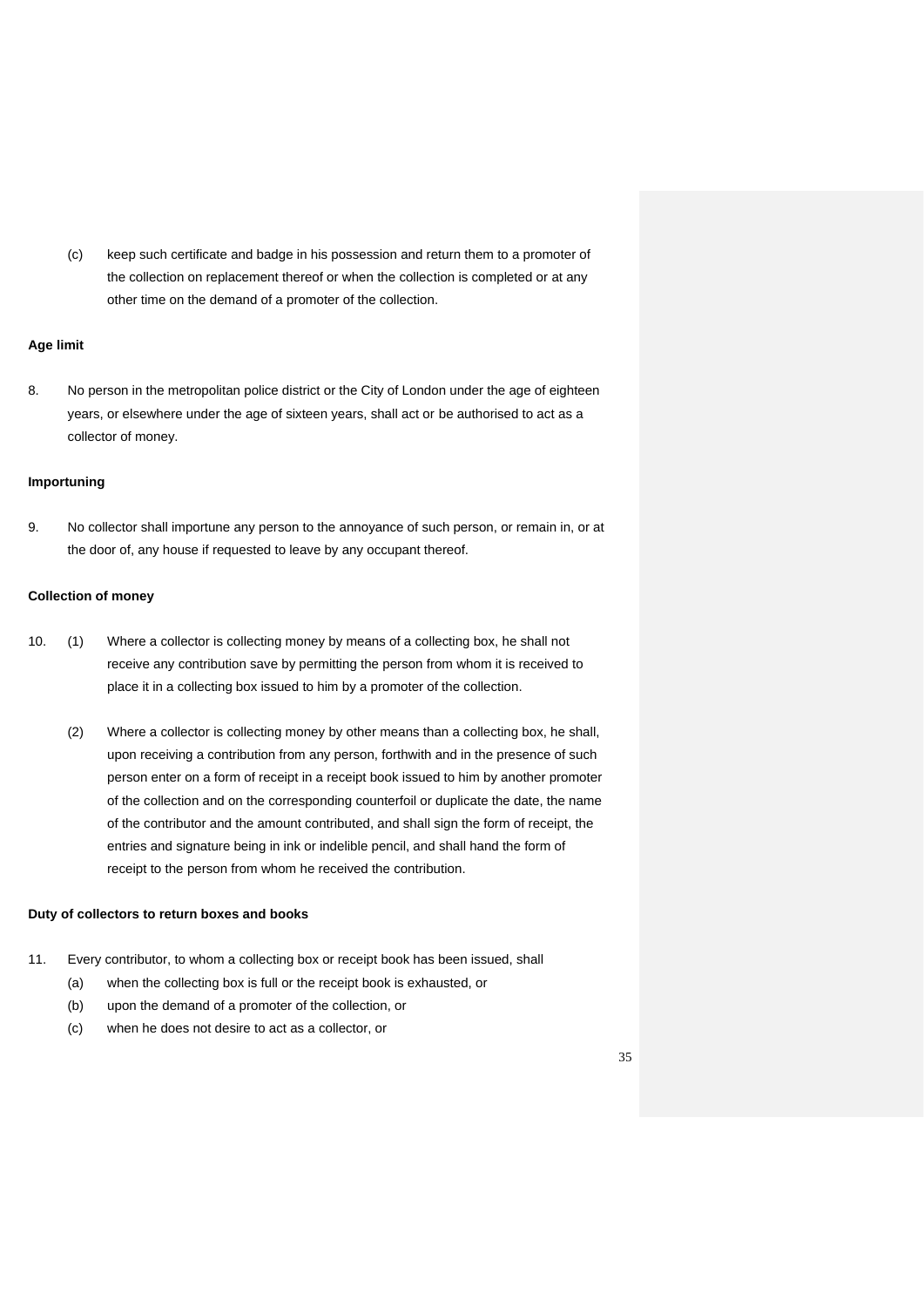(d) upon the completion of the collection,

return to a promoter of the collection that collecting box with the seal unbroken or that receipt book with a sum equal to the amount total of the contributions (if any) entered therein.

### **Examination of boxes and books**

- 12. (1) Subject as provided in paragraph (2) of this regulation, a collecting box when returned shall be examined by, and, if it contains money, be opened in the presence of, a promoter of the collection and another responsible person.
	- (2) Where a collecting box is delivered unopened to a bank, it may be examined and opened by an official of the bank in the absence of a promoter of the collection.
	- (3) As soon as a collecting box has been opened, the contents shall be counted and the amount shall be entered with the distinguishing number of the collecting box on a list, which shall be certified by the persons making the examination.
	- (4) Every receipt book when returned and all sums received therewith shall be examined by a promoter of the collection and another responsible person, and the amount of the contributions entered in the receipt book shall be checked with the money and entered with the distinguishing number of the receipt book on a list, which shall be certified by the persons making the examination.

#### **Provision for envelope collections**

- 13. (1) Where the promoter of a collection to whom an order has been granted informs the Secretary of State that he desires to promote an envelope collection, and the Secretary of State is of opinion that the collection is for a charitable purpose of major importance and is suitably administered, the Secretary of State may, if he thinks fit, give permission for the promotion of an envelope collection.
	- (2) Where an envelope collection is made in accordance with this regulation
		- (a) every envelope used shall have a gummed flap by means if which it can be securely closed;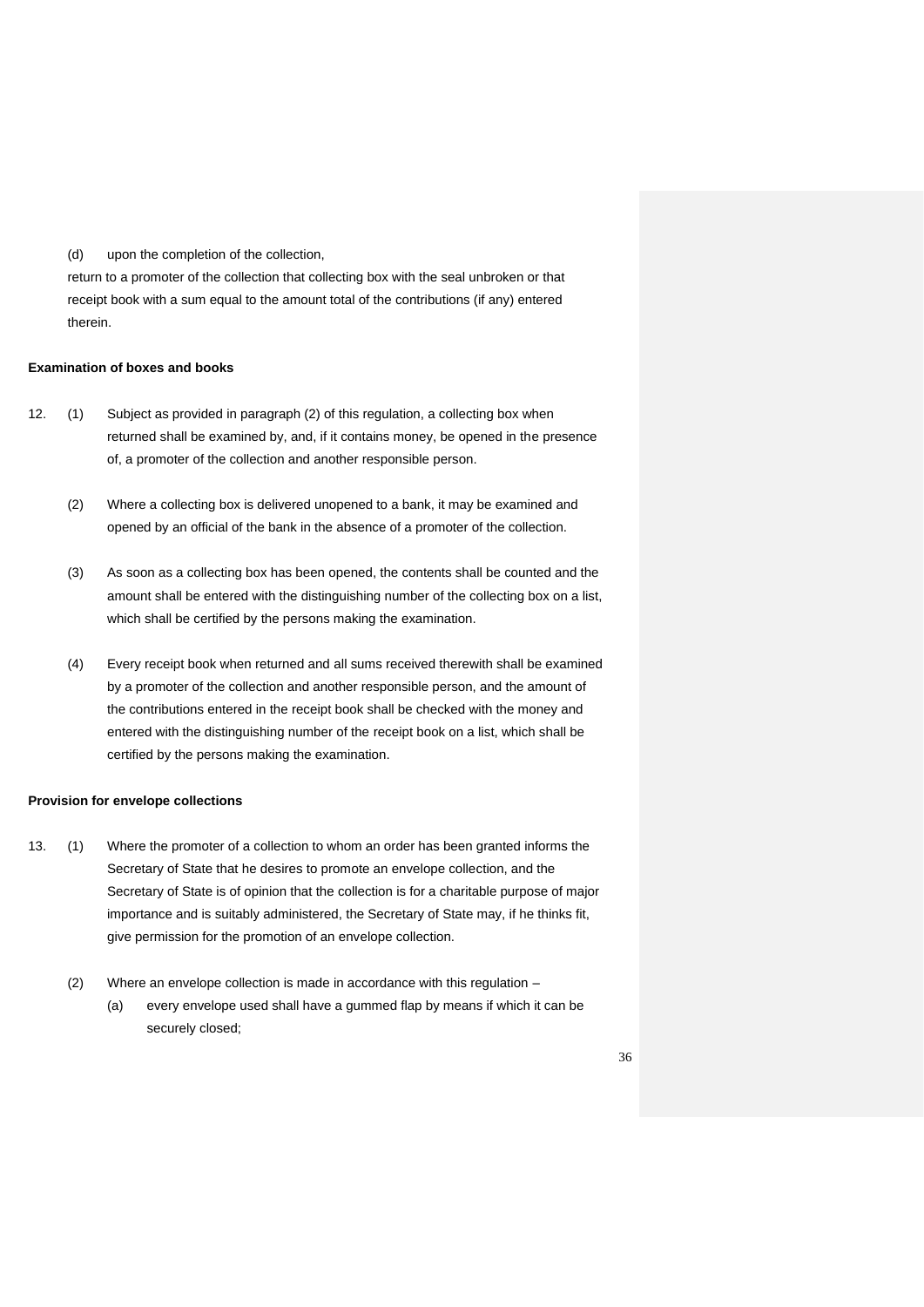- (b) no collector shall receive a contribution except in an envelope which has been so closed; and
- (c) these regulations shall have effect subject to the following modifications:
	- i. sub-paragraph © of paragraph (1) of regulation 6 shall not apply;
	- ii. regulation 10 shall not apply
	- iii. regulations 11 and 12 shall have effect as if each envelope in which a contribution is received were a collection box;
	- iv. in regulation 11 for the words "with the seal unbroken" there shall be substituted the word "unopened";
	- v. in paragraph (3) of regulation 12 for the words "As soon as a collecting box has been opened" and with the words "with the distinguishing number of the collecting box" shall be omitted.
- (3) In this regulation "envelope collection" means a collection made by persons going from house to house leaving envelopes in which money may be placed and which are subsequently called for.

## **Promoters to furnish accounts**

14. (1) The chief promoter of a collection in respect of which a licence has been granted shall furnish an account of the collection to the police authority by which the licence was granted within one month of the expiry of the licence:

> Provided that if licences are granted to the same person for collections to be made for the same purpose in more than one police area, a combined account of the collections made in all or any of those police areas may, by agreement between the chief promoter and the respective police authorities, be made only to such of the respective police authorities as may be so agreed.

(2) The chief promoter of a collection in respect of which an order has been made shall furnish an account annually to the Secretary of State so long as the order remains in force, and if the order is revoked a final account shall be furnished within three months of the date of the revocation of the order.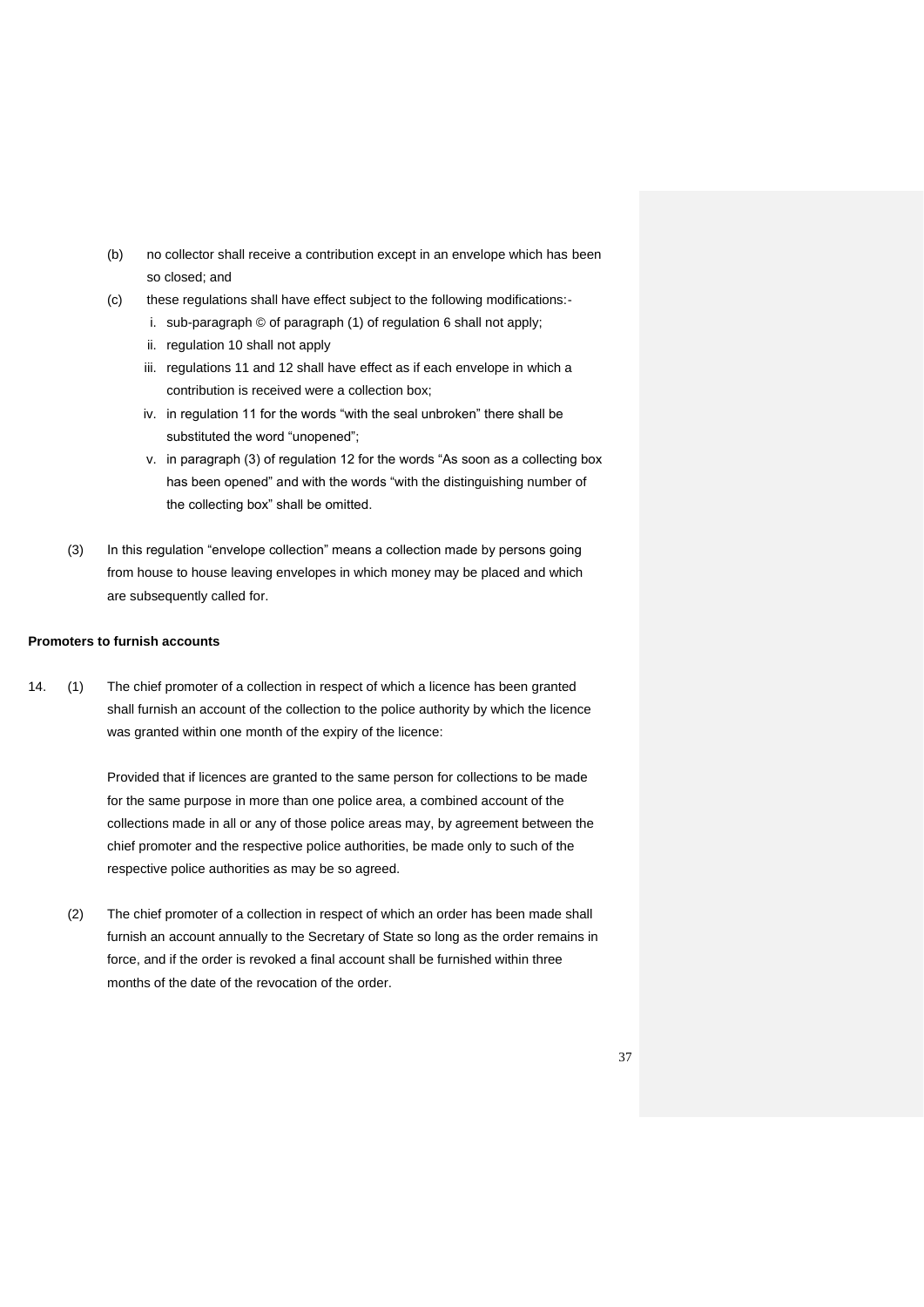- (3) The police authority or the Secretary of State may extend the period within which an account is required to be furnished to the authority or to him, as the case may be, if satisfied that there are special reasons for doing so.
- (4) The chief promoter of a collection which is made in connection in whole or in part with a street collection of which an account is required to be furnished to a police authority by regulations made under section 5 of the Police, Factories, etc (Miscellaneous Provisions) Act, 1916, may, if the said police authority agrees, combine the accounts of the house to house collection, in so far as it is made in connection with the street collection, with the accounts of the street collection, and the amount so included in the combined account shall not be required to form part of the account required to be furnished under paragraph (1) or, as the case may be, paragraph (2) of this regulation, so, however, that in the case of an account furnished under the said paragraph (2) the account shall show, in addition to an account in respect of moneys received from house to house collections not made in connection with a street collection, a statement showing the total proceeds of all combined collections, the total expenses and the balance applied to charitable purposes.

## **Form and certification of accounts**

- 15. The account required by the preceding regulation
	- (a) where money has been collected, shall be furnished in the form set out in the Fifth Schedule to these regulations and, where property has been collected and sold, shall be furnished in the form set out in the Sixth Schedule to these regulations, and in either case shall be certified by the chief promoter of the collection and by an independent responsible person as auditor; and
	- (b) where property (other than money) has been collected and given away or used, shall be furnished in the form set out in the Seventh Schedule to these regulations and shall be certified by the chief promoter and by every person responsible for the disposal of the property collected.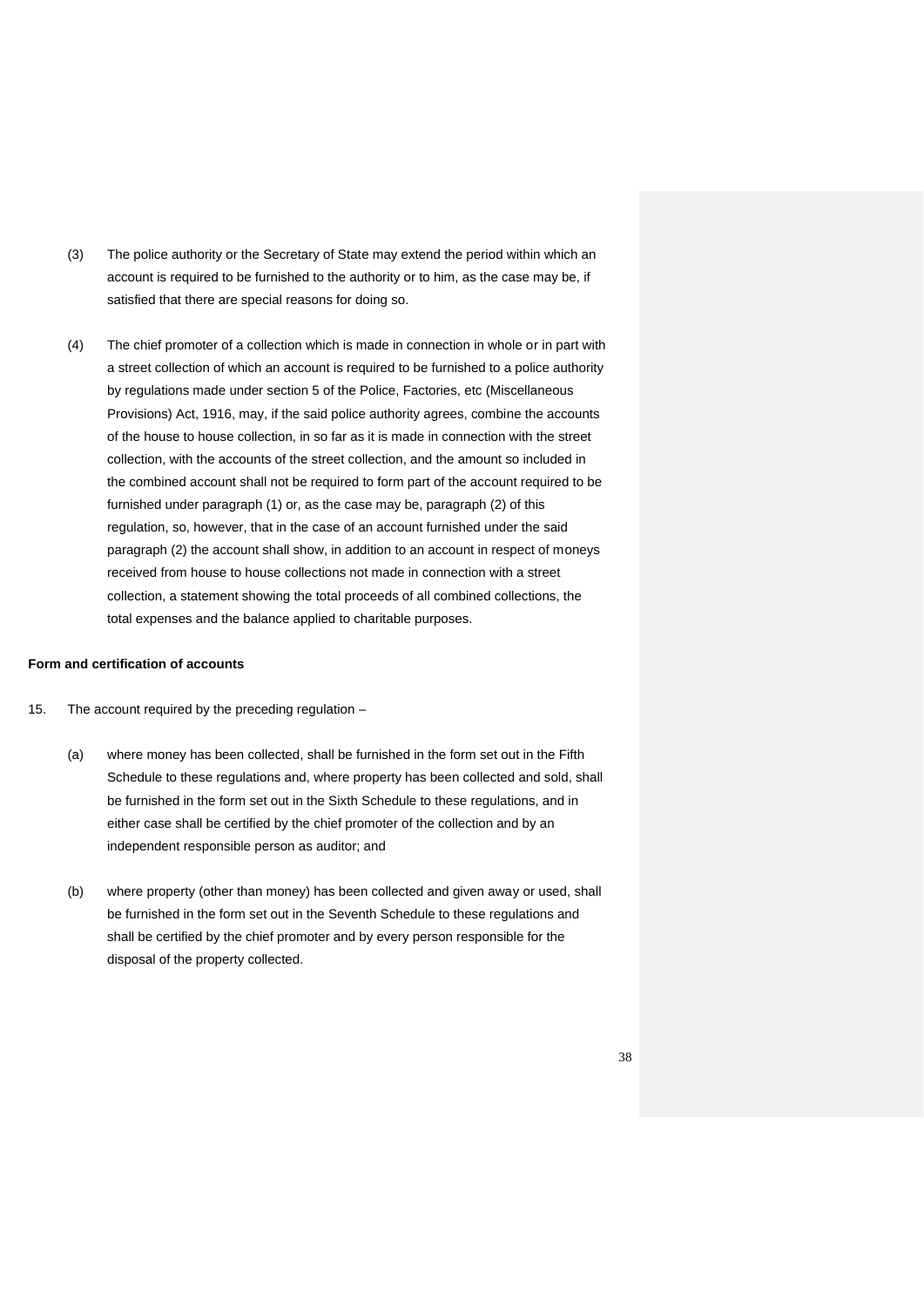### **Vouching of accounts**

- 16. (1) Every account furnished under paragraph (a) of regulation 15 of these regulations shall be accompanied by vouchers for each item of the expenses and application of the proceeds and, in the case of a collection of money, by every receipt book used for the purposes of the collection and by the list referred to in paragraph (2) of regulation 6 of these regulations and list referred to in regulation 12 of these regulations.
	- (2) Paragraph (1) of this regulation shall not apply to an account certified by an auditor who is a member of an association or society of accountants incorporated at the date of these regulations or is on other grounds accepted as competent by the authority to which the account is submitted, but where in such a case the vouchers, receipt books and lists mentioned in the said paragraph (1) are not submitted with an account, the chief promoter shall ensure that they are available for three months after the account is submitted and shall, if the authority to which the account was submitted so requires at any time within that period, submit them to that authority.

### **Disposal of disused certificates of authority etc.**

17. The chief promoter of a collection shall exercise all due diligence to secure that all forms of prescribed certificates of authority and prescribed badges obtained y him for the purposes of the collection are destroyed when no longer required in connection with that collection or in connection with a further collection which he has bee authorized to promote for the same purpose.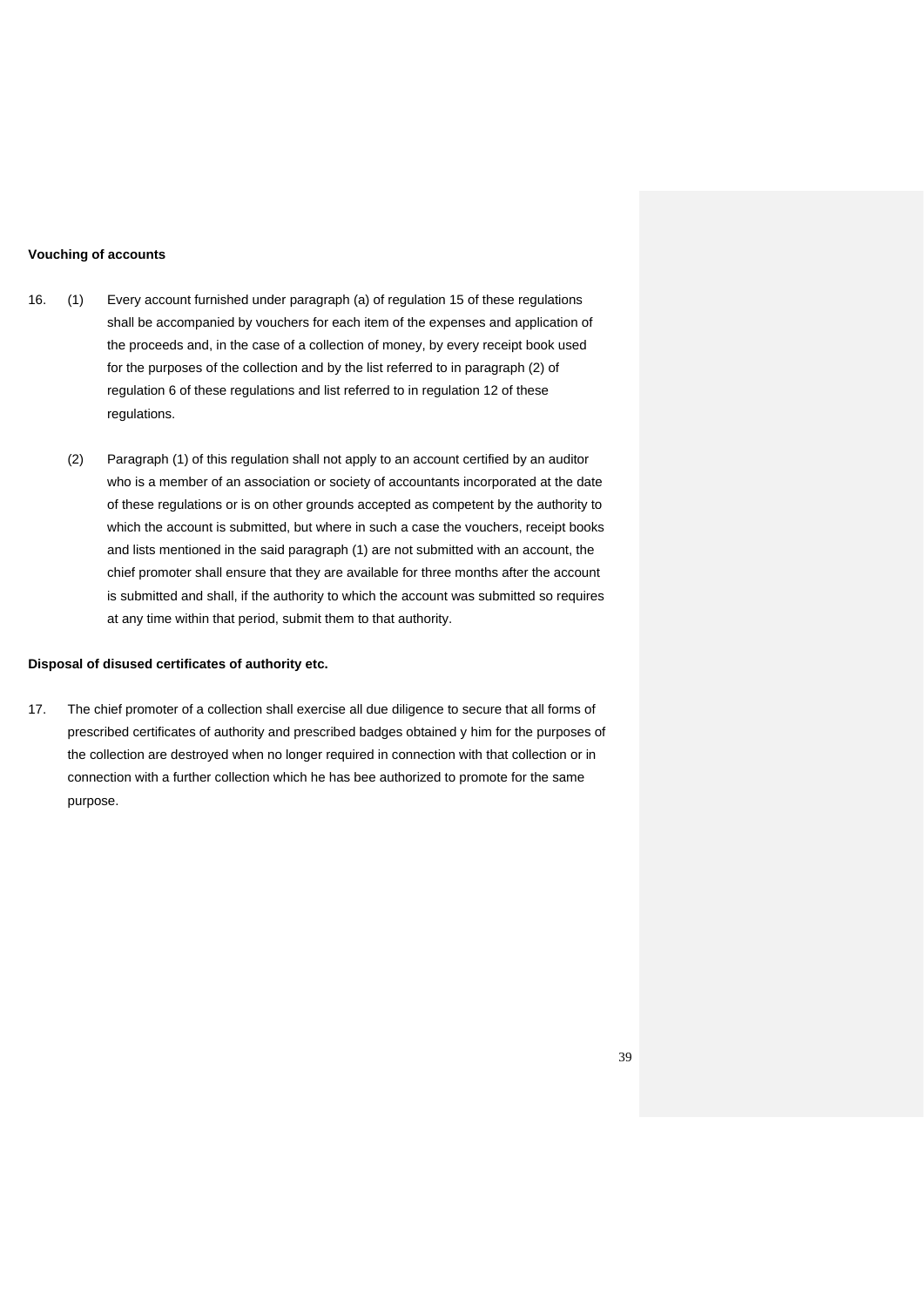# **Appendix 4**

- **Application Forms**
- **S1 – Street Collection**
- **C1 – Charity Stall**
- **H1 – House-to-House Collection (Cash)**
- **H2 – House-to-House Collection (Direct Debits)**
- **H3 – House-to-House Collection (Clothing and Other Goods)**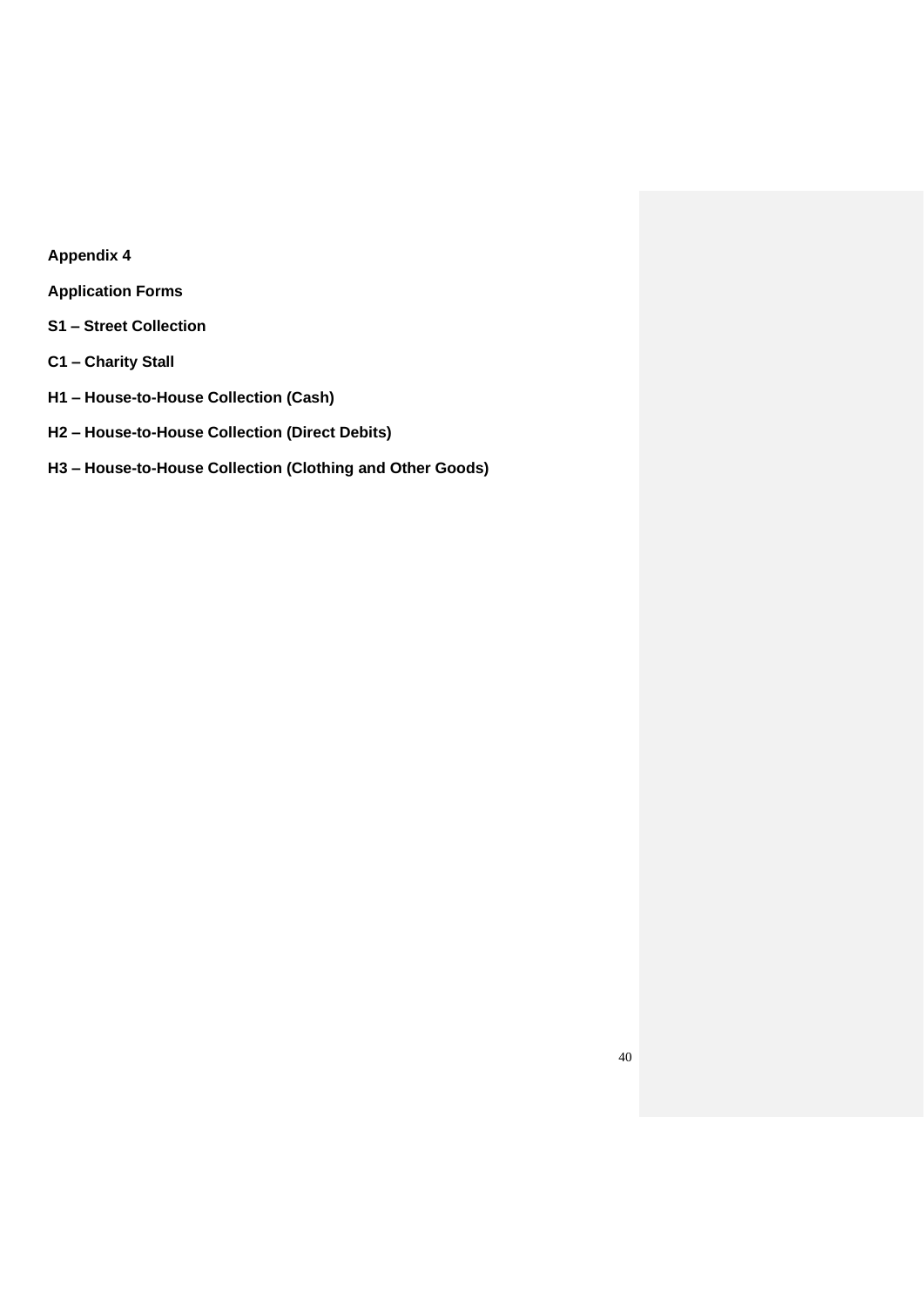### *APPLICATION FOR A STREET COLLECTION 20….*

| Organisation:                                                    |  |  |
|------------------------------------------------------------------|--|--|
| Name & Address<br>of Organiser:                                  |  |  |
|                                                                  |  |  |
|                                                                  |  |  |
| Daytime Tel No.                                                  |  |  |
| Fax/E.Mail:                                                      |  |  |
| Address to which permit should be sent, if different from above: |  |  |
|                                                                  |  |  |

When making your application, please take the following important points into consideration:

1. We cannot guarantee that it will be possible to allocate a preferred date, so please give a choice of dates if possible. Only **one** date per area per organization per year is allowed and the minimum notice required for a collection date is **ONE MONTH**.

………………………………………….…………………………………………………………………….

- 2. The **Whole District** includes St Albans, Marshalswick, Harpenden, Wheathampstead, Redbourn, London Colney, Colney Heath, Sandridge, Park Street, Chiswell Green and Bricket Wood. Charities are permitted to split collection(s) within the District enabling them to collect in different areas on different dates.
- 3. Please note that if you wish to collect at a local supermarket, you must obtain permission from the supermarket manager **before** applying to the Council for permit. The Council also requires sight of written permission from the supermarket management.
- 4. If you intend to use amplified music during the course of your street collection, please give details as permission for this is only given in exceptional circumstances.
- **5. Applications for Christmas 2019 collections will not be accepted before 1st September 2019.**

Continued overleaf…….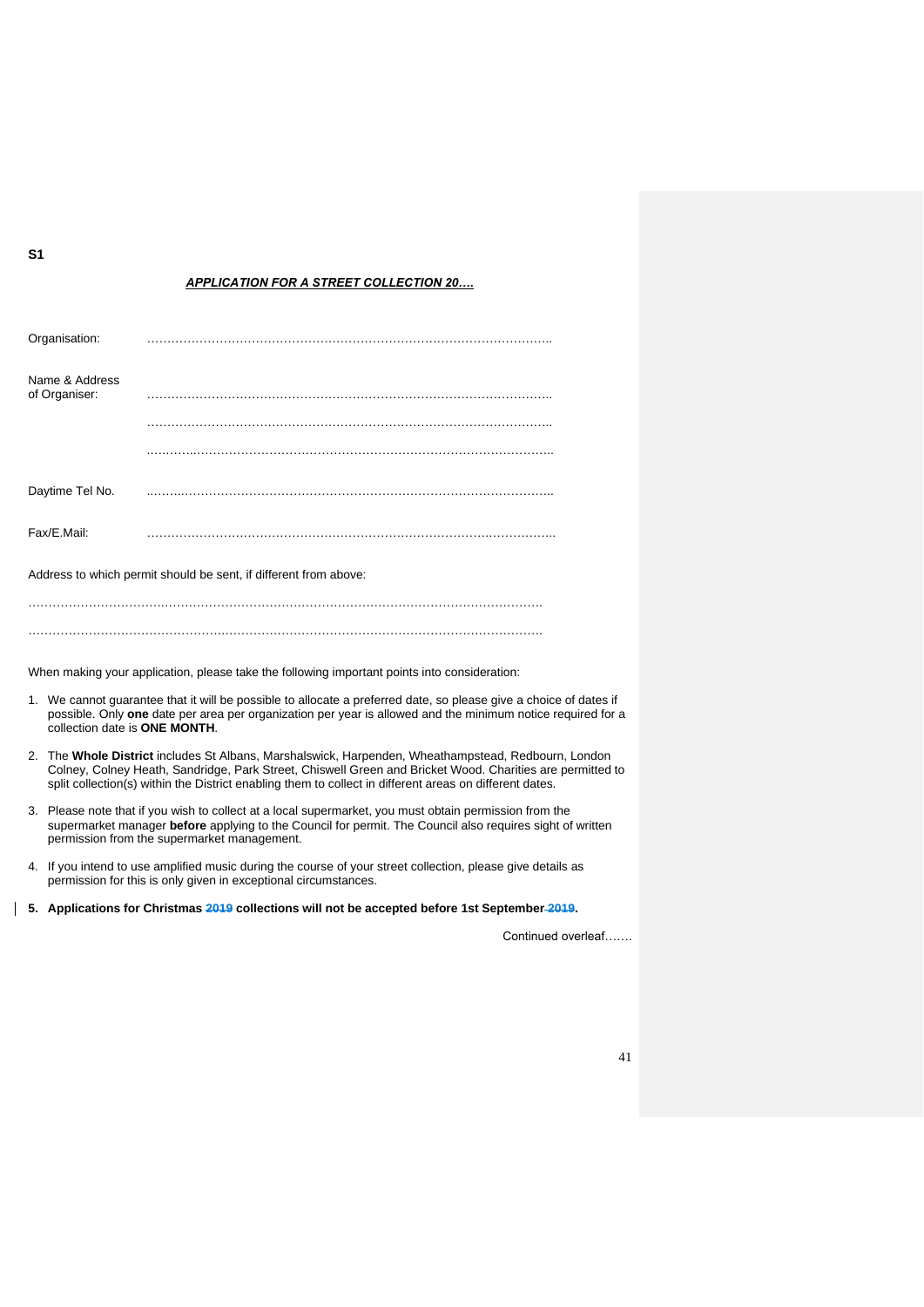## **STREET COLLECTION REQUEST**

| LOCALITY            |
|---------------------|
| ΟF                  |
| <b>COLLECTION/S</b> |

**PREFERRED DATE/S OF COLLECTION/S (in order of preference)**

**AREA/S**

| <b>WHOLE DISTRICT</b><br>(do you want to make one<br>collection across the whole<br>District) OR,                                                                       |                                                                                                                |
|-------------------------------------------------------------------------------------------------------------------------------------------------------------------------|----------------------------------------------------------------------------------------------------------------|
| <b>St Albans City Centre</b>                                                                                                                                            |                                                                                                                |
| Marshalswick                                                                                                                                                            |                                                                                                                |
| Harpenden                                                                                                                                                               |                                                                                                                |
| Redbourn                                                                                                                                                                |                                                                                                                |
| Wheathampstead                                                                                                                                                          |                                                                                                                |
| *Supermarkets/Other<br>*Only with written<br>permission & confirmed<br>dates already granted by<br>supermarket manager<br>(Please enclose letter from<br>store manager) | NB: Sainsburys Harpenden<br>requires a permit for Harpenden<br>Town Centre AND permission from<br>the manager. |

### **CHARITY STALL REQUEST**

Use of the **Charity Stall** on St Albans Market is available on Saturdays and Wednesdays.

Please indicate whether a stall is required: **YES/NO\***

(**If no indication is given above, the Stall may be allocated to another Charity on the day of your Street Collection.)**

- **NB:** 1. A limited range of goods only (i.e bric-a-brac and/or charity merchandise NO perishables) may be sold by prior arrangement and a nominal charge (currently £10.00) is payable to Market Supervisors on the day.
	- 2. The presence of animals on the market is discouraged. If you have a special reason for wanting animals on your market stall, please let me know so that a stall can be allocated away from food traders: **I WILL BE BRINGING ANIMALS: YES / NO**

Continued overleaf…..

42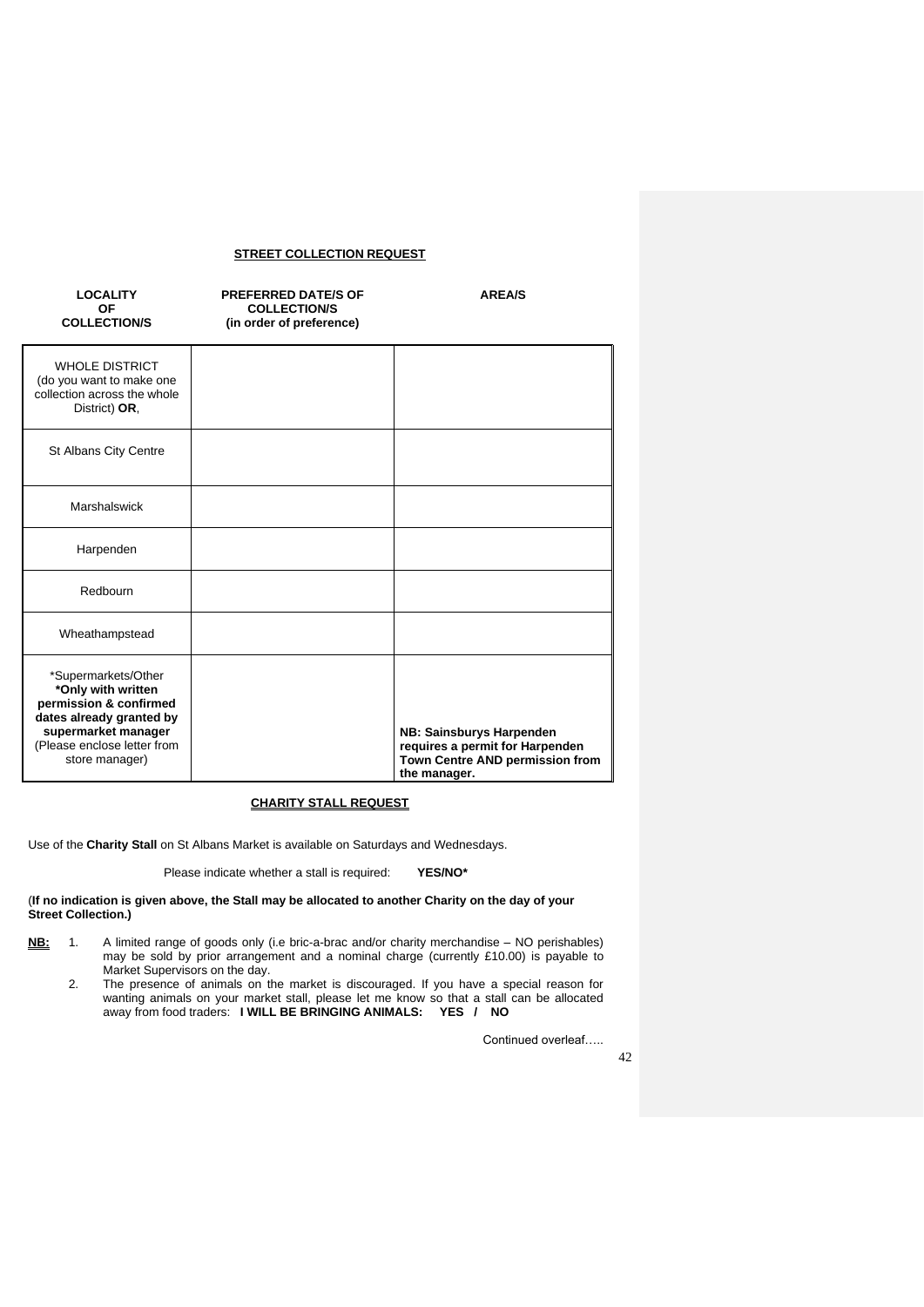# **THE FIRST SCHEDULE**

# **Form of Statement**

| 1. | Name of Society, Committee or other<br>body of persons responsible for the<br>collection:                                                                                                                                                                                               |  |
|----|-----------------------------------------------------------------------------------------------------------------------------------------------------------------------------------------------------------------------------------------------------------------------------------------|--|
| 2. | Address and telephone number:                                                                                                                                                                                                                                                           |  |
| 3. | Names and addresses of the<br>applicant/s for the permit, who will be<br>jointly responsible for the collection:                                                                                                                                                                        |  |
| 4. | Name of the Charity or Fund which is<br>to benefit:                                                                                                                                                                                                                                     |  |
| 5. | Registered Charity Number:                                                                                                                                                                                                                                                              |  |
| 6. | Address of the Administrative Centre<br>of the Charity or Fund and name of<br>the Secretary:                                                                                                                                                                                            |  |
| 7. | Objects of the Charity or Fund:                                                                                                                                                                                                                                                         |  |
| 8. | Is this application for a Street<br>Collection being made in conjunction<br>with one for a House-to-House<br>Collection? If so, is it desired that<br>the accounts of this collection should<br>be combined wholly or in part with<br>the accounts of the House-to-House<br>collection? |  |
| 9. | The method to be adopted in making<br>the collection:                                                                                                                                                                                                                                   |  |

Continued overleaf……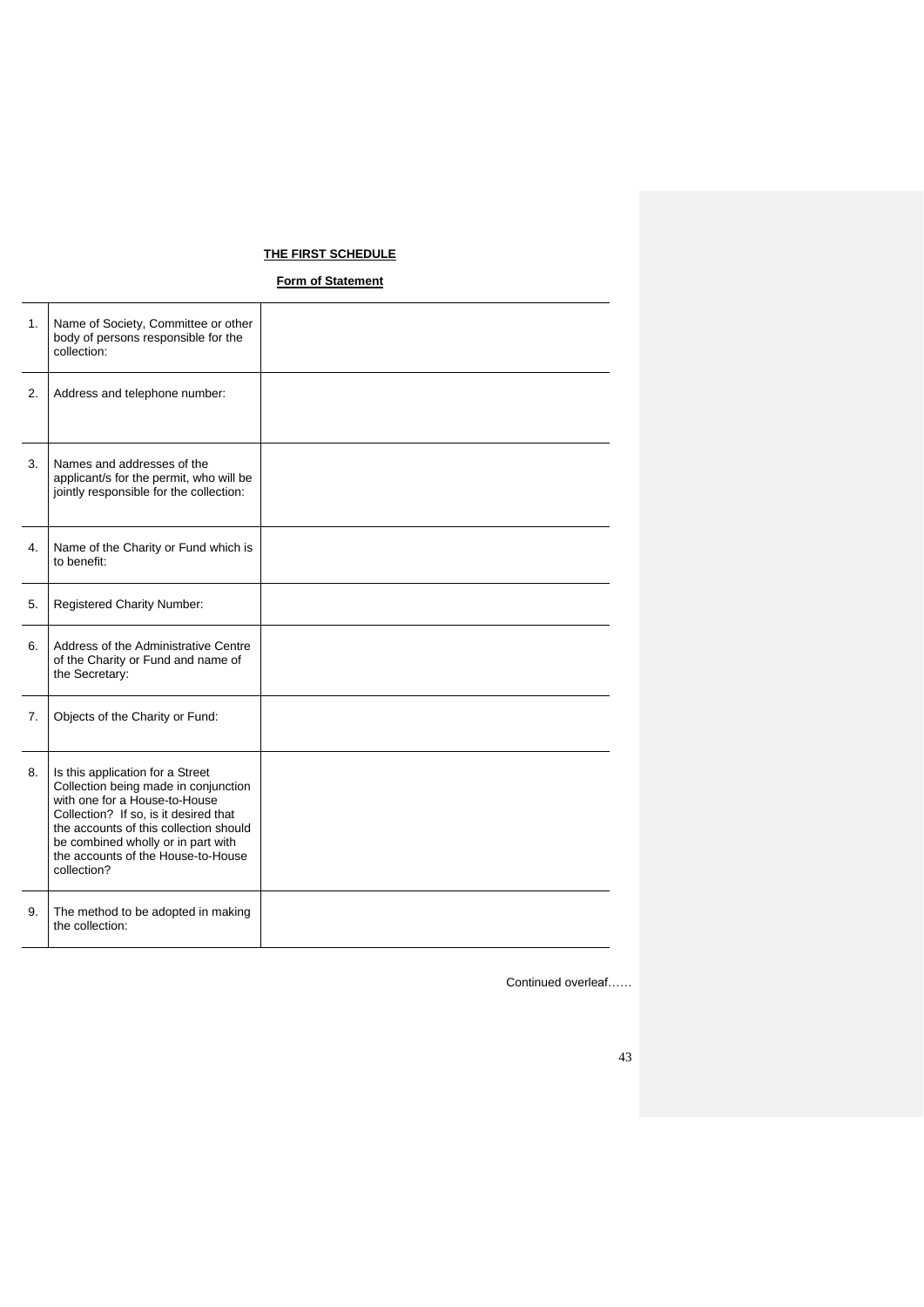| 10. | Disposal of the Receipts<br>a) Are the whole proceeds to be<br>paid over for the benefit of the<br>Charity or Fund?          | YES / NO                                                                      |
|-----|------------------------------------------------------------------------------------------------------------------------------|-------------------------------------------------------------------------------|
|     | b) Will any deductions be made for<br>expenses or any other purposes?                                                        | YES / NO                                                                      |
|     | c) If any deduction is to be made,<br>state for what purpose and give<br>the estimated sum (or %) which<br>will be deducted. |                                                                               |
|     | 11.   Has the Charity ever been refused a<br>licence by another Authority?                                                   | <b>YES / NO</b> (If <b>YES</b> , which Authority/Authorities?)                |
| 12. | a) Has the Charity had any criminal<br>convictions against it?                                                               | <b>YES / NO</b><br>(If YES, what for and when? Please give Police<br>contact) |
|     | b) Is the Charity presently involved<br>in any prosecutions/criminal<br>cases?                                               | <b>YES / NO</b> (If <b>YES</b> , please give details)                         |
|     | c) Does the Charity Commission<br>now (or has it ever had) an open<br>case relating to the Charity?                          | <b>YES / NO</b> (If <b>YES</b> , please give details)                         |

### **Privacy Notice**

This privacy notice explains how St Albans City & District Council (the Data Controller) will use any personal information we collect about you when you use our services.

We will use your information for the purposes we have set out; keep it securely; destroy it when we no longer need it; tell you the rights applicable to this personal information and how to exercise them; tell you who to complain to.

Please read the privacy notice at the end of the form for more details.

### **Consent for us to contact you about the Annual Invitation to Apply for Charitable Collections**

If you wish to be included in the Council's Annual Invitation to Apply for Charitable Collection Permits, which goes out every September and enables you to make an early application for a collection date or dates of your choice in the following year, please give your consent to us using your personal data for that purpose:

I agree to you using my personal data to contact me about the Annual Invitation

Continued overleaf……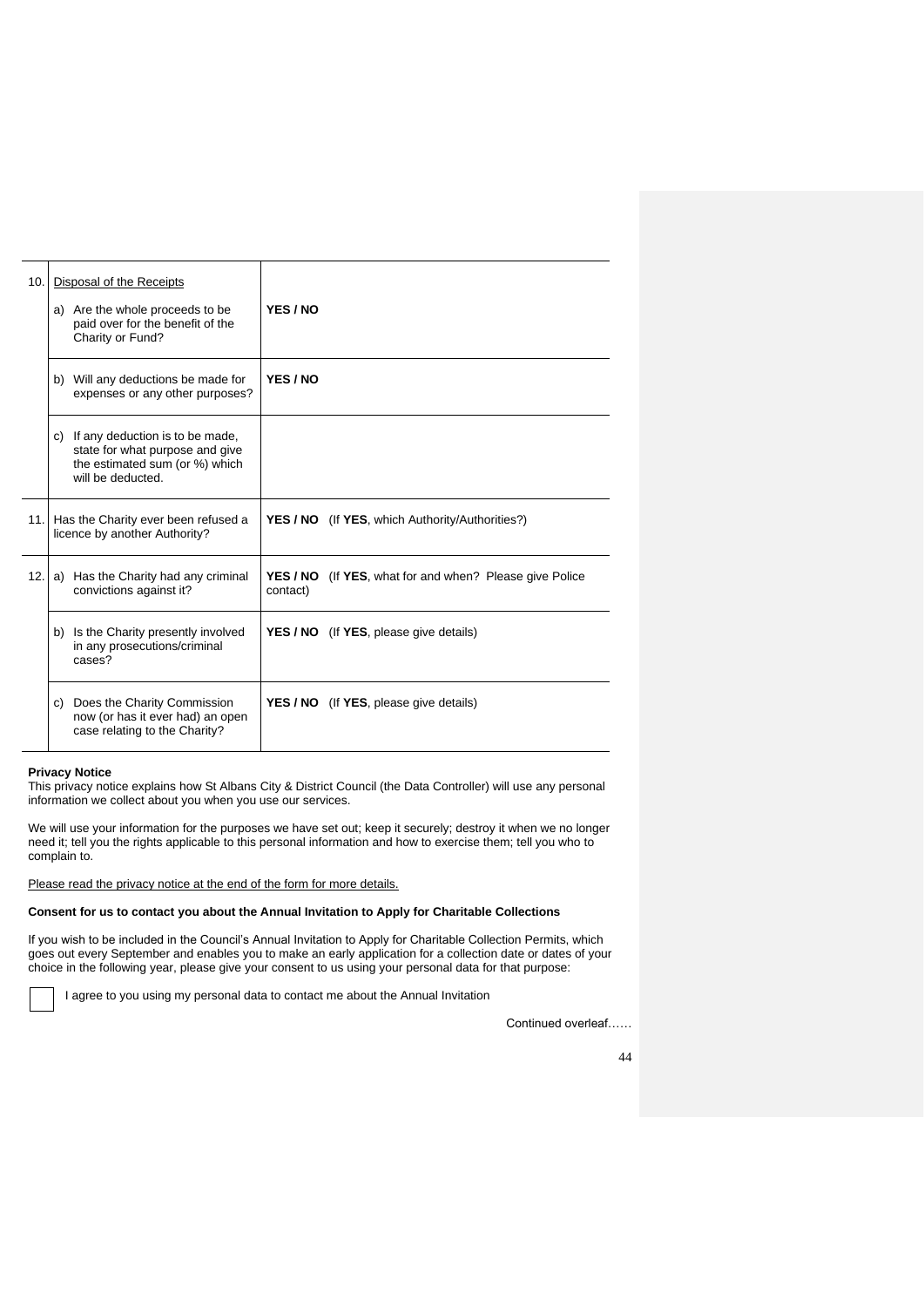You have a right to withdraw your consent at any time by emailing bans.gov.u[kcharitablecollections@stalbans.gov.uk](mailto:susan.lovell@stalbans.gov.uk) or calling the Council on 01727-819254.

I/We declare that, to the best of my/our knowledge and belief, the foregoing information is correct. If a Permit is granted, I/we hereby undertake to comply strictly with the Council's Street and /or House-to-House Collection Regulations.

.

Date: ………………………. Signed:………………………………………………………….…….

- ➢ Please return this application form to Mrs Susan LovellCharitable Collections, Finance and Legal ServicesCustomer, Business & Corporate Support, St Albans City and District Council, District Council Offices, St Peter's Street, St Albans, Hertfordshire AL1 3JE.
- ➢ For more information, please call Mrs. Susan Lovell Charitable Collections on 01727-819254 or e-mail [charitablecollections@stalbans.gov.uk](mailto:charitablecollections@stalbans.gov.uk)

# *Privacy Notice*

This privacy notice explains how St Albans City & District Council (the Data Controller) will use any personal information we collect about you when you use our services.

### **What information do we collect about you?**

The information that the Council will collect varies depending on how you use the Council's Services. We are using the information provided in this case because we have a legal obligation (Art. 6(1)(c) of the UK General Data Protection Regulation). This means we collect your personal information from you so that we can carry out a function we are required by law to carry out. In this case we are collecting personal information so that we can contact you for the purposes of issuing you with a Charitable Collection Permit, for either a Street Collection, a House-to-House Collection or a Charity Stall booking.

## **How will we use the information about you?**

We use the information to process your application for a Charitable Collection Licence/Permit. We may share the information with other departments at the Council to enable us to deal with your application. We will only share the information to enable us to deal with this matter.

We may occasionally share your name, email and contact telephone number with other applicants for charitable collection permits where it is necessary in order to avoid clashes.

We will not share the personal information we hold with any external organisations except for the above mentioned purpose. We may be required to share your personal information with the Police, or similar agency, or another Council for the purposes of preventing and detecting fraud. We will ensure that all personal information is kept securely.

Continued overleaf……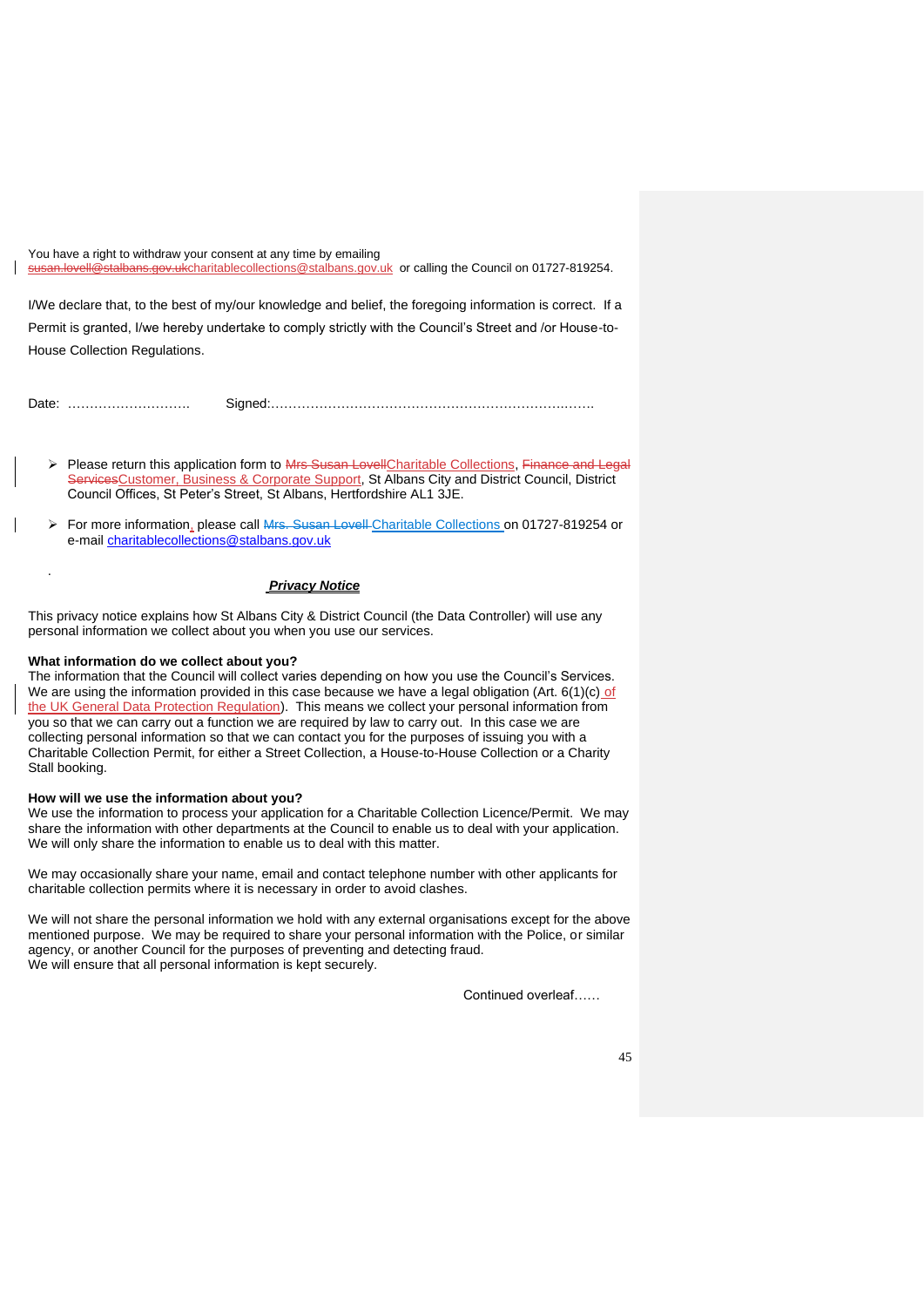### **How long will we keep this information?**

We will destroy this personal information in accordance with our Disposal Schedules. To determine how long we should keep information, we consider what the legislation states and what is good practice. This means we will securely destroy the information once we no longer need it. If you would like to know the specific period of time that relates to your personal information, please contact [GDPR@stalbans.gov.uk](mailto:GDPR@stalbans.gov.uk)

### **Individuals' Rights**

You have a right to request a copy of the personal information that we hold about you. If you would like a copy of some or all of your information, please contact [foi@stalbans.gov.uk](mailto:foi@stalbans.gov.uk) and ask for a subject access request.

If you consider we hold inaccurate personal information about you, you can contact us to ask for this information to be corrected. We will consider your request and respond within one month. Please contact [GDPR@stalbans.gov.uk.](mailto:GDPR@stalbans.gov.uk)

You can find out more about your rights on our website: [https://www.stalbans.gov.uk/general-data](https://www.stalbans.gov.uk/general-data-protection-regulation)[protection-regulation](https://www.stalbans.gov.uk/general-data-protection-regulation)

http://www.stalbans.gov.uk/council-and-democracy/departmentsPoliciesPlans/data-protection/

#### **Cookies**

Cookies are text files placed on your computer to collect standard internet log information and visitor behaviour information. This information is used to make your use of the internet better. For further information on how we use these and how you can control it, please visit: <https://www.stalbans.gov.uk/cookies>

http://www.stalbans.gov.uk/about-this-site/legal-notices/cookies.aspx

#### **Changes to our Data Protection Policy**

We have a Data Protection Policy in place and this can be found here: https://www.stalbans.gov.uk/general-data-protectionregulationhttp://www.stalbans.gov.uk/Images/GDPR% %20-%202.3.18\_tcm15-63804.pdf We review this policy annually.

### **Data Protection Officer**

Our Data Protection Officer for the purposes of Articles 37 to 39 of the-UK General Data Protection Regulation is Charles Turner, Solicitor to the Council. He can be contacted by emailing [GDPR@stalbans.gov.uk](mailto:GDPR@stalbans.gov.uk) or calling 01727 819209 for our Complaints Team.

### **How to contact us**

Please contact us if you have any questions about our Data Protection Policy, or concerns about how we handle your information: by emailing [foi@stalbans.gov.uk](mailto:foi@stalbans.gov.uk) or write to us at: FOI Team, St Albans City & District Council, St Peter's Street, St Albans, AL1 3JE.

#### **Complaints**

You have a right to complain to the Information Commissioner if you are unhappy with how we process your personal information. You can do so through their website: <https://ico.org.uk/concerns/> or by asework@ico.org.uk or calling their helpline on 0303 123 1113.

GDPR Privacy Notice Statutory Fns – Charitable Collections 1.5.18April 2022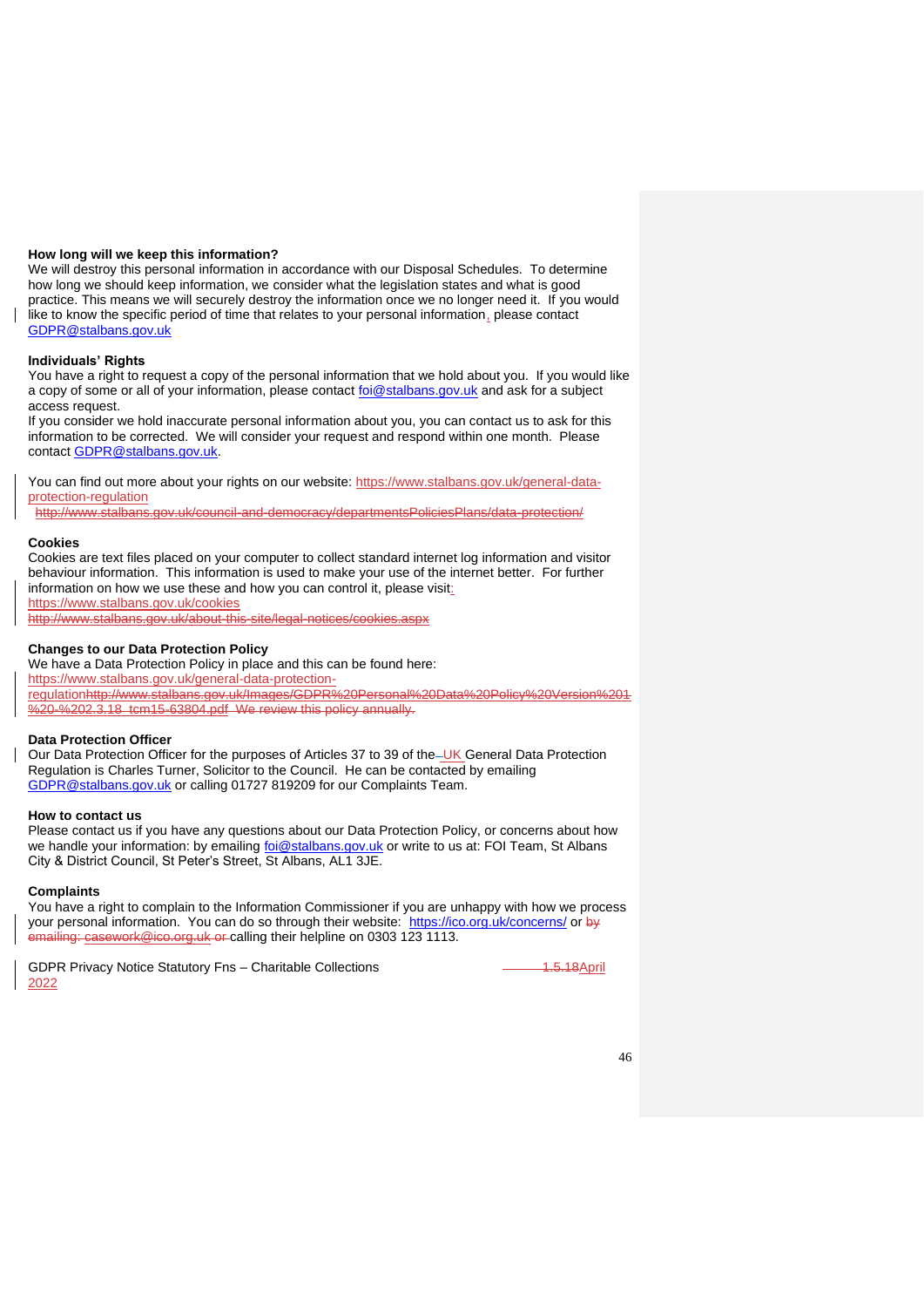**C1**

|                | <b>CHARITY STALL APPLICATION - ST ALBANS MARKET</b><br><b>(SATURDAYS &amp; WEDNESDAYS &amp; FARMERS' MARKETS) OR HARPENDEN FARMERS MARKET</b>                                                                                           |                                                                                    |  |
|----------------|-----------------------------------------------------------------------------------------------------------------------------------------------------------------------------------------------------------------------------------------|------------------------------------------------------------------------------------|--|
|                | NB: Please be aware that as of January 2015 March 2020 there is a Charity Stall available on both<br>Wednesdays and Farmers' Markets only and Saturdays and and you no longer need to bring your<br>own table for the Weds market. both |                                                                                    |  |
| 1.             | Name of applicant:                                                                                                                                                                                                                      |                                                                                    |  |
| 2.             | Full postal address:                                                                                                                                                                                                                    |                                                                                    |  |
| 3.             | Telephone number:                                                                                                                                                                                                                       |                                                                                    |  |
| 4.             | E-mail Address:                                                                                                                                                                                                                         |                                                                                    |  |
| 5.             | Name of Charity or Fund which is<br>to benefit:                                                                                                                                                                                         |                                                                                    |  |
| 6.             | Full postal address of Head Office<br>of the Charity or Fund:                                                                                                                                                                           |                                                                                    |  |
| 7 <sub>1</sub> | Objectives of the Charity or Fund:                                                                                                                                                                                                      |                                                                                    |  |
| 8.             | Date upon which it is desired to<br>use the stall:<br>NB: We cannot guarantee that it will be<br>possible to allocate this date                                                                                                         |                                                                                    |  |
| 9.             | Please state whether it is intended<br>to sell items & if so, what type:<br>NB: No perishable goods may be sold                                                                                                                         |                                                                                    |  |
| 10.            | Will you be bringing animals? :<br>The presence of animals on the market is<br>discouraged.                                                                                                                                             | YES / NO<br>If yes, an alternative stall away from food traders will be allocated. |  |
| 11.            | If any deduction is to be made, e.g.<br>for expenses, state for what<br>purpose and give an estimate of<br>the sum that will be deducted:                                                                                               |                                                                                    |  |
| 12.            |                                                                                                                                                                                                                                         |                                                                                    |  |
| 13.            |                                                                                                                                                                                                                                         |                                                                                    |  |

**PLEASE NOTE: The St Albans Market charity stall must be occupied by 8.30am and a nominal charge of £10.00 is payable to the Market Manager on the day.**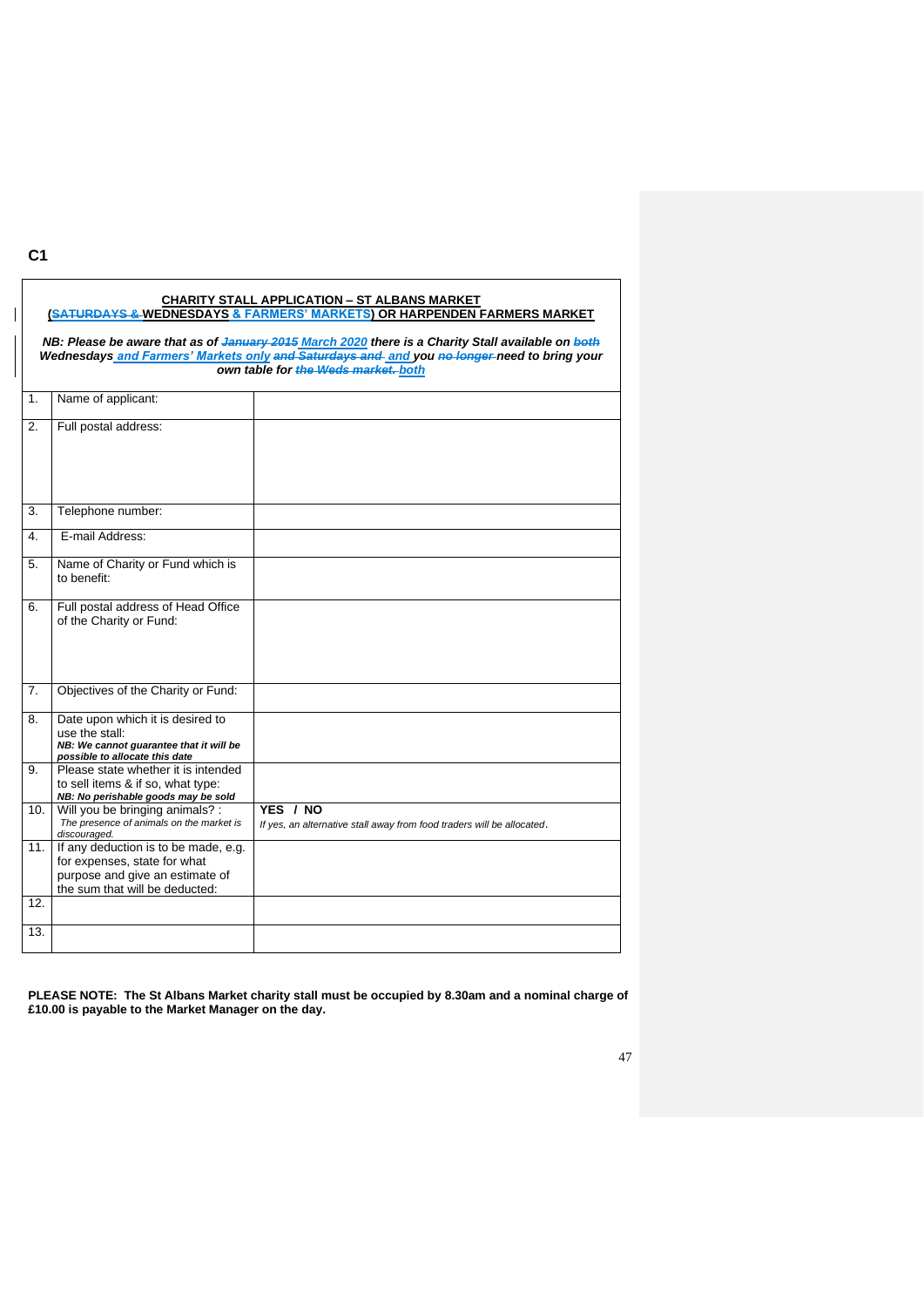**Please return completed form to: Mrs S I Lovell, Charitable Collections, Finance and Legal ServicesCustomer, Business and Corporate Support, Council Offices, St Peters Street, St Albans, Herts, AL1 3JE.**

#### **Privacy Notice**

This privacy notice explains how St Albans City & District Council (the Data Controller) will use any personal information we collect about you when you use our services.

We will use your information for the purposes we have set out; keep it securely; destroy it when we no longer need it; tell you the rights applicable to this personal information and how to exercise them; tell you who to complain to.

Please read the privacy notice at the end of the form for more details.

### **Consent for us to contact you about the Annual Invitation to Apply for Charitable Collections**

If you wish to be included in the Council's Annual Invitation to Apply for Charitable Collection Permits, which goes out every September and enables you to make an early application for a collection date or dates of your choice in the following year, please give your consent to us using your personal data for that purpose:

I agree to you using my personal data to contact me about the Annual Invitation

You have a right to withdraw your consent at any time by emailing-susan.lovell@stalbans.gov.uk charitablecollections@stalbans.gov.uk or calling the Council on 01727-819254.

I/We declare that, to the best of my/our knowledge and belief, the foregoing information is correct.

Signed:…………………………………………………Date…………………

- ➢ Please return this application form to Mrs Susan Lovell, Legal, Democratic & Regulatory Services, Charitable Collections, Customer, Business & Corporate Support, St Albans City and District Council, District Council Offices, St Peter's Street, St Albans, Hertfordshire AL1 3JE.
- ➢ For more information please call Mrs. Susan LovellCharitable Collections on 01727-819254 or email [charitablecollections@stalbans.gov.uk](mailto:charitablecollections@stalbans.gov.uk)

### *Privacy Notice*

This privacy notice explains how St Albans City & District Council (the Data Controller) will use any personal information we collect about you when you use our services.

### **What information do we collect about you?**

The information that the Council will collect varies depending on how you use the Council's Services. We are using the information provided in this case because we have a legal obligation (Art.  $6(1)(c)$ ). This means we collect your personal information from you so that we can carry out a function we are required by law to carry out. In this case we are collecting personal information so that we can contact you for the purposes of issuing you with a Charitable Collection Permit, for either a Street Collection, a House-to-House Collection or a Charity Stall booking.

## **How will we use the information about you?**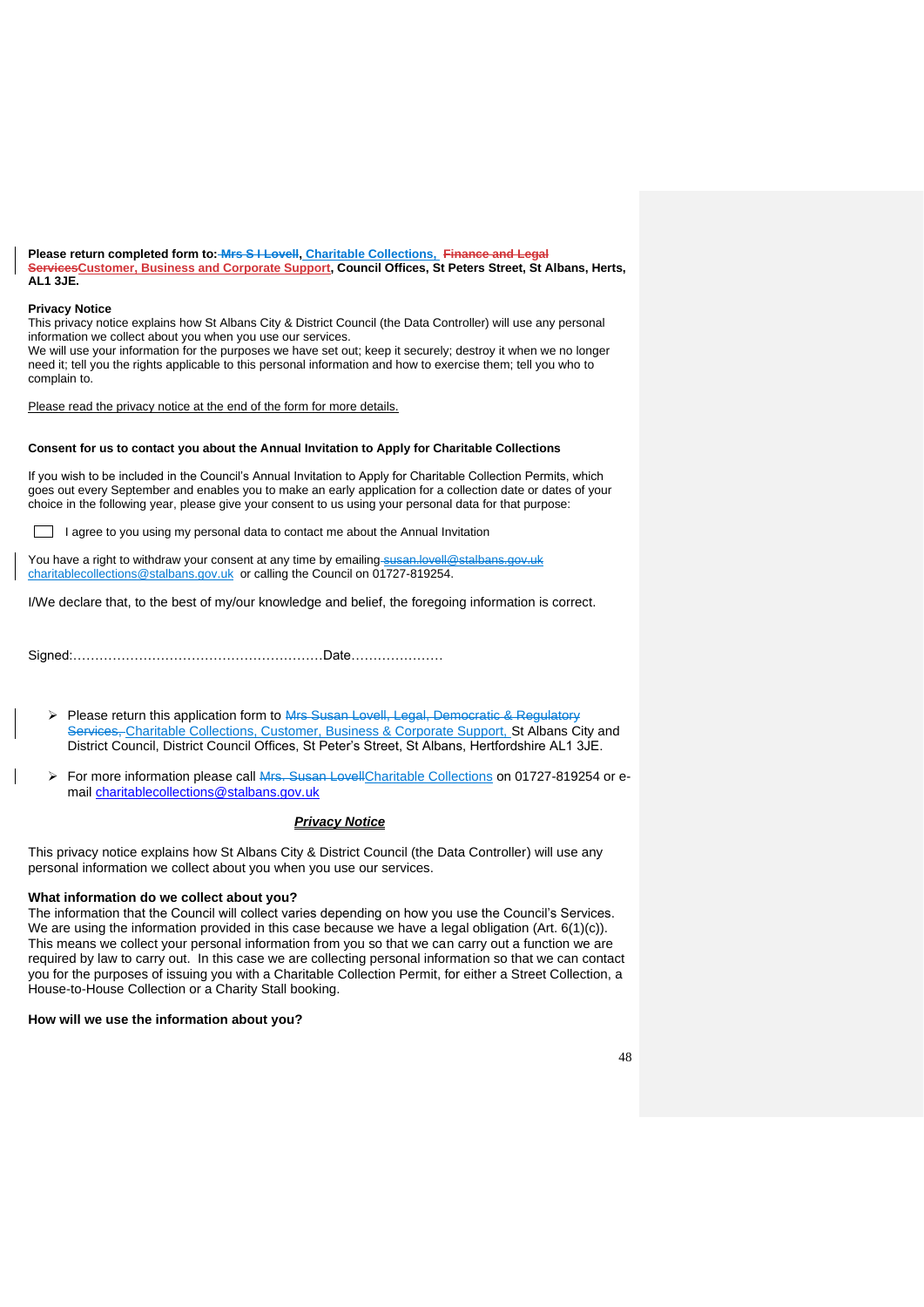We use the information to process your application for a Charitable Collection Licence/Permit. We may share the information with other departments at the Council to enable us to deal with your application. We will only share the information to enable us to deal with this matter.

We may occasionally share your name, email and contact telephone number with other applicants for charitable collection permits where it is necessary in order to avoid clashes.

We will not share the personal information we hold with any external organisations except for the above mentioned purpose. We may be required to share your personal information with the Police, or similar agency, or another Council for the purposes of preventing and detecting fraud. We will ensure that all personal information is kept securely.

### **How long will we keep this information?**

We will destroy this personal information in accordance with our Disposal Schedules. To determine how long we should keep information, we consider what the legislation states and what is good practice. This means we will securely destroy the information once we no longer need it. If you would like to know the specific period of time that relates to your personal information please contact [GDPR@stalbans.gov.uk](mailto:GDPR@stalbans.gov.uk)

### **Individuals' Rights**

You have a right to request a copy of the personal information that we hold about you. If you would like a copy of some or all of your information, please contact [foi@stalbans.gov.uk](mailto:foi@stalbans.gov.uk) and ask for a subject access request.

If you consider we hold inaccurate personal information about you, you can contact us to ask for this information to be corrected. We will consider your request and respond within one month. Please contact [GDPR@stalbans.gov.uk.](mailto:GDPR@stalbans.gov.uk)

You can find out more about your rights on our website:

<https://www.stalbans.gov.uk/general-data-protection-regulation> http://www.stalbans.gov.uk/council-and-democracy/departmentsPoliciesPlans/data-protection/

### **Cookies**

Cookies are text files placed on your computer to collect standard internet log information and visitor behaviour information. This information is used to make your use of the internet better. For further information on how we use these and how you can control it, please visit <https://www.stalbans.gov.uk/cookies>

http://www.stalbans.gov.uk/about-this-site/legal-notices/cookies.aspx

### **Changes to our Data Protection Policy**

We have a Data Protection Policy in place and this can be found here: <https://www.stalbans.gov.uk/general-data-protection-regulation> http://www.stalbans.gov.uk/Images/GDPR%20Personal%20Data%20Policy20Version%201%20- %202.3.18\_tcm15-63804.pdf We review this policy annually.

### **Data Protection Officer**

Our Data Protection Officer for the purposes of Articles 37 to 39 of the UK General Data Protection Regulation is Charles Turner, Solicitor to the Council. He can be contacted by emailing [GDPR@stalbans.gov.uk](mailto:GDPR@stalbans.gov.uk) or calling 01727 819209 for our Complaints Team.

**How to contact us**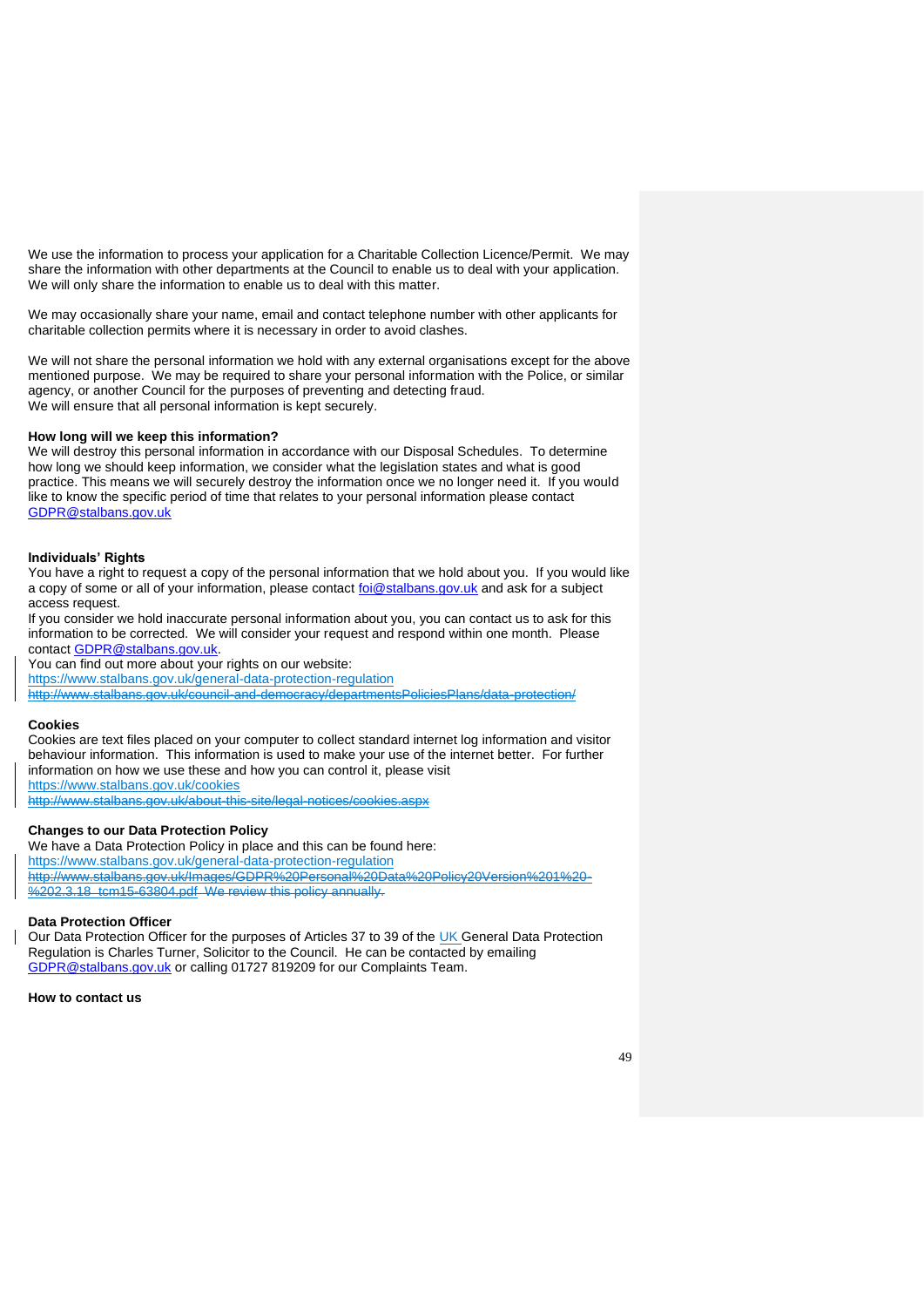Please contact us if you have any questions about our Data Protection Policy, or concerns about how we handle your information: by emailing <u>foi@stalbans.gov.uk</u> or write to us at: FOI Team, St Albans City & District Council, St Peter's Street, St Albans, AL1 3JE.

### **Complaints**

You have a right to complain to the Information Commissioner if you are unhappy with how we process your personal information. You can do so through their website: <https://ico.org.uk/concerns/> or by emailing: casework@ico.org.uk or calling their helpline on 0303 123 1113. GDPR Privacy Notice Statutory Fns – Charitable Collections 1.5.18 April 2022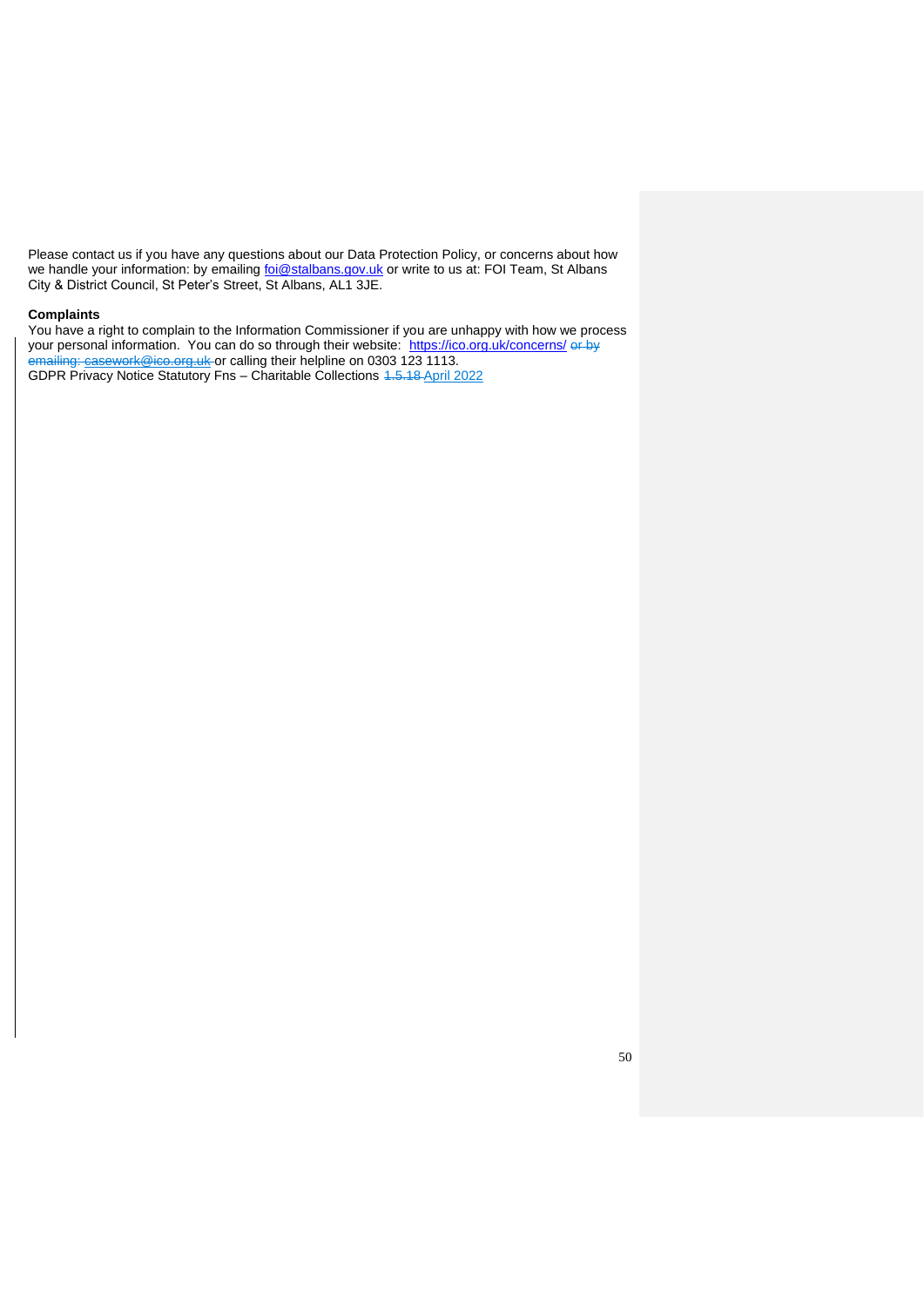# *HOUSE TO HOUSE COLLECTIONS ACT 1939*

# *APPLICATION FOR A LICENCE TO COLLECT CASH FOR CHARITY*

# *\* Please note that this application is 4 pages long and must be fully completed.*

To the Licensing Authority for the City and District of St Albans, Council Offices, Civic Centre, St Peter's Street, St Albans, Hertfordshire, AL1 3JE.

Further to Section 2 of the House to House Collections Act 1939, I would like to apply for a licence authorising me to promote a collection the details of which are given below. (The minimum notice required for a House-to-House collection is **ONE MONTH**.)

**\*I understand that applications for Christmas collections will only be accepted on or after 1st September of the same year.**

# **DETAILS OF COLLECTION**

| 1. | Name of Society:                                                                                                                                                                                                                               |  |
|----|------------------------------------------------------------------------------------------------------------------------------------------------------------------------------------------------------------------------------------------------|--|
| 2. | Full name of applicant:                                                                                                                                                                                                                        |  |
| 3. | Telephone number & e-mail:                                                                                                                                                                                                                     |  |
| 4. | Address of applicant:                                                                                                                                                                                                                          |  |
| 5. | Details of charitable purpose to<br>which proceeds of the collection<br>are to be applied. (Full<br>particulars should be given and<br>where possible the most recent<br>account of any charity which is to<br>be benefit should be enclosed). |  |
|    |                                                                                                                                                                                                                                                |  |

**H1**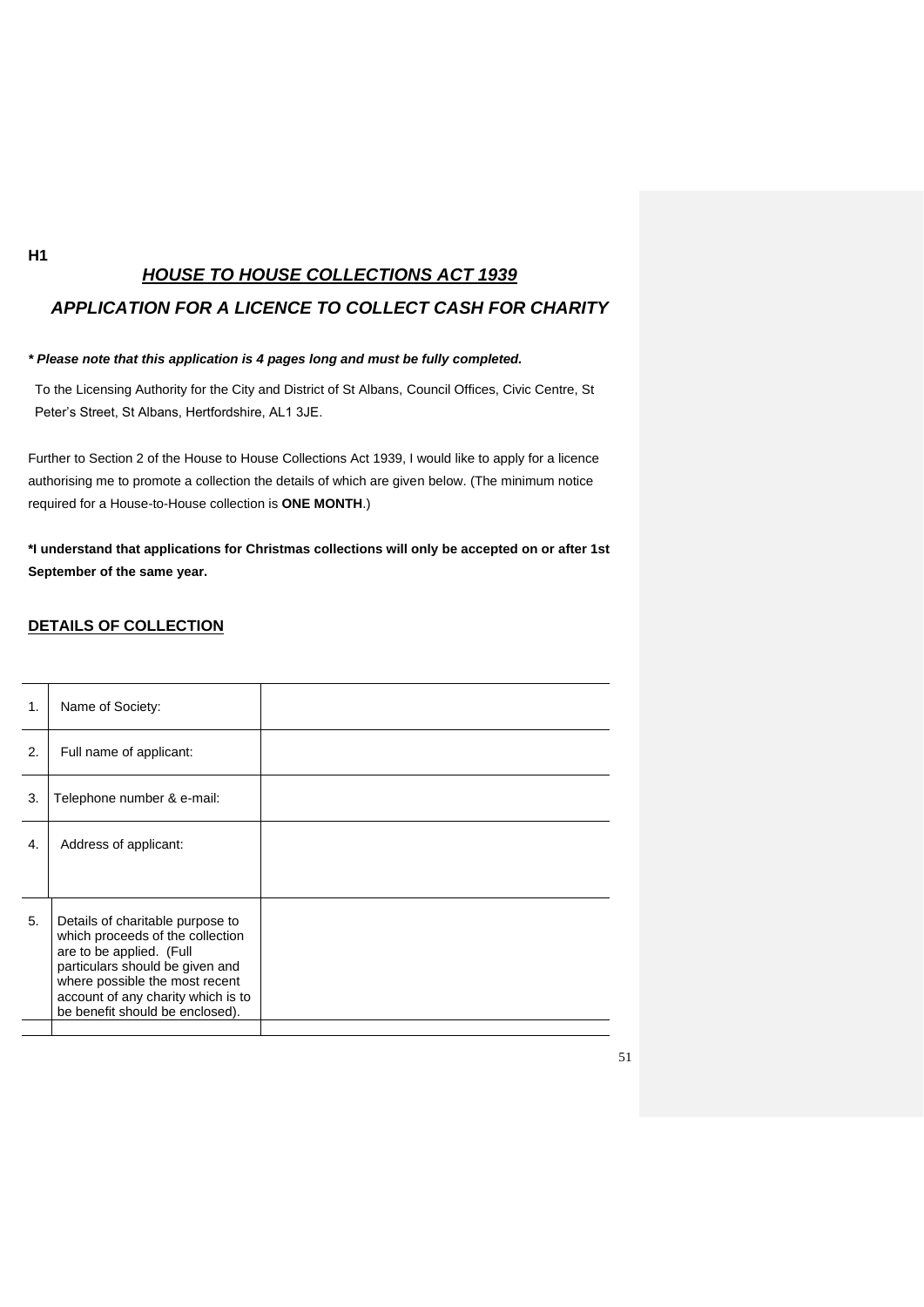| 6              | Where will you be making your<br>collection?                                                                                                                                                                                                                                                                                                                          |                                              |
|----------------|-----------------------------------------------------------------------------------------------------------------------------------------------------------------------------------------------------------------------------------------------------------------------------------------------------------------------------------------------------------------------|----------------------------------------------|
| $\overline{7}$ | During what period of the year is<br>it proposed the collection should<br>be made? Please state date/s<br>required and any possible<br>alternatives as your first choice<br>may not always be available.                                                                                                                                                              |                                              |
| 8              | Approximately how many people<br>will be authorised to collect?                                                                                                                                                                                                                                                                                                       |                                              |
| 9.<br>10       | It is proposed that remuneration<br>should be paid out of the<br>proceeds of the collection:<br>a) To collectors?<br>b) To other persons?<br>If YES, at what rates and to what<br>classes of persons?<br>Are you intending to apply for<br>House-to-House Licences from<br>other Local Authorities?<br>If YES, to which Licensing<br>Authorities and for what period? | YES / NO<br>YES / NO<br>YES / NO<br>YES / NO |
| 11.            | Has the applicant, or anyone<br>associated with the promotion of<br>the collection, ever been refused<br>a licence (or Order) under the<br>Act, or ever had a licence (or<br>Order) revoked?<br>If YES, please give particulars.                                                                                                                                      | YES / NO                                     |
| 12.            | Is it proposed to promote the<br>collection in conjunction with a<br><b>Street Collection?</b>                                                                                                                                                                                                                                                                        | YES / NO                                     |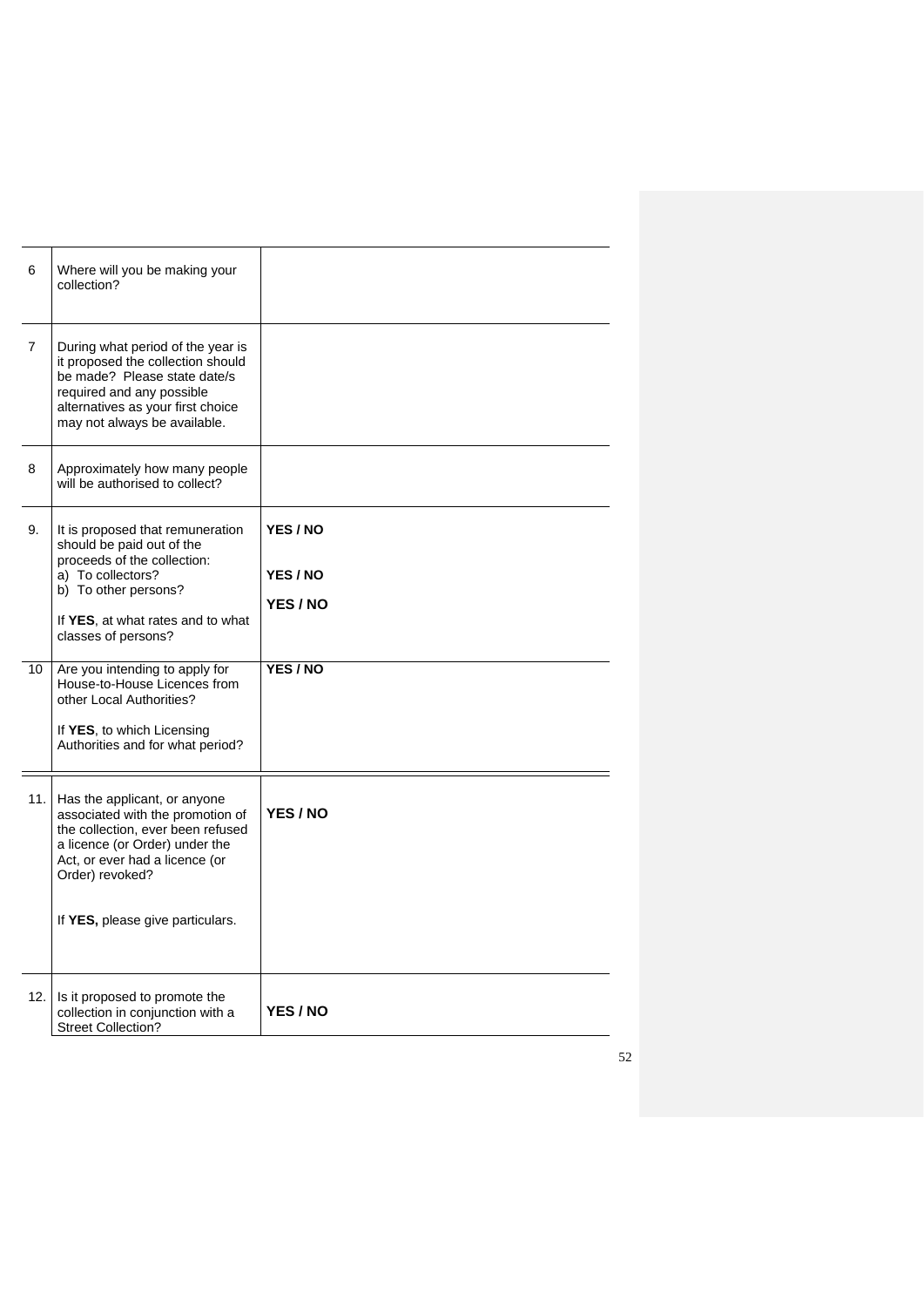| 13.             | If so, is it desired that the<br>accounts of this collection should<br>be combined wholly or in part<br>with the accounts of the Street<br>Collection?                                                                                                                                                                                                              |  |
|-----------------|---------------------------------------------------------------------------------------------------------------------------------------------------------------------------------------------------------------------------------------------------------------------------------------------------------------------------------------------------------------------|--|
| 14 <sub>1</sub> | If the collection is for a War<br>Charity, state if such a charity<br>has been registered or exempted<br>from registration under the War<br>Charities Act 1940, and give the<br>name of the registration authority<br>and the date of registration or<br>exemption.                                                                                                 |  |
| 15.             | Please state whether your<br>Charity holds an Order of<br>Exemption under Section 3 of the<br>House to House Collections Act<br>1939.                                                                                                                                                                                                                               |  |
| 16.             | If you are collecting on behalf of a charity<br>but you are <b>not directly employed</b> by them,<br>please give the full address of their Head<br>Office and the full contact details of the<br>Person with whom you liaise at the Charity.<br>You will also need to attach a letter of authority<br>from the Charity, permitting you to collect on<br>its behalf. |  |

### **Consent for us to contact you about the Annual Invitation to Apply for Charitable Collections**

If you wish to be included in the Council's Annual Invitation to Apply for Charitable Collection Permits, which goes out every September and enables you to make an early application for a collection date or dates of your choice in the following year, please give your consent to us using your personal data for that purpose:

I agree to you using my personal data to contact me about the Annual Invitation

You have a right to withdraw your consent at any time by emailing-<del>susan.lovell@stalbans.gov.uk</del> charitablecollections@stalbans.gov.uk or calling the Council on 01727-819254.

I/We declare that, to the best of my/our knowledge and belief, the foregoing information is correct.

Signed:…………………………………………………Date…………………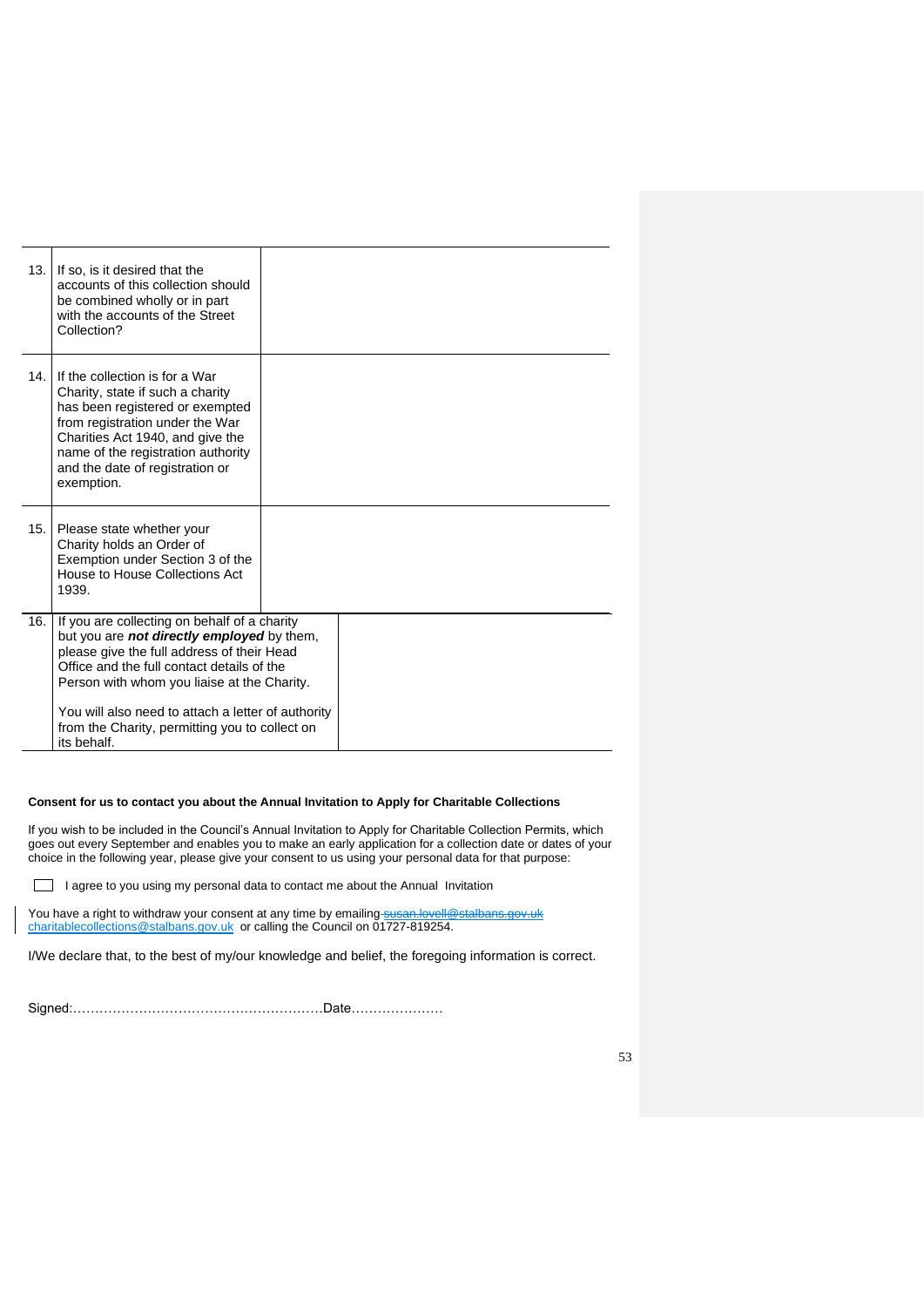- Please return this application form to Mrs Susan Lovell, Charitable Collections, Legal, Democratic & Regulatory Services, St Albans City and District Council, District Council Offices, St Peter's Street, St Albans, Hertfordshire AL1 3JE.
- ➢ For more information please call Mrs. Susan LovellCharitable Collections on 01727-819254 or email [charitablecollections@stalbans.gov.uk](mailto:charitablecollections@stalbans.gov.uk)

### *Privacy Notice*

This privacy notice explains how St Albans City & District Council (the Data Controller) will use any personal information we collect about you when you use our services.

### **What information do we collect about you?**

The information that the Council will collect varies depending on how you use the Council's Services. We are using the information provided in this case because we have a legal obligation (Art.  $6(1)(c)$  of the UK General Data Protection Regulation). This means we collect your personal information from you so that we can carry out a function we are required by law to carry out. In this case we are collecting personal information so that we can contact you for the purposes of issuing you with a Charitable Collection Permit, for either a Street Collection, a House-to-House Collection or a Charity Stall booking.

### **How will we use the information about you?**

We use the information to process your application for a Charitable Collection Licence/Permit. We may share the information with other departments at the Council to enable us to deal with your application. We will only share the information to enable us to deal with this matter.

We may occasionally share your name, email and contact telephone number with other applicants for charitable collection permits where it is necessary in order to avoid clashes.

We will not share the personal information we hold with any external organisations except for the above mentioned purpose. We may be required to share your personal information with the Police, or similar agency, or another Council for the purposes of preventing and detecting fraud. We will ensure that all personal information is kept securely.

### **How long will we keep this information?**

We will destroy this personal information in accordance with our Disposal Schedules. To determine how long we should keep information, we consider what the legislation states and what is good practice. This means we will securely destroy the information once we no longer need it. If you would like to know the specific period of time that relates to your personal information please contact [GDPR@stalbans.gov.uk](mailto:GDPR@stalbans.gov.uk)

### **Individuals' Rights**

You have a right to request a copy of the personal information that we hold about you. If you would like a copy of some or all of your information, please contact [foi@stalbans.gov.uk](mailto:foi@stalbans.gov.uk) and ask for a subject access request.

If you consider we hold inaccurate personal information about you, you can contact us to ask for this information to be corrected. We will consider your request and respond within one month. Please contact [GDPR@stalbans.gov.uk.](mailto:GDPR@stalbans.gov.uk)

You can find out more about your rights on our website:

<https://www.stalbans.gov.uk/general-data-protection-regulation>

http://www.stalbans.gov.uk/council-and-democracy/departmentsPoliciesPlans/data-protection/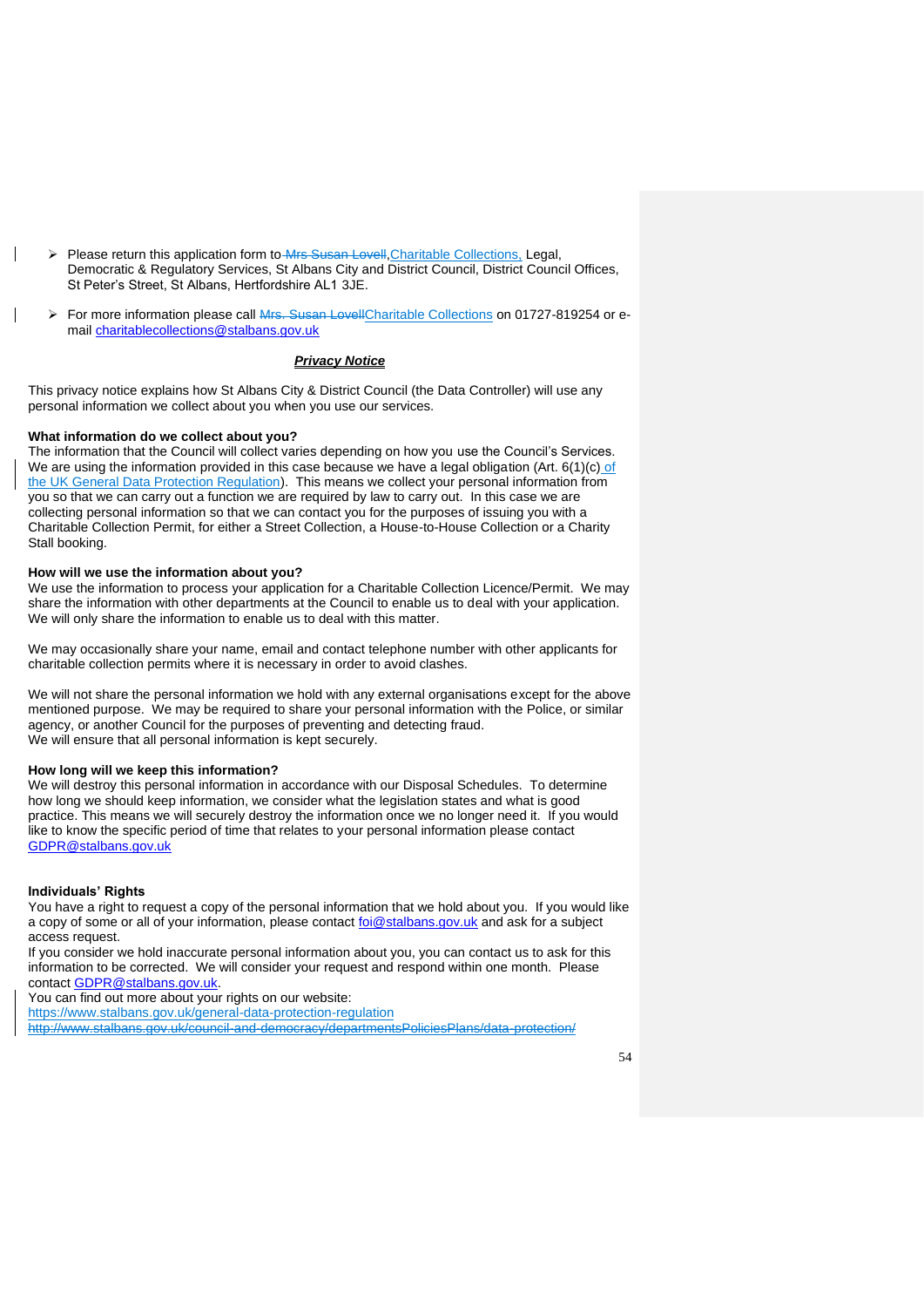### **Cookies**

Cookies are text files placed on your computer to collect standard internet log information and visitor behaviour information. This information is used to make your use of the internet better. For further information on how we use these and how you can control it, please visit <https://www.stalbans.gov.uk/cookies> http://www.stalbans.gov.uk/about-this-site/legal-notices/cookies.aspx

# **Changes to our Data Protection Policy**

We have a Data Protection Policy in place and this can be found here: <https://www.stalbans.gov.uk/general-data-protection-regulation> http://www.stalbans.gov.uk/Images/GDPR%20Personal%20Data%20Policy20Version%201%20- %202.3.18\_tcm15-63804.pdf We review this policy annually.

### **Data Protection Officer**

Our Data Protection Officer for the purposes of Articles 37 to 39 of the UK General Data Protection Regulation is Charles Turner, Solicitor to the Council. He can be contacted by emailing [GDPR@stalbans.gov.uk](mailto:GDPR@stalbans.gov.uk) or calling 01727 819209 for our Complaints Team.

#### **How to contact us**

Please contact us if you have any questions about our Data Protection Policy, or concerns about how we handle your information: by emailing *foi@stalbans.gov.uk* or write to us at: FOI Team, St Albans City & District Council, St Peter's Street, St Albans, AL1 3JE.

### **Complaints**

You have a right to complain to the Information Commissioner if you are unhappy with how we process your personal information. You can do so through their website: <https://ico.org.uk/concerns/> or by emailing: casework@ico.org.uk</u> or calling their helpline on 0303 123 1113.

GDPR Privacy Notice Statutory Fns – Charitable Collections April 2022

➢ **PLEASE BE AWARE THAT OTHER ORGANISATIONS MAY BE COLLECTING IN THE SAME AREA/S AT THE SAME TIME AS YOU ARE. IT IS YOUR RESPONSIBILITY TO LIAISE WITH THEM TO AVOID CLASHES.** You will be notified of any simultaneous collections when your permit is issued, but unfortunately the Council cannot undertake to advise you of further applications received **after** that time.

# *THANK YOU – I HOPE YOU HAVE A VERY SUCCESSFUL COLLECTION*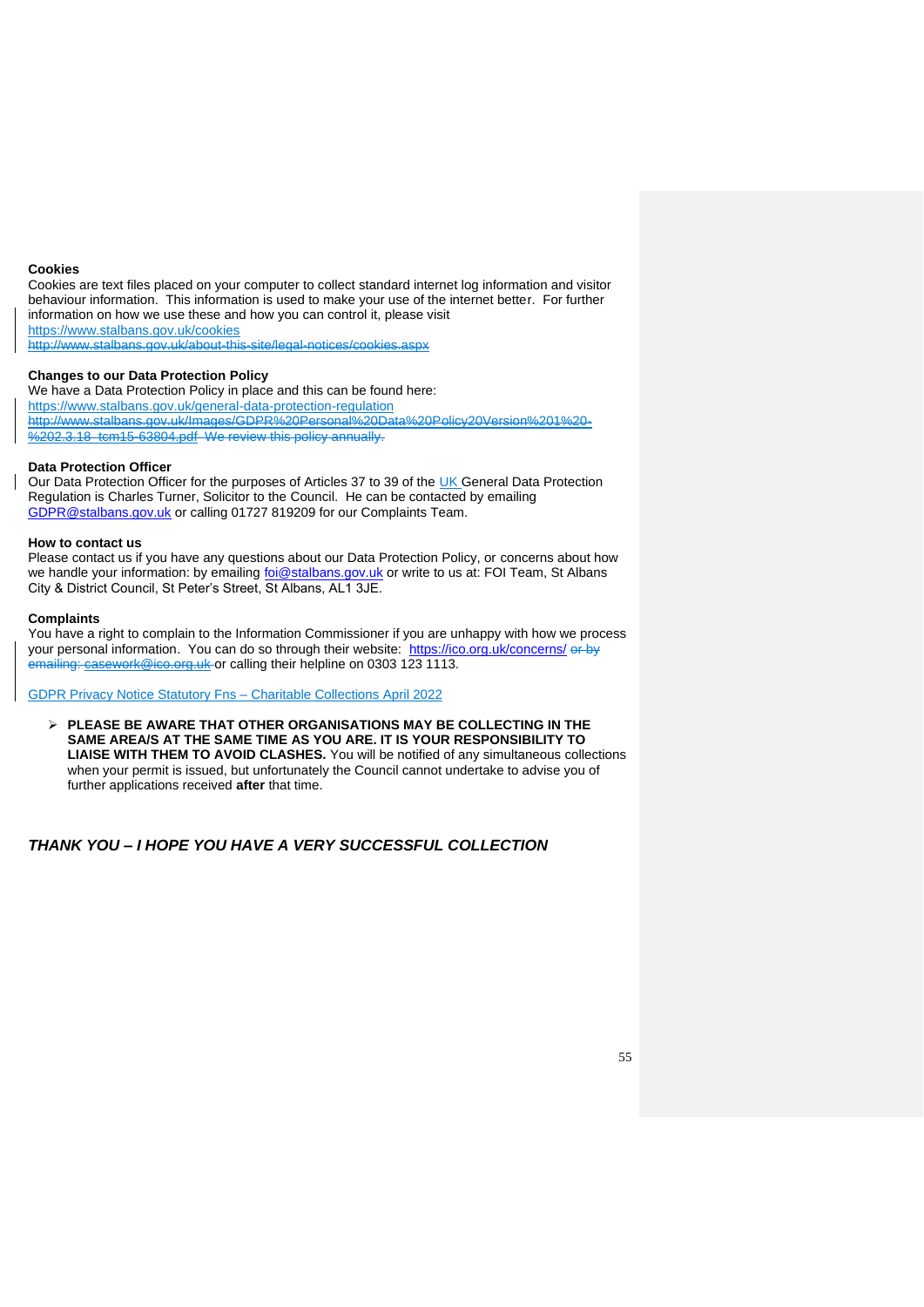### **H2**

# *HOUSE TO HOUSE COLLECTIONS ACT 1939*

# *APPLICATION FOR A LICENCE TO COLLECT DIRECT DEBIT PLEDGES*

### **\* Please note that this application is 3 pages long and must be fully completed.**

To the Licensing Authority for the City and District of St Albans, Council Offices, Civic Centre, St Peter's Street, St Albans, Hertfordshire, AL1 3JE.

Further to Section 2 of the House to House Collections Act 1939, I would like to apply for a licence authorising me to promote a collection the details of which are given below. (The minimum notice required for a House-to-House collection is **ONE MONTH**.)

**\*I understand that applications for Christmas collections will only be accepted on or after 1st September of the same year.**

### **DETAILS OF COLLECTION**

| $\mathbf{1}$ . | Name of Fundraising Company:                                                                                                 |                                                                 |
|----------------|------------------------------------------------------------------------------------------------------------------------------|-----------------------------------------------------------------|
| 2.             | Full name of applicant and position<br>in company:                                                                           |                                                                 |
| 3.             | Telephone number & e-mail:                                                                                                   |                                                                 |
| 4.             | Address of Fundraising Company:                                                                                              |                                                                 |
| 5.             | Full name and address of the Charity<br>which is to benefit from the<br>collection:                                          |                                                                 |
| 5a             | Please attach a copy of the<br>agreement between your Fundraising<br>Company and the Charity for whom<br>you are collecting. | <b>AGREEMENT ATTACHED YES/NO</b><br>If NO, please state reason: |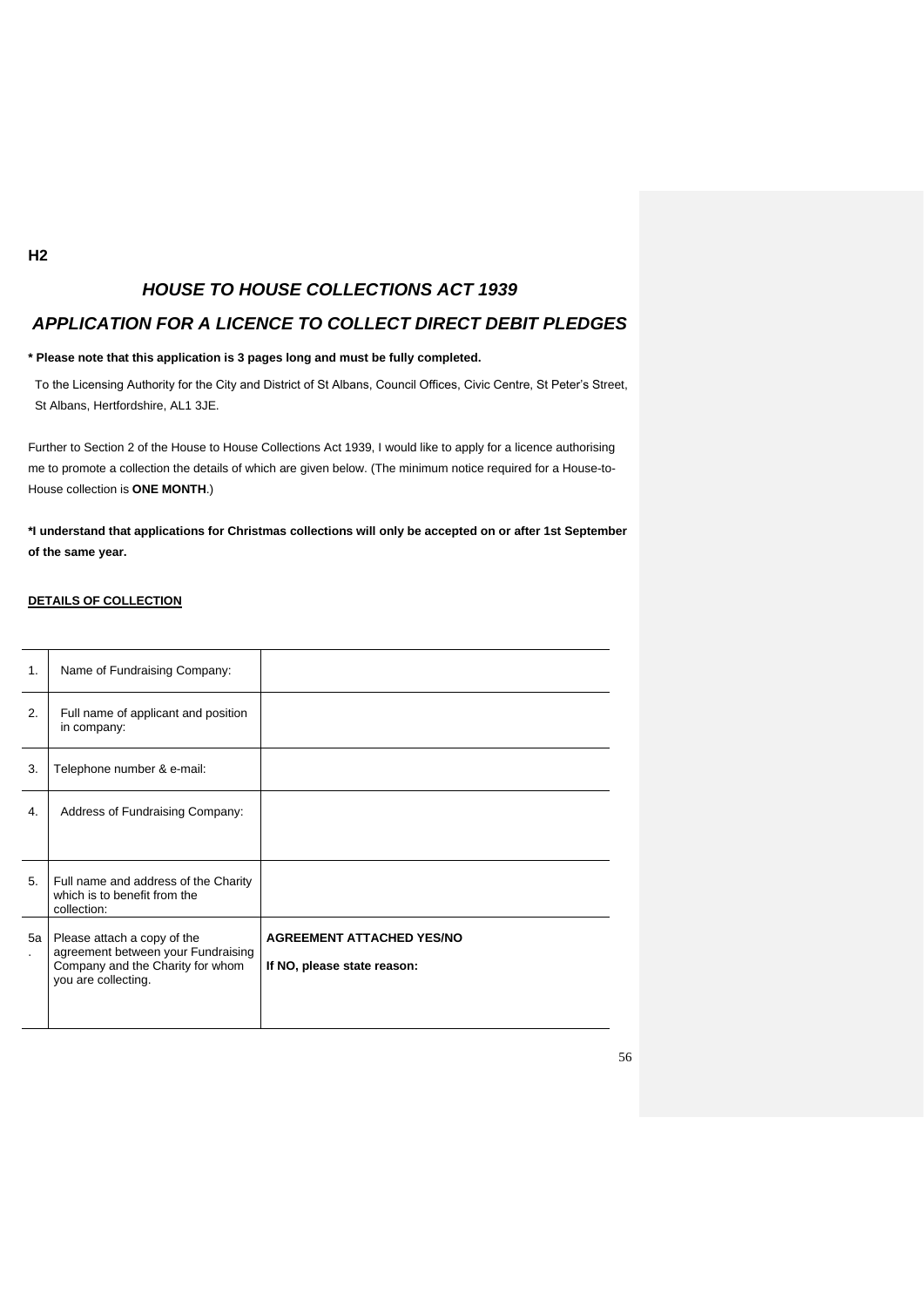Continued…

| 6.   | Where will you be making your<br>collection?                                                                                                                                                                |                                                             |
|------|-------------------------------------------------------------------------------------------------------------------------------------------------------------------------------------------------------------|-------------------------------------------------------------|
| 7.   | During what period of the year<br>is it proposed the collection<br>should be made? Please state<br>date/s required and any<br>possible alternatives as your<br>first choice may not always be<br>available. |                                                             |
| 8.   | Approximately how many<br>people will be authorised to<br>collect?                                                                                                                                          |                                                             |
| 9.   | It is proposed that remuneration<br>should be paid out of the<br>proceeds of the collection:                                                                                                                |                                                             |
|      | a) To collectors?                                                                                                                                                                                           | YES / NO                                                    |
|      | b) To other persons?                                                                                                                                                                                        | <b>YES/NO</b>                                               |
|      |                                                                                                                                                                                                             | If YES, state at what rates and to what classes of persons: |
| 10.  | What due diligence procedures<br>have you undertaken in order to<br>ensure that your collectors are<br>fit and proper persons under the<br>1939 Act? (E.g. CRB check,<br>training etc.)                     | Due diligence undertaken was:                               |
| 11.  | Are you intending to apply for<br>House-to-House Licences from<br>other Local Authorities?                                                                                                                  | YES / NO                                                    |
| 11a. | If YES, to which Licensing<br>Authorities and for what period?                                                                                                                                              |                                                             |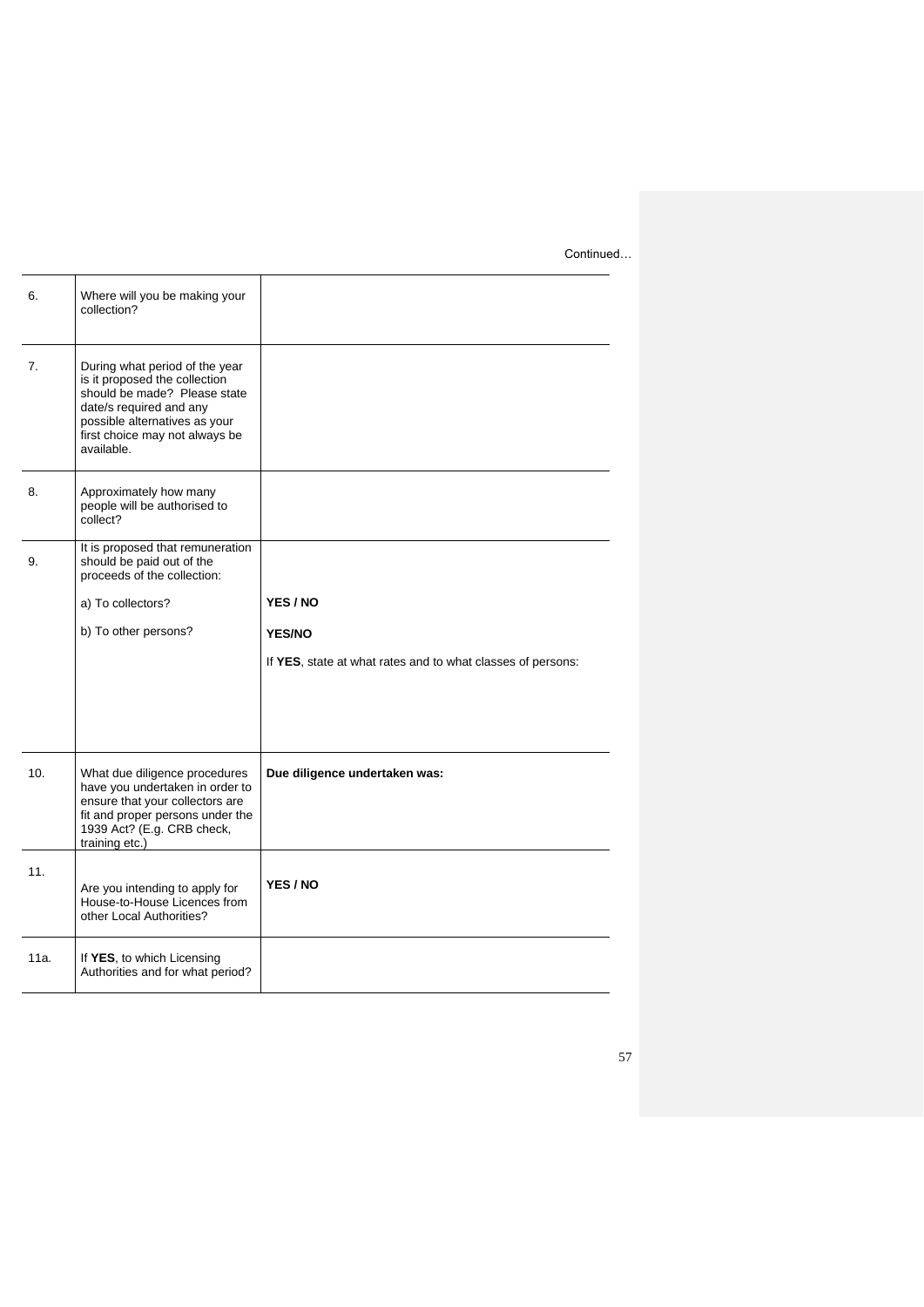| 12. | How will your operatives be<br>identified? (Tabards, uniforms,<br>ID badges?)                                                                                                                | Please attach a copy of your ID badge:              |
|-----|----------------------------------------------------------------------------------------------------------------------------------------------------------------------------------------------|-----------------------------------------------------|
| 13. | Has the applicant, or anyone<br>associated with the promotion of<br>the collection, ever been<br>refused a licence (or Order)<br>under the Act, or ever had a<br>licence (or Order) revoked? | <b>YES/NO</b><br>If YES, please attach particulars. |
| 14. | Please state whether the<br>Charity holds an Order of<br>Exemption under Section 3 of<br>the House to House Collections<br>Act 1939.                                                         | <b>YES/NO</b>                                       |

### **Consent for us to contact you about the Annual Invitation to Apply for Charitable Collections**

If you wish to be included in the Council's Annual Invitation to Apply for Charitable Collection Permits, which goes out every September and enables you to make an early application for a collection date or dates of your choice in the following year, please give your consent to us using your personal data for that purpose:

I agree to you using my personal data to contact me about the Annual Invitation

You have a right to withdraw your consent at any time by emailing-susan.lovell@stalbans.gov.uk charitablecollections@stalbans.gov.uk or calling the Council on 01727-819254.

I/We declare that, to the best of my/our knowledge and belief, the foregoing information is correct.

Signed:…………………………………………………Date…………………

- ➢ Please return this application form to Mrs Susan Lovell, Charitable Collections, Legal, Democratic & Regulatory Services, St Albans City and District Council, District Council Offices, St Peter's Street, St Albans, Hertfordshire AL1 3JE.
- ➢ For more information please call Mrs. Susan Lovell Charitable Collections on 01727-819254 or e-mail [charitablecollections@stalbans.gov.uk](mailto:charitablecollections@stalbans.gov.uk)

# . *Privacy Notice*

This privacy notice explains how St Albans City & District Council (the Data Controller) will use any personal information we collect about you when you use our services.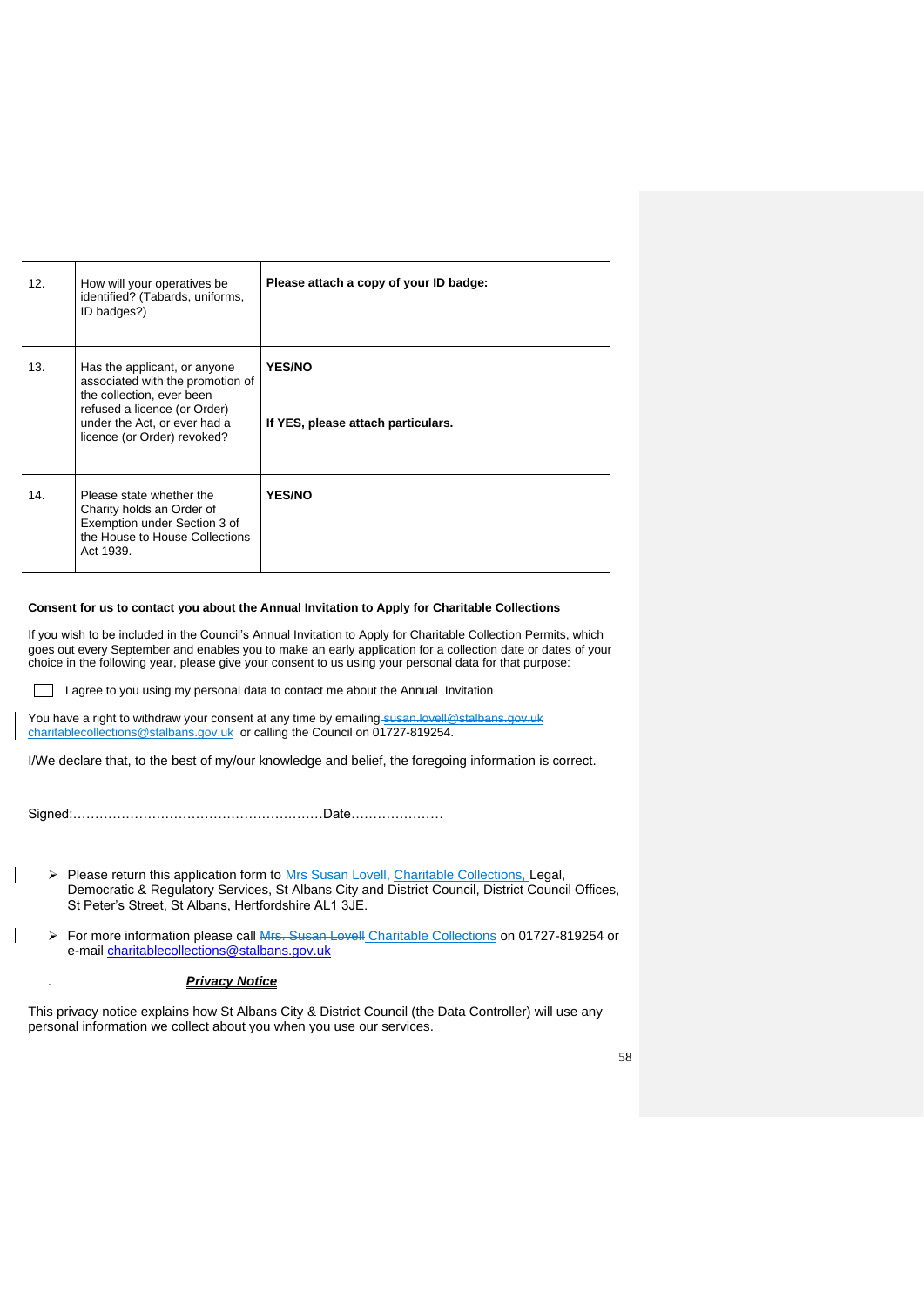### **What information do we collect about you?**

The information that the Council will collect varies depending on how you use the Council's Services. We are using the information provided in this case because we have a legal obligation (Art.  $6(1)(c)$  of the UK General Data Protection Regulation). This means we collect your personal information from you so that we can carry out a function we are required by law to carry out. In this case we are collecting personal information so that we can contact you for the purposes of issuing you with a Charitable Collection Permit, for either a Street Collection, a House-to-House Collection or a Charity Stall booking.

#### **How will we use the information about you?**

We use the information to process your application for a Charitable Collection Licence/Permit. We may share the information with other departments at the Council to enable us to deal with your application. We will only share the information to enable us to deal with this matter.

We may occasionally share your name, email and contact telephone number with other applicants for charitable collection permits where it is necessary in order to avoid clashes.

We will not share the personal information we hold with any external organisations except for the above mentioned purpose. We may be required to share your personal information with the Police, or similar agency, or another Council for the purposes of preventing and detecting fraud. We will ensure that all personal information is kept securely.

## **How long will we keep this information?**

We will destroy this personal information in accordance with our Disposal Schedules. To determine how long we should keep information, we consider what the legislation states and what is good practice. This means we will securely destroy the information once we no longer need it. If you would like to know the specific period of time that relates to your personal information please contact [GDPR@stalbans.gov.uk](mailto:GDPR@stalbans.gov.uk)

### **Individuals' Rights**

You have a right to request a copy of the personal information that we hold about you. If you would like a copy of some or all of your information, please contact *foi@stalbans.gov.uk* and ask for a subject access request.

If you consider we hold inaccurate personal information about you, you can contact us to ask for this information to be corrected. We will consider your request and respond within one month. Please contact [GDPR@stalbans.gov.uk.](mailto:GDPR@stalbans.gov.uk)

You can find out more about your rights on our website:

<https://www.stalbans.gov.uk/general-data-protection-regulation>

http://www.stalbans.gov.uk/council-and-democracy/departmentsPoliciesPlans/data-protection/

#### **Cookies**

Cookies are text files placed on your computer to collect standard internet log information and visitor behaviour information. This information is used to make your use of the internet better. For further information on how we use these and how you can control it, please visit <https://www.stalbans.gov.uk/cookies>

http://www.stalbans.gov.uk/about-this-site/legal-notices/cookies

### **Changes to our Data Protection Policy**

We have a Data Protection Policy in place and this can be found here: <https://www.stalbans.gov.uk/general-data-protection-regulation>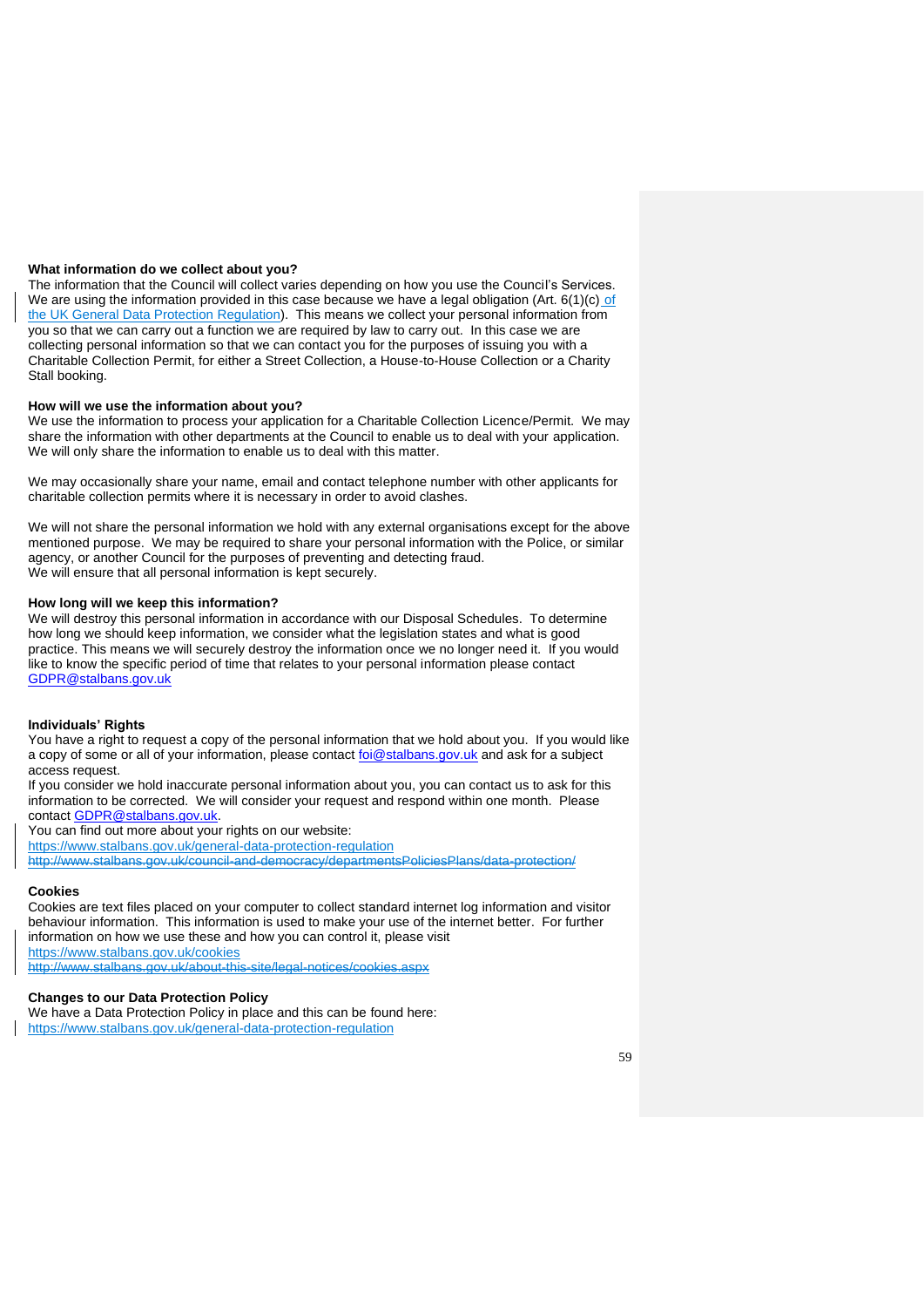http://www.stalbans.gov.uk/Images/GDPR%20Personal%20Data%20Policy20Version%201%20- %202.3.18\_tcm15-63804.pdf We review this policy annually.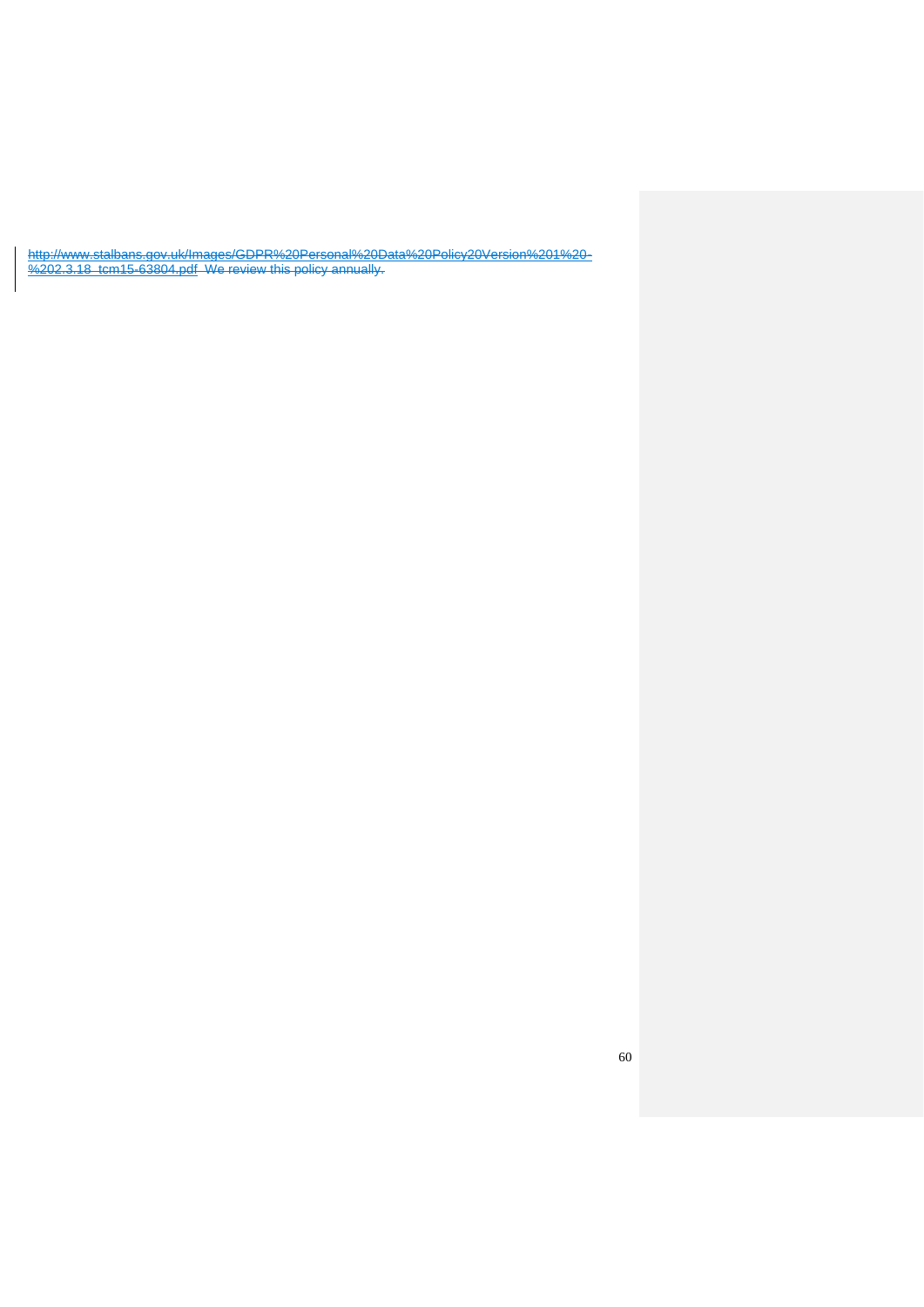#### **Data Protection Officer**

Our Data Protection Officer for the purposes of Articles 37 to 39 of the UK General Data Protection Regulation is Charles Turner, Solicitor to the Council. He can be contacted by emailing [GDPR@stalbans.gov.uk](mailto:GDPR@stalbans.gov.uk) or calling 01727 819209 for our Complaints Team.

### **How to contact us**

Please contact us if you have any questions about our Data Protection Policy, or concerns about how we handle your information: by emailing *foi@stalbans.gov.uk* or write to us at: FOI Team, St Albans City & District Council, St Peter's Street, St Albans, AL1 3JE.

#### **Complaints**

You have a right to complain to the Information Commissioner if you are unhappy with how we process your personal information. You can do so through their website: <https://ico.org.uk/concerns/> or by emailing: casework@ico.org.uk or calling their helpline on 0303 123 1113.

GDPR Privacy Notice Statutory Fns – Charitable Collections April 2022

➢ **PLEASE BE AWARE THAT OTHER ORGANISATIONS MAY BE COLLECTING IN THE SAME AREA/S AT THE SAME TIME AS YOU ARE. IT IS YOUR RESPONSIBILITY TO LIAISE WITH THEM TO AVOID CLASHES. You will be notified of any simultaneous collections when your permit is issued, but unfortunately the Council cannot undertake to advise you of further applications received after that time.**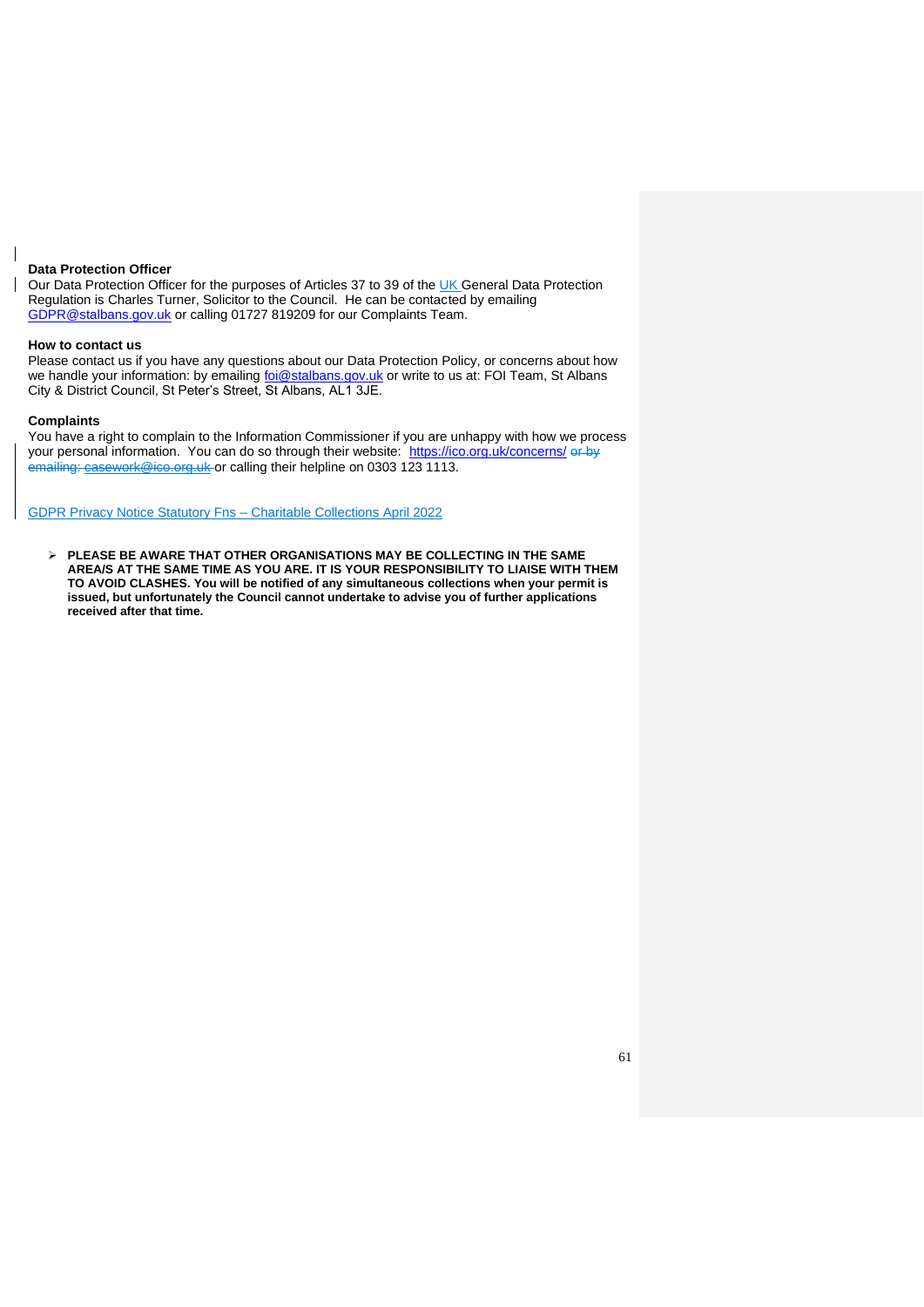# *HOUSE TO HOUSE COLLECTIONS ACT 1939*

# *APPLICATION FOR A LICENCE TO COLLECT CLOTHING AND OTHER GOODS*

**\* Please note that this application is 4 pages long and must be fully completed.**

To the Licensing Authority for the City and District of St Albans, Council Offices, Civic Centre, St Peter's Street, St Albans, Hertfordshire, AL1 3JE.

Further to Section 2 of the House to House Collections Act 1939, I would like to apply for a licence authorising me to promote a collection the details of which are given below. (The minimum notice required for a House-to-House collection is **ONE MONTH**.)

**\*I understand that applications for Christmas collections will only be accepted on or after 1st September of the same year.**

# **DETAILS OF COLLECTION**

| 1 <sub>1</sub> | Name of Company                                                                                                                                                                                                                                |  |
|----------------|------------------------------------------------------------------------------------------------------------------------------------------------------------------------------------------------------------------------------------------------|--|
|                |                                                                                                                                                                                                                                                |  |
| 2.             | Full name of applicant:                                                                                                                                                                                                                        |  |
| 3.             | Telephone number & email:                                                                                                                                                                                                                      |  |
| 4.             | Address of applicant:                                                                                                                                                                                                                          |  |
| 5.             | Details of charitable purpose<br>to which proceeds of the<br>collection are to be applied.<br>(Full particulars should be<br>given and where possible the<br>most recent account of any<br>charity which is to benefit<br>should be enclosed): |  |

**H3**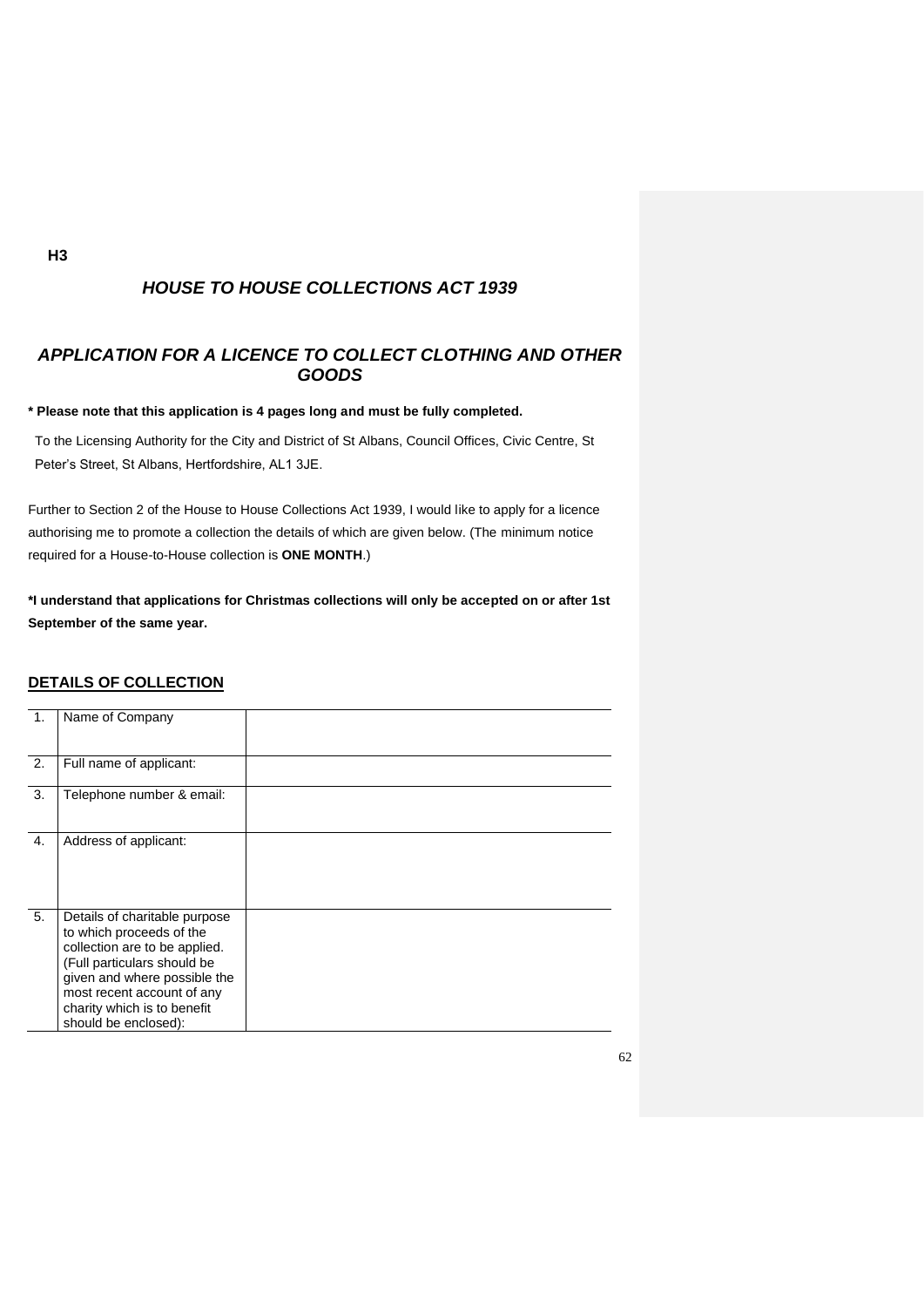| 6.  | Where will you be making<br>your collection?           |               |
|-----|--------------------------------------------------------|---------------|
| 7.  | During what period of the                              |               |
|     | year is it proposed the                                |               |
|     | collection should be made?                             |               |
|     | Please state date/s required                           |               |
|     | and any possible                                       |               |
|     | alternatives as your first                             |               |
|     | choice may not always be                               |               |
|     | available.                                             |               |
| 8.  | Is it proposed to collect<br>money?                    | YES / NO      |
| 9.  | Is it proposed to collect other                        | YES / NO      |
|     | property?                                              |               |
|     |                                                        |               |
|     | If so, of what nature.                                 |               |
|     |                                                        |               |
|     | If collecting property, is it<br>proposed to sell such |               |
|     | property, to give it away, or,                         |               |
|     | to recycle it?                                         |               |
| 10. | Approximately how many                                 |               |
|     | people will be authorized to                           |               |
|     | collect?                                               |               |
| 11. | Is it proposed that                                    | <b>YES/NO</b> |
|     | remuneration should be paid                            |               |
|     | out of the proceeds of the                             |               |
|     | collection:                                            |               |
|     | a) To collectors?                                      | YES / NO      |
|     | b) To other persons?                                   | YES / NO      |
|     | If YES, at what rates and to                           |               |
|     |                                                        |               |
|     | what classes of people?                                |               |
| 12. | Are you intending to apply                             | YES / NO      |
|     | for House-to-House                                     |               |
|     | Licences from other Local                              |               |
|     | Authorities?                                           |               |
| 13. | If YES, to which Licensing                             |               |
|     | Authorities and for what                               |               |
|     | period?                                                |               |
| 14. | Has the applicant, or anyone                           | YES / NO      |
|     | associated with the<br>promotion of the                |               |
|     | collection,, ever been refused                         |               |
|     | a licence (or Order) under                             |               |
|     | the Act, or ever had a                                 |               |
|     | licence (or Order) revoked?                            |               |
| 15. | If YES, please give<br>particulars                     |               |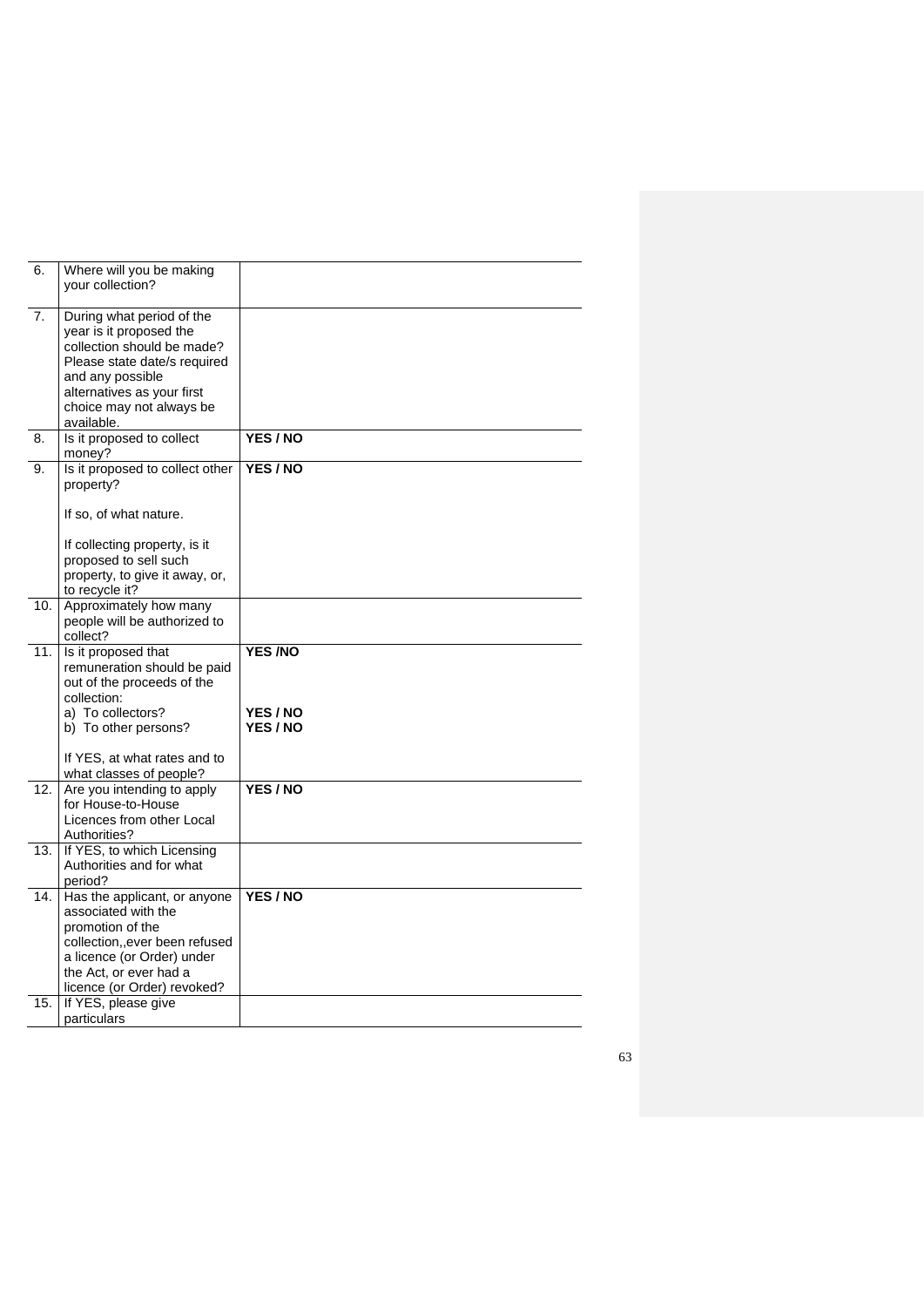| 16. | Please state whether the         |  |
|-----|----------------------------------|--|
|     | Charity holds an Order of        |  |
|     | <b>Exemption under Section 3</b> |  |
|     | of the House to House            |  |
|     | Collections Act 1939             |  |
| 17. | If you are collecting on         |  |
|     | behalf of a Charity but you      |  |
|     | are not directly employed by     |  |
|     | them, please give the full       |  |
|     | address of their Head Office     |  |
|     | and the full contact details of  |  |
|     | the person with whom you         |  |
|     | liaise at the Charity.           |  |
|     |                                  |  |
|     | NB: You will also need to        |  |
|     | attach a letter of authority     |  |
|     | from the Charity permitting      |  |
|     | you to collect on their behalf.  |  |
| 18. | If you are applying on behalf    |  |
|     | of a clothing collection/        |  |
|     | recycling company that           |  |
|     | gives to charity, please also    |  |
|     | attach full accounts for the     |  |
|     | most recent complete fiscal      |  |
|     | year showing how much was        |  |
|     | made from sales of collected     |  |
|     | clothing or other property       |  |
|     | and also how much was            |  |
|     | given to the Charity. Please     |  |
|     | be aware that companies          |  |
|     | donating less that 100% of       |  |
|     | their proceeds with NOT be       |  |
|     | licensed.                        |  |

### **Consent for us to contact you about the Annual Invitation to Apply for Charitable Collections**

If you wish to be included in the Council's Annual Invitation to Apply for Charitable Collection Permits, which goes out every September and enables you to make an early application for a collection date or dates of your choice in the following year, please give your consent to us using your personal data for that purpose:

I agree to you using my personal data to contact me about the Annual Invitation

You have a right to withdraw your consent at any time by emailing-<del>susan.lovell@stalbans.gov.uk</del> charitablecollections@stalbans.gov.uk or calling the Council on 01727-819254.

I/We declare that, to the best of my/our knowledge and belief, the foregoing information is correct.

Signed:…………………………………………………Date…………………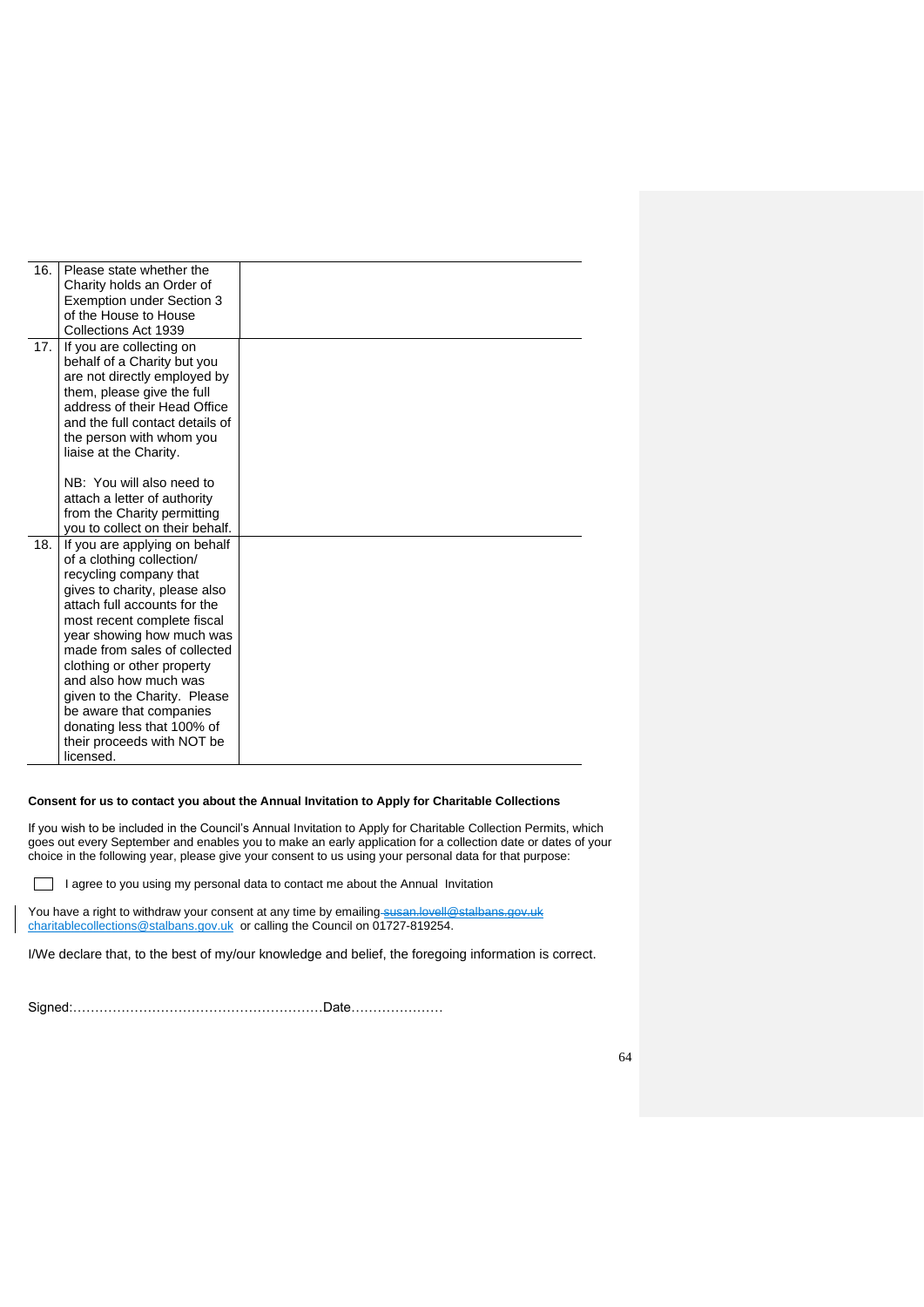- Please return this application form to Mrs Susan Lovell, Charitable Collections, Legal, Democratic & Regulatory Services, St Albans City and District Council, District Council Offices, St Peter's Street, St Albans, Hertfordshire AL1 3JE.
- ▶ For more information please call Mrs. Susan LovellCharitable Collections on 01727-819254 or email [charitablecollections@stalbans.gov.uk](mailto:charitablecollections@stalbans.gov.uk)

### .*Privacy Notice*

This privacy notice explains how St Albans City & District Council (the Data Controller) will use any personal information we collect about you when you use our services.

### **What information do we collect about you?**

The information that the Council will collect varies depending on how you use the Council's Services. We are using the information provided in this case because we have a legal obligation (Art.  $6(1)(c)$  of the UK General Data Protection Regulation). This means we collect your personal information from you so that we can carry out a function we are required by law to carry out. In this case we are collecting personal information so that we can contact you for the purposes of issuing you with a Charitable Collection Permit, for either a Street Collection, a House-to-House Collection or a Charity Stall booking.

### **How will we use the information about you?**

We use the information to process your application for a Charitable Collection Licence/Permit. We may share the information with other departments at the Council to enable us to deal with your application. We will only share the information to enable us to deal with this matter.

We may occasionally share your name, email and contact telephone number with other applicants for charitable collection permits where it is necessary in order to avoid clashes.

We will not share the personal information we hold with any external organisations except for the above mentioned purpose. We may be required to share your personal information with the Police, or similar agency, or another Council for the purposes of preventing and detecting fraud. We will ensure that all personal information is kept securely.

### **How long will we keep this information?**

We will destroy this personal information in accordance with our Disposal Schedules. To determine how long we should keep information, we consider what the legislation states and what is good practice. This means we will securely destroy the information once we no longer need it. If you would like to know the specific period of time that relates to your personal information please contact [GDPR@stalbans.gov.uk](mailto:GDPR@stalbans.gov.uk)

### **Individuals' Rights**

You have a right to request a copy of the personal information that we hold about you. If you would like a copy of some or all of your information, please contact [foi@stalbans.gov.uk](mailto:foi@stalbans.gov.uk) and ask for a subject access request.

If you consider we hold inaccurate personal information about you, you can contact us to ask for this information to be corrected. We will consider your request and respond within one month. Please contact [GDPR@stalbans.gov.uk.](mailto:GDPR@stalbans.gov.uk)

You can find out more about your rights on our website:

<https://www.stalbans.gov.uk/general-data-protection-regulation>

http://www.stalbans.gov.uk/council-and-democracy/departmentsPoliciesPlans/data-protection/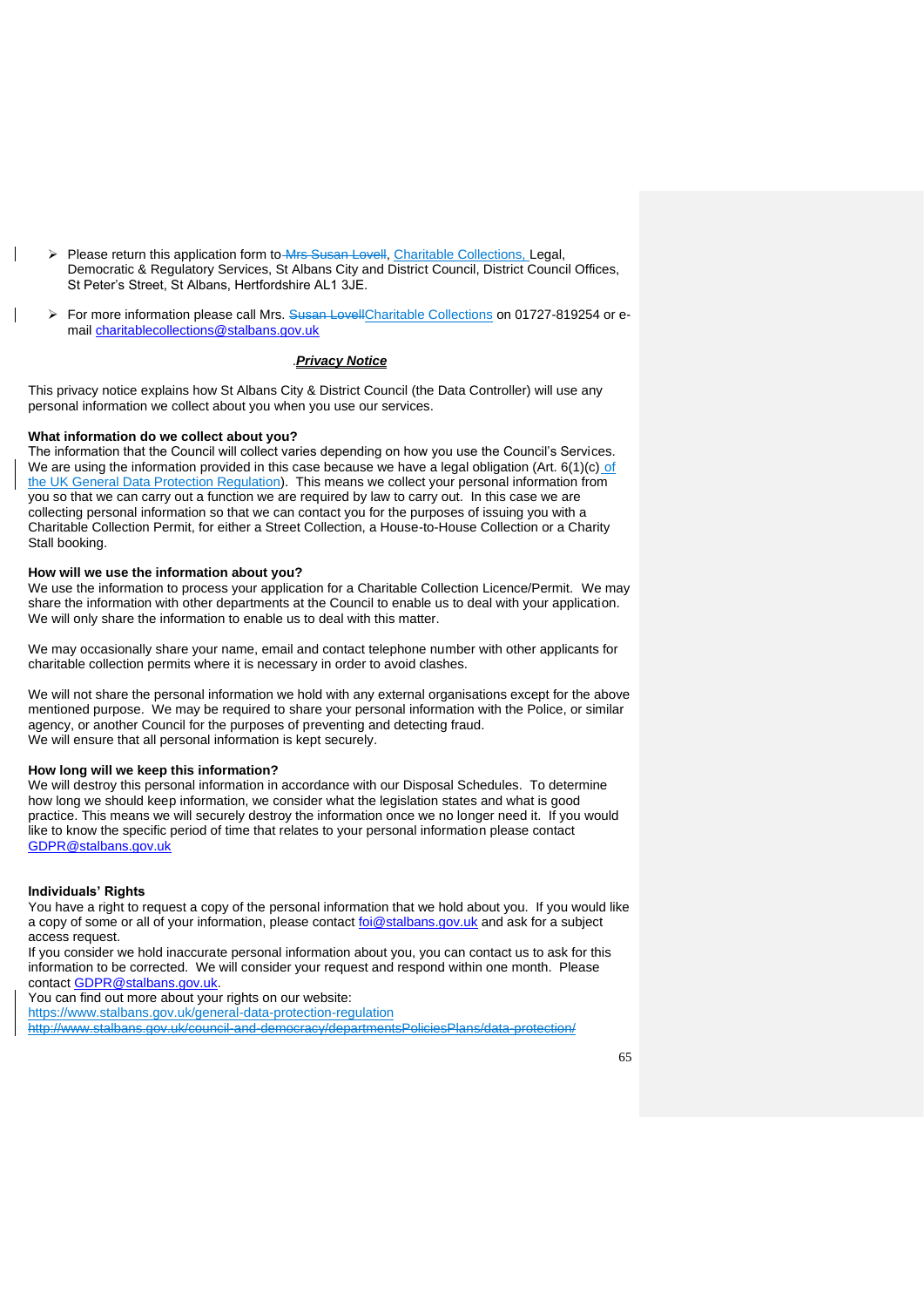#### **Cookies**

Cookies are text files placed on your computer to collect standard internet log information and visitor behaviour information. This information is used to make your use of the internet better. For further information on how we use these and how you can control it, please visit <https://www.stalbans.gov.uk/cookies>

http://www.stalbans.gov.uk/about-this-site/legal-notices/cookies.aspx

## **Changes to our Data Protection Policy**

We have a Data Protection Policy in place and this can be found here: <https://www.stalbans.gov.uk/general-data-protection-regulation> http://www.stalbans.gov.uk/Images/GDPR%20Personal%20Data%20Policy20Version%201%20- %202.3.18\_tcm15-63804.pdf We review this policy annually.

### **Data Protection Officer**

Our Data Protection Officer for the purposes of Articles 37 to 39 of the UK General Data Protection Regulation is Charles Turner, Solicitor to the Council. He can be contacted by emailing [GDPR@stalbans.gov.uk](mailto:GDPR@stalbans.gov.uk) or calling 01727 819209 for our Complaints Team.

#### **How to contact us**

Please contact us if you have any questions about our Data Protection Policy, or concerns about how we handle your information: by emailing *foi@stalbans.gov.uk* or write to us at: FOI Team, St Albans City & District Council, St Peter's Street, St Albans, AL1 3JE.

### **Complaints**

You have a right to complain to the Information Commissioner if you are unhappy with how we process your personal information. You can do so through their website: <https://ico.org.uk/concerns/> or by emailing: casework@ico.org.uk</u> or calling their helpline on 0303 123 1113.

GDPR Privacy Notice Statutory Fns – Charitable Collections April 2022

➢ **PLEASE BE AWARE THAT OTHER ORGANISATIONS MAY BE COLLECTING IN THE SAME AREA/S AT THE SAME TIME AS YOU ARE. IT IS YOUR RESPONSIBILITY TO LIAISE WITH THEM TO AVOID CLASHES.** You will be notified of any simultaneous collections when your permit is issued, but unfortunately the Council cannot undertake to advise you of further applications received **after** that time.

# *THANK YOU – I HOPE YOU HAVE A VERY SUCCESSFUL COLLECTION*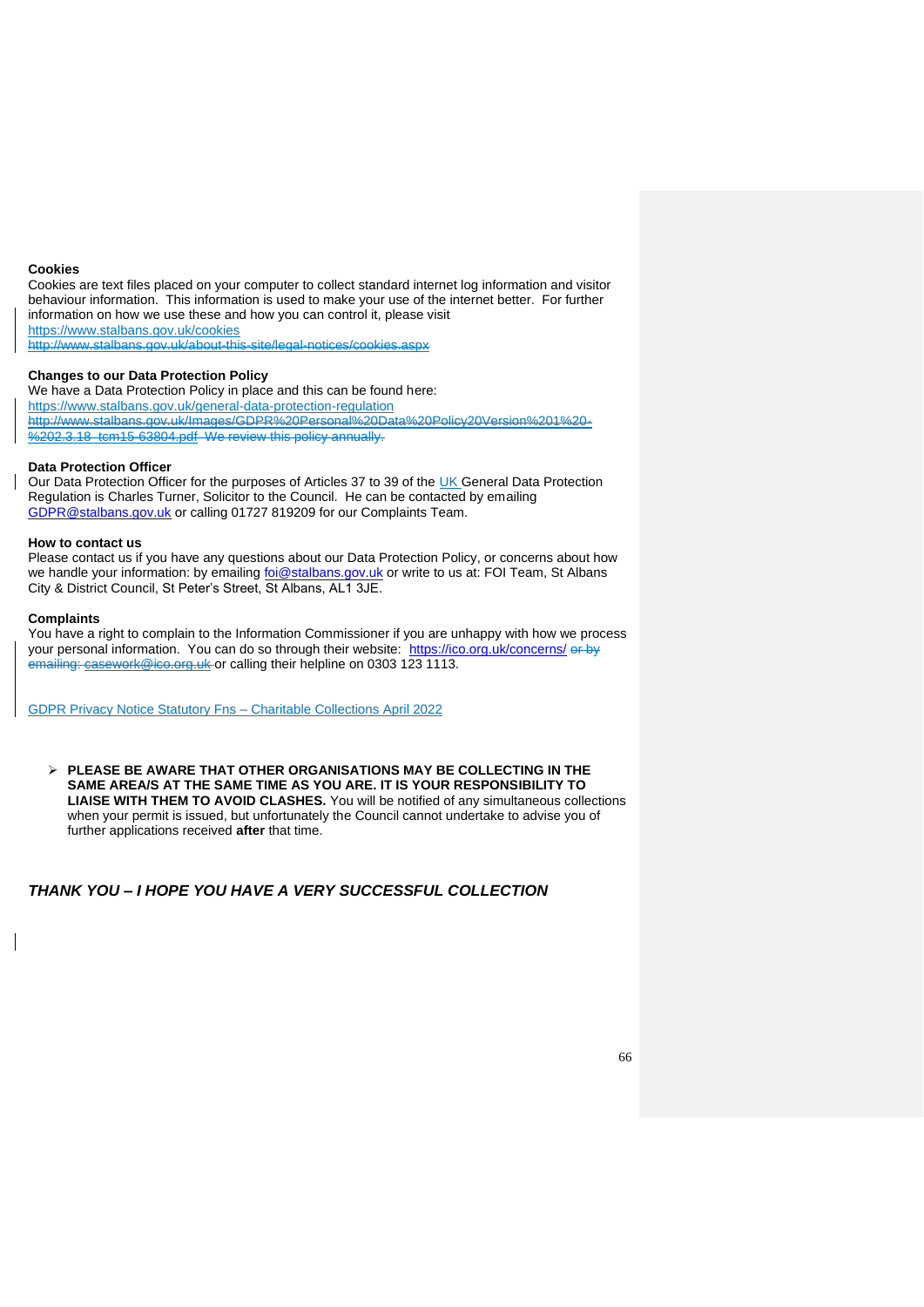# **Appendix 5a**

Street.<br>Street.

O:Admin Support Unit/CHARITIES/Fifth Schedule –

**SCHEDULE**

# **Form of Statement – Street Collections 20… (Or proceeds from Charity Stalls/Charity Sales)**

Name of the person to whom the permit was granted .……………………………………………….

Address of the person to whom the permit was granted must construct the person to whom the permit was granted

Name of the charity or fund which is to benefit ……………………………………………………………………………………

Date of collection **Example 20...** 20...

Show nil entries

| Proceeds of<br><b>Collection/Sales</b> | Amount<br>£ | Total | <b>Expenses and</b>              | Amount<br>£ | Total |
|----------------------------------------|-------------|-------|----------------------------------|-------------|-------|
|                                        |             | £     | <b>Application of Proceeds</b>   |             | £     |
| From collecting                        |             |       | <b>Printing &amp; Stationery</b> |             |       |
| boxes:                                 |             |       |                                  |             |       |
|                                        |             |       | Postage                          |             |       |
| Sales:                                 |             |       |                                  |             |       |
|                                        |             |       | Advertising                      |             |       |
| Interest on                            |             |       |                                  |             |       |
| proceeds:                              |             |       | Collecting boxes                 |             |       |
|                                        |             |       |                                  |             |       |
| Other items:                           |             |       | <b>Badges</b>                    |             |       |
|                                        |             |       |                                  |             |       |
| .                                      |             |       | <b>Emblems</b>                   |             |       |
| .                                      |             |       |                                  |             |       |
|                                        |             |       | Other items                      |             |       |
| .                                      |             |       |                                  |             |       |
|                                        |             |       |                                  |             |       |
|                                        |             |       |                                  |             |       |
|                                        |             |       |                                  |             |       |
|                                        |             |       |                                  |             |       |
|                                        |             |       | Payments approved under          |             |       |
|                                        |             |       | Regulation 15(2)                 |             |       |
|                                        |             |       |                                  |             |       |
|                                        |             |       | Disposal of Balance              |             |       |
|                                        |             |       | (insert particulars)             |             |       |
|                                        |             |       |                                  |             |       |
| <b>TOTAL</b>                           |             |       | <b>TOTAL</b>                     |             |       |
|                                        |             |       |                                  |             |       |

Certificate of the person to whom the permit was granted

I certify that to the best of my knowledge and belief the above is a true account of the proceeds, expenses and application of the proceeds of the collection.

Date……………………………………... Signed………………………………………….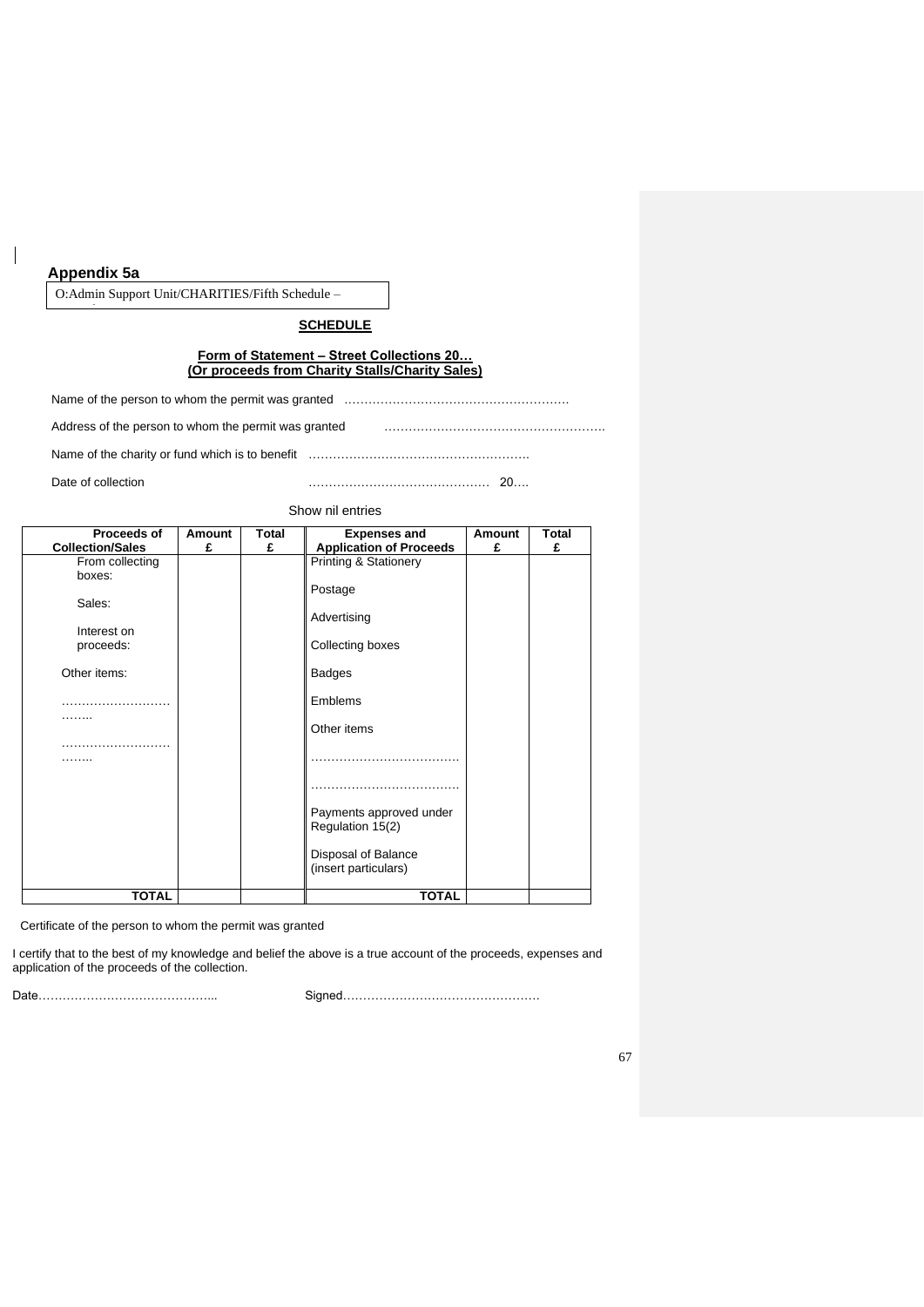Certificate of Accountant

I certify that I have obtained all the information and explanations required by me and that the above is in my opinion a true account of the proceeds, expenses and application of the proceeds of the collection.

Date……………………………………… Signed……………………………………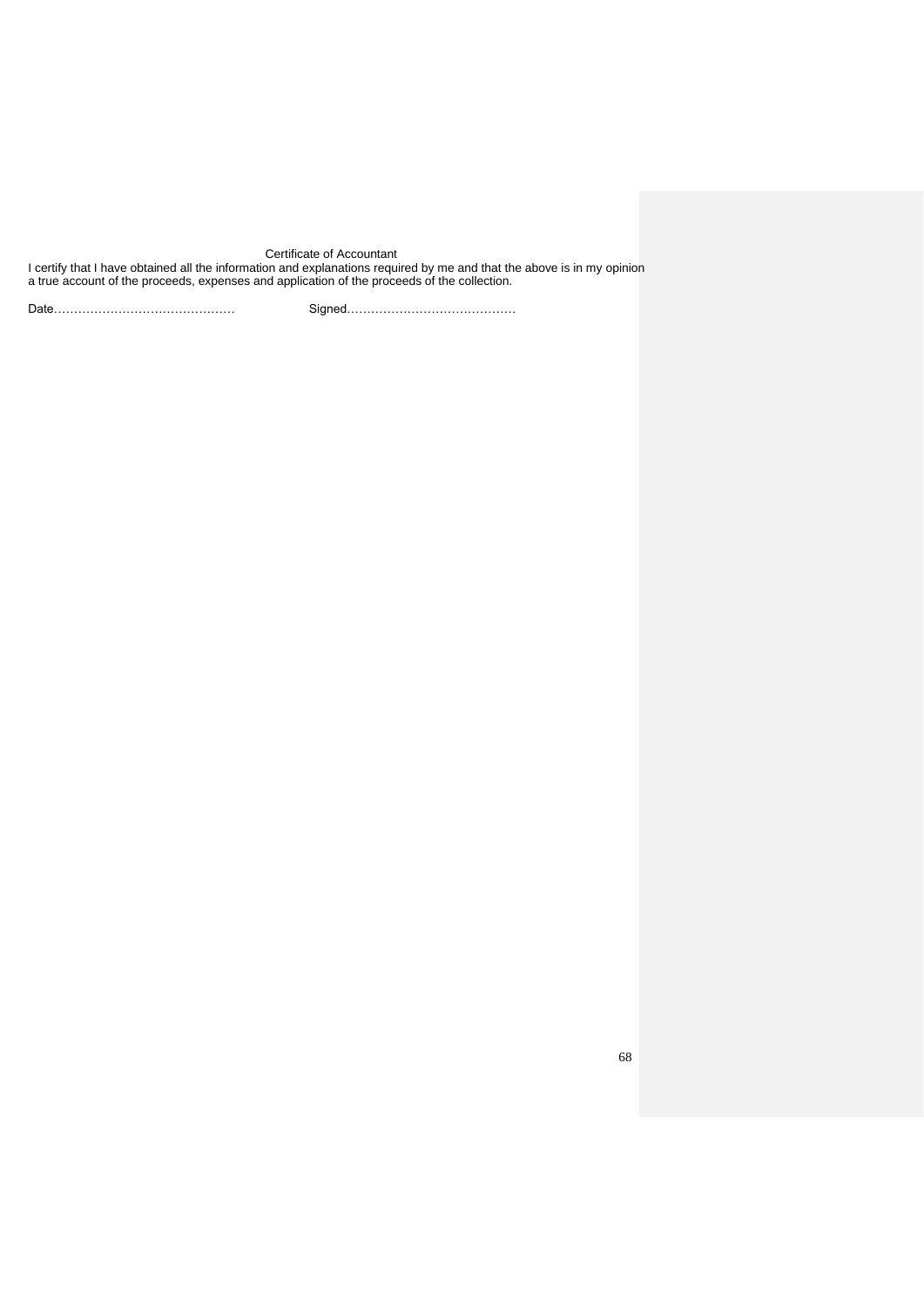## **SIXTH SCHEDULE**

## **FORM OF ACCOUNT OF EXPENSES, PROCEEDS AND APPLICATION OF PROCEEDS OF COLLECTION OF PROPERTY SOLD OR COLLECTED FOR SALE**

**--------------------------------------------------**

(a) Surname of chief promoter (*in block capitals*)

(b) Other names (*in block capitals*)

Address of chief promoter.

Purpose of collection.

Area to which account relates.

Period to which account relates.

# CASH ACCOUNT

All amounts to be entered in *gross*

| <b>MONETARY RECEIPTS</b> |           | <b>EXPENSES AND APPLICATION OF</b><br>MONETARY RECEIPTS |   |          |
|--------------------------|-----------|---------------------------------------------------------|---|----------|
|                          | $E$ s. d. |                                                         | f | $E$ s.d. |
|                          |           |                                                         |   |          |
|                          |           |                                                         |   |          |
| Amount                   |           | Items of                                                |   |          |
| obtained                 |           | expenses                                                |   |          |
| during period            |           | incurred                                                |   |          |
| of account by            |           | during period                                           |   |          |
| sales of                 |           | of account,                                             |   |          |
| property                 |           | other than                                              |   |          |
| collected                |           | expenses                                                |   |          |
| $\ddotsc$                |           | incurred for                                            |   |          |
|                          |           | the purpose of                                          |   |          |
| <b>Bank Interest</b>     |           | converting                                              |   |          |
|                          |           | property                                                |   | £        |
|                          |           | collected into                                          |   |          |
| Other items (if          |           | cash, viz:-                                             |   |          |
| any:-                    |           |                                                         |   |          |
|                          |           | .                                                       |   |          |
| .                        |           |                                                         |   |          |
|                          |           |                                                         |   |          |
|                          |           |                                                         |   |          |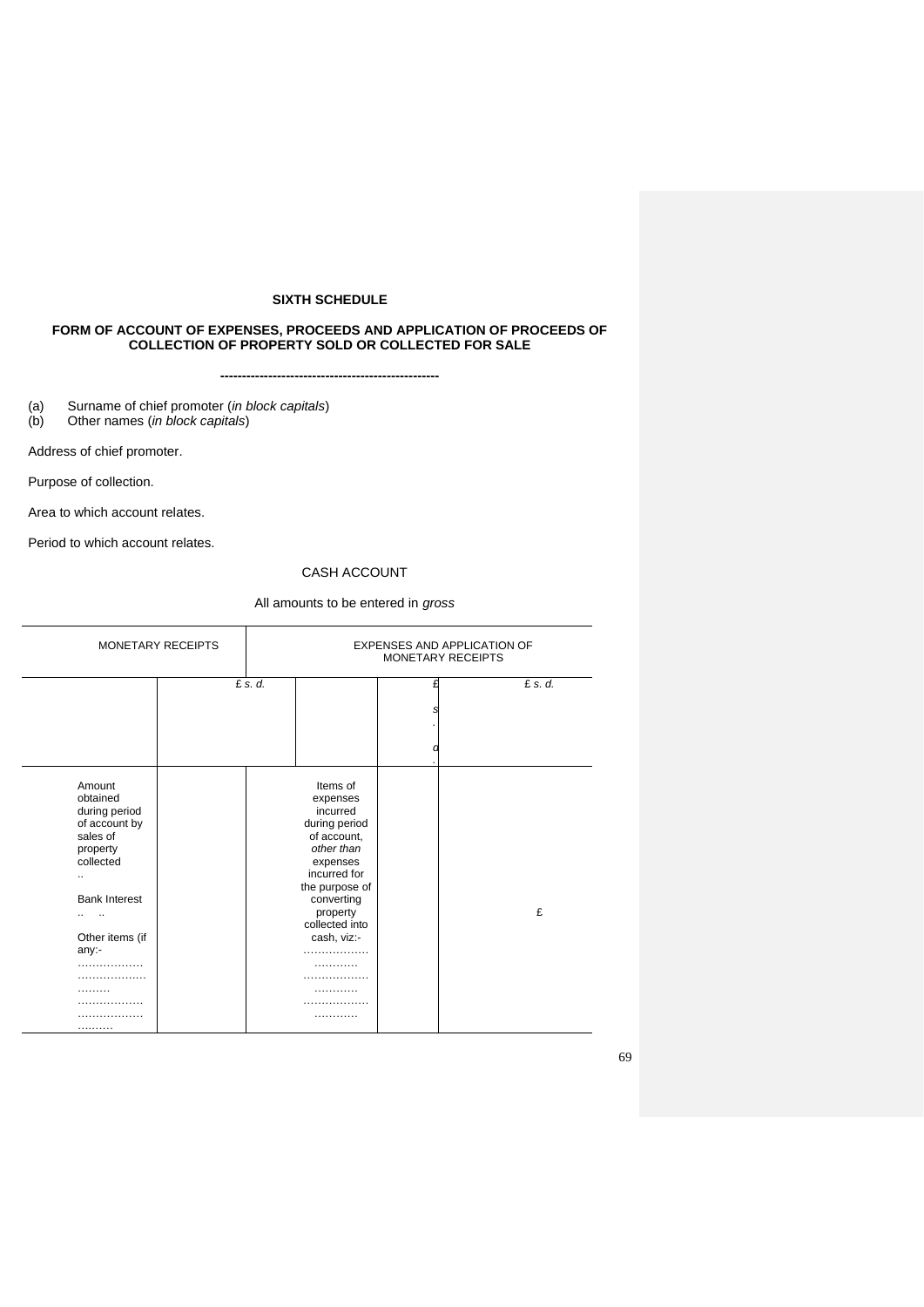|       |                | £ |
|-------|----------------|---|
|       | Items of       |   |
| .     | expense        |   |
|       | incurred       |   |
|       | during period  |   |
|       | of account for |   |
|       | the purpose of |   |
|       | converting     | £ |
|       | property       |   |
|       | collected into |   |
|       | cash, viz:-    |   |
|       | .              |   |
|       |                |   |
|       |                |   |
|       |                |   |
|       |                |   |
|       |                |   |
|       | Disposal of    |   |
|       | Balance        |   |
|       | (insert        |   |
|       | particulars):- |   |
|       |                |   |
|       | .              |   |
|       |                |   |
|       |                |   |
|       |                |   |
|       | .              |   |
|       |                |   |
|       |                |   |
| Total | Total          |   |
| .,    | $\cdot$ .      |   |
|       |                |   |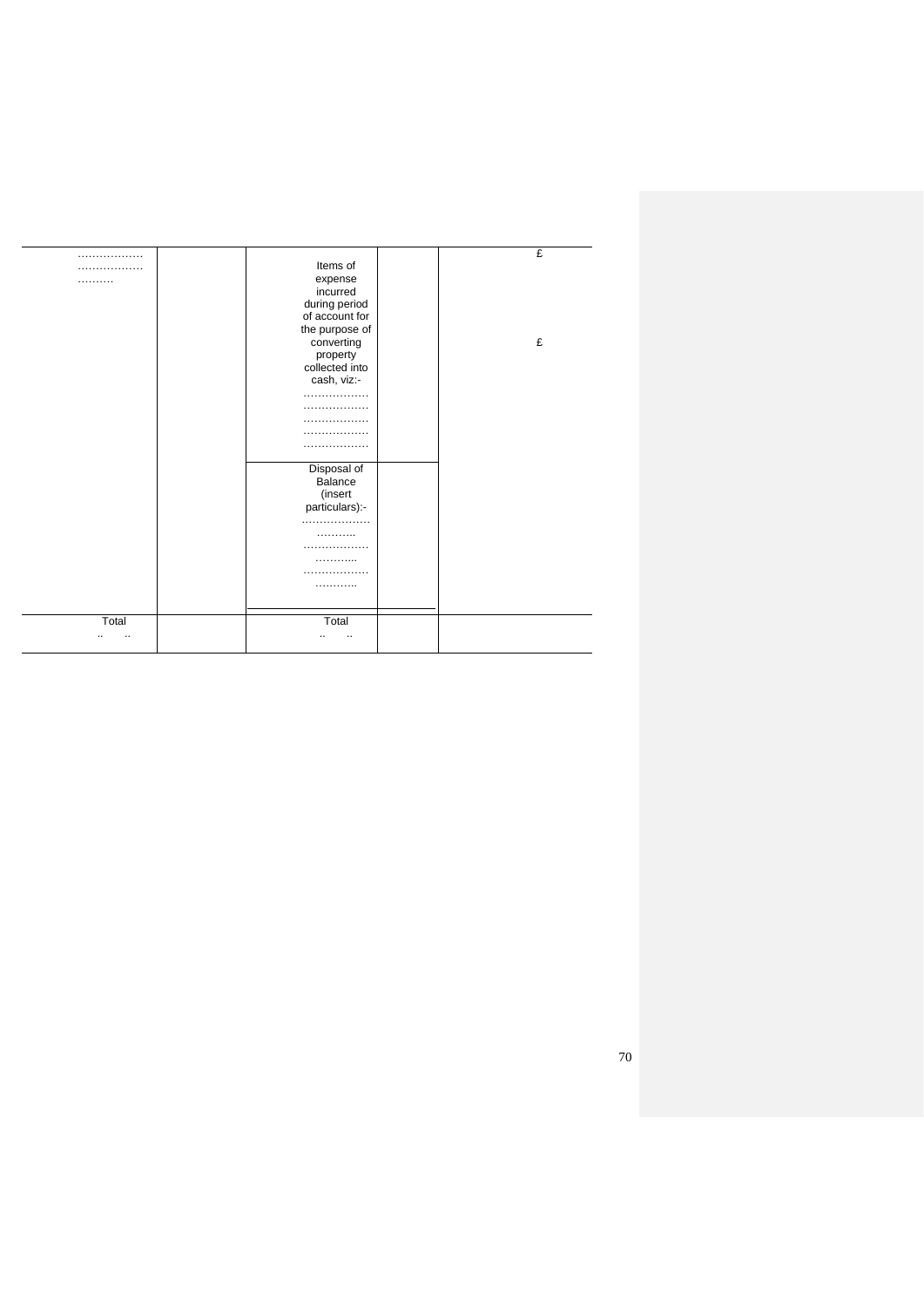Appendix 6

# *Code of Practice: Direct Debit Mandate Collectors on the Street ("Chuggers")*

The activities of direct debit mandate collectors on the street (so-called "chuggers") are not regulated by law and are not therefore subject to any licensing provision. However, the Council has in place a voluntary code of practice as follows:

- Only one visit by each d/d fundraising company per month to each town in the district
- Only one fundraising d/d company on the street at any one time
- No d/d fundraising companies to visit on the same day and place as a national or local charity street collection
- No d/d fundraising companies to visit on Charter Market days (Wednesdays and Saturdays) in St Albans or during the month of December
- No d/d fundraising companies to visit during the University of Herts Graduation Week (usually early September)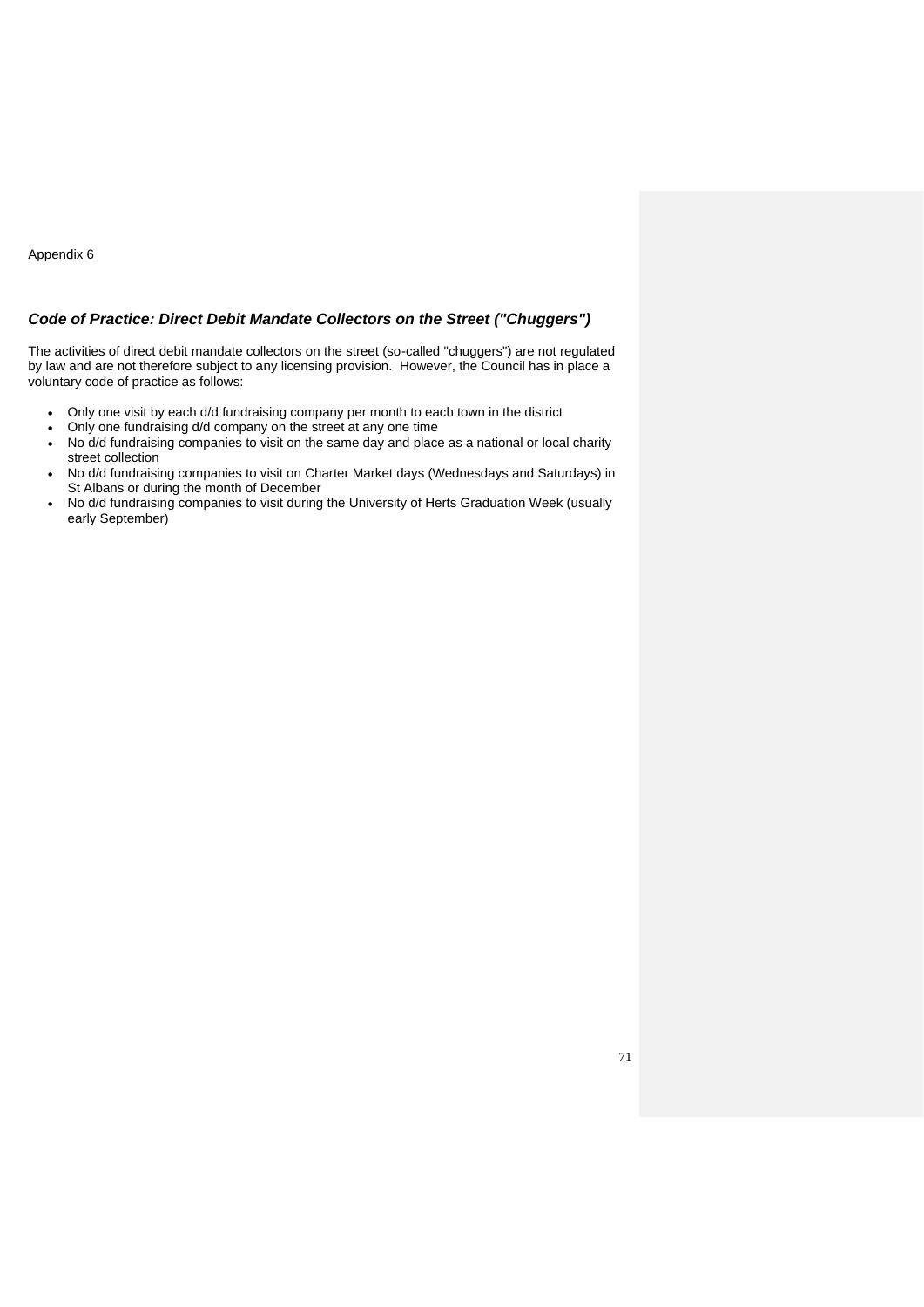### Appendix 7

### **HOUSE TO HOUSE COLLECTIONS ACT 1939**

The Minister for the Cabinet Office is responsible for the national exemption order scheme for house-tohouse collections under the House to House Collections Act 1939 (as amended). National exemption orders are generally available to charitable organisations that have obtained house to house collection licences in at least 70-100 local authority licensing areas for the two preceding years and are able to provide evidence of licences and collection returns.

Details of the application process are available from: [ocs.info@cabinet-office.gsi.gov.uk](mailto:ocs.info@cabinet-office.gsi.gov.uk) (please state 'Exemption Orders' in the email subject line).

List of Holders of an Exemption Order

The 40 holders of Orders of Exemption made under Section 3 of the House to House Collections Act 1939 are:

# **Action for Children**

3 The Boulevard Ascot Road **Watford** WD18 8AG

### **Adventist Development and Relief Agency**

Stanborough Park Watford **Herts** WD25 9JZ

### **Against Breast Cancer**

Leathem House 13 Napier Court Barton Lane Abingdon OX14 3YT

### **Age UK**

Tavis House 1-6 Tavistock Square London WC1H 9NA

### **Asthma UK**

18 Mansell Street London E1 8AA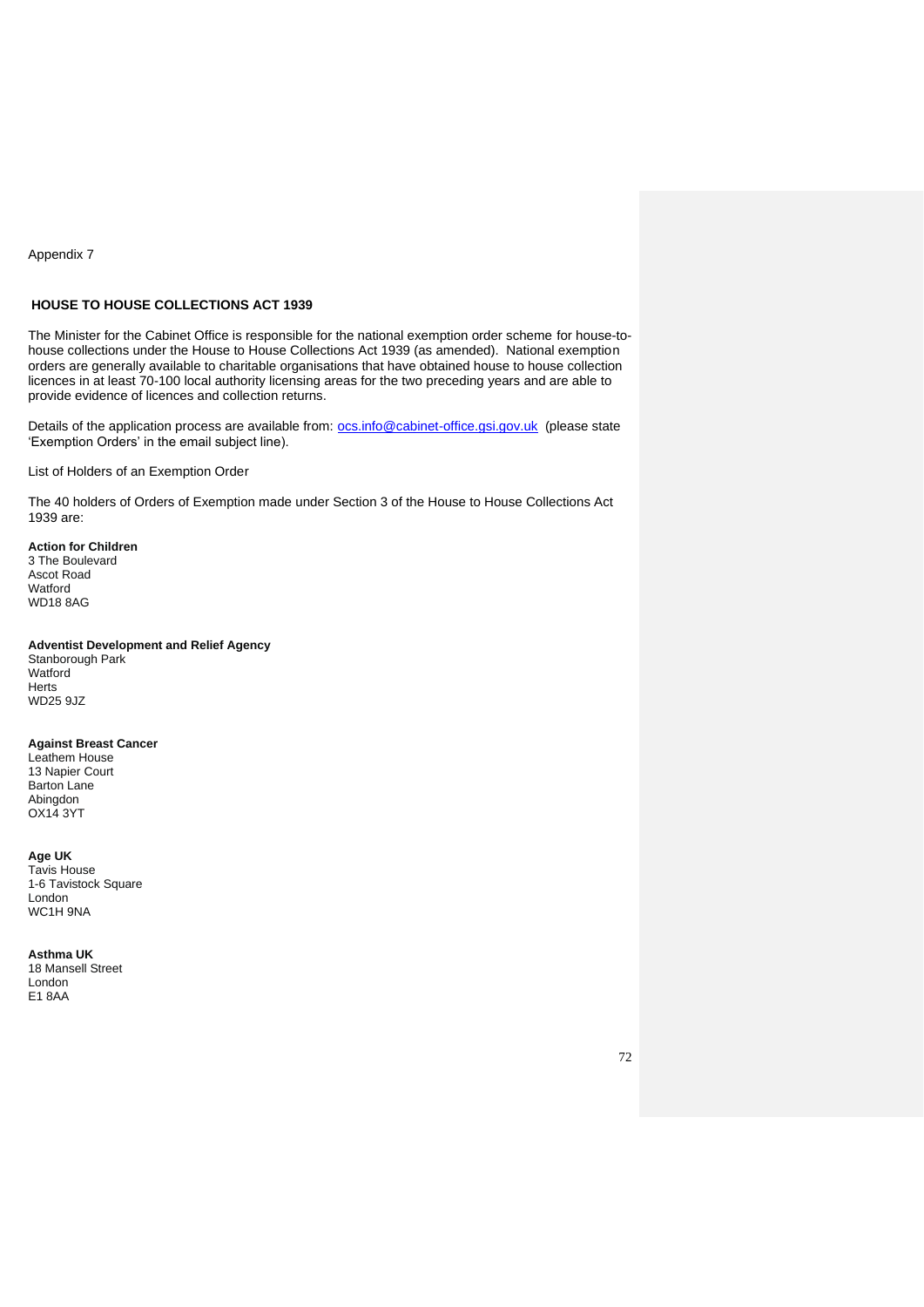#### **Barnardo's**

Tanners Lane Barkingside Ilford, Essex IG6 1QG

#### **Battersea Dogs and Cats Home** 4 Battersea Park Road

London, SW8 4AA

## **BBC Children in Need**

Ground Floor Bridge House **Salford** Greater Manchester M50 2BH

### **Blood Cancer UK (Bloodwise)**

39 -40 Eagle Street London WC1R 4TH

#### **British Heart Foundation**

Greater London House 180 Hampstead Road London NW1 7AW

## **British Red Cross Society**

UK Office 44 Moorfields London EC2Y 9AL

## **Cancer Research UK**

2 Redman Place Stratford London E20 1JQ

### **Cancer Support UK**

Aldwych House, 71 -79 Aldwych, Holborn, London, WC2B 4HN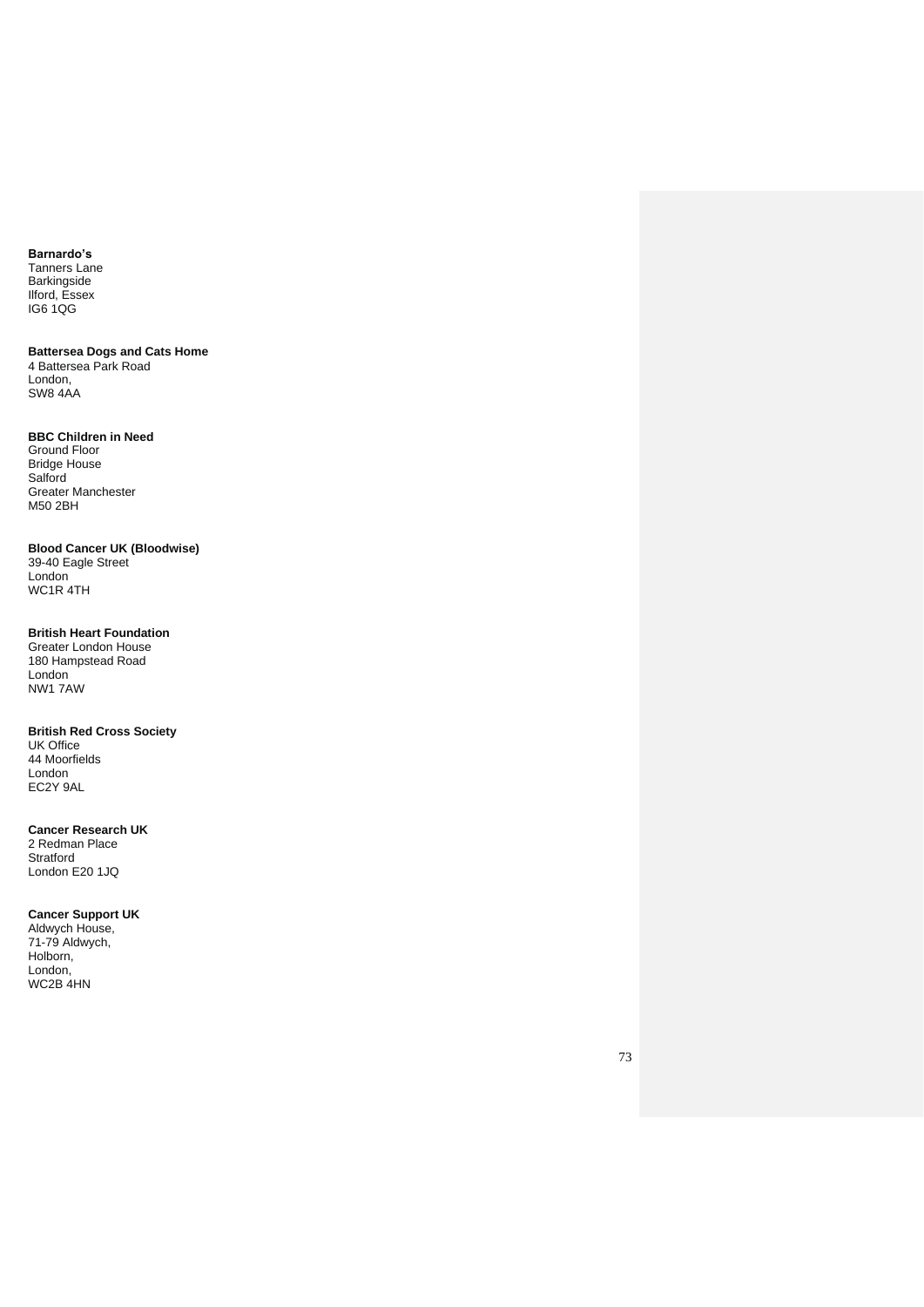**Christian Aid** 35/41 Lower Marsh Waterloo London SE1 7RL

**Dogs Trust** Clarissa Baldwin House 17Wakley Street London EC1V 7RQ

**Great Ormond Street Hospital Children's Charity** 40 Bernard Street London WC1N 1LE

## **Little Sisters of the Poor**

St Peter's Residence 2A Meadow Road South Lambeth London SW8 1QH

### **Macmillan Cancer Support**

89 Albert Embankment London SE1 7UQ

### **Make-A-Wish Foundation**

329-331 London Road Camberley Surrey GU15 3HQ

### **Marie Curie Cancer Care**

89 Albert Embankment London SE1 7TP

### **Mental Health Foundation**

Colechurch House 1 London Bridge Walk London SE1 2SX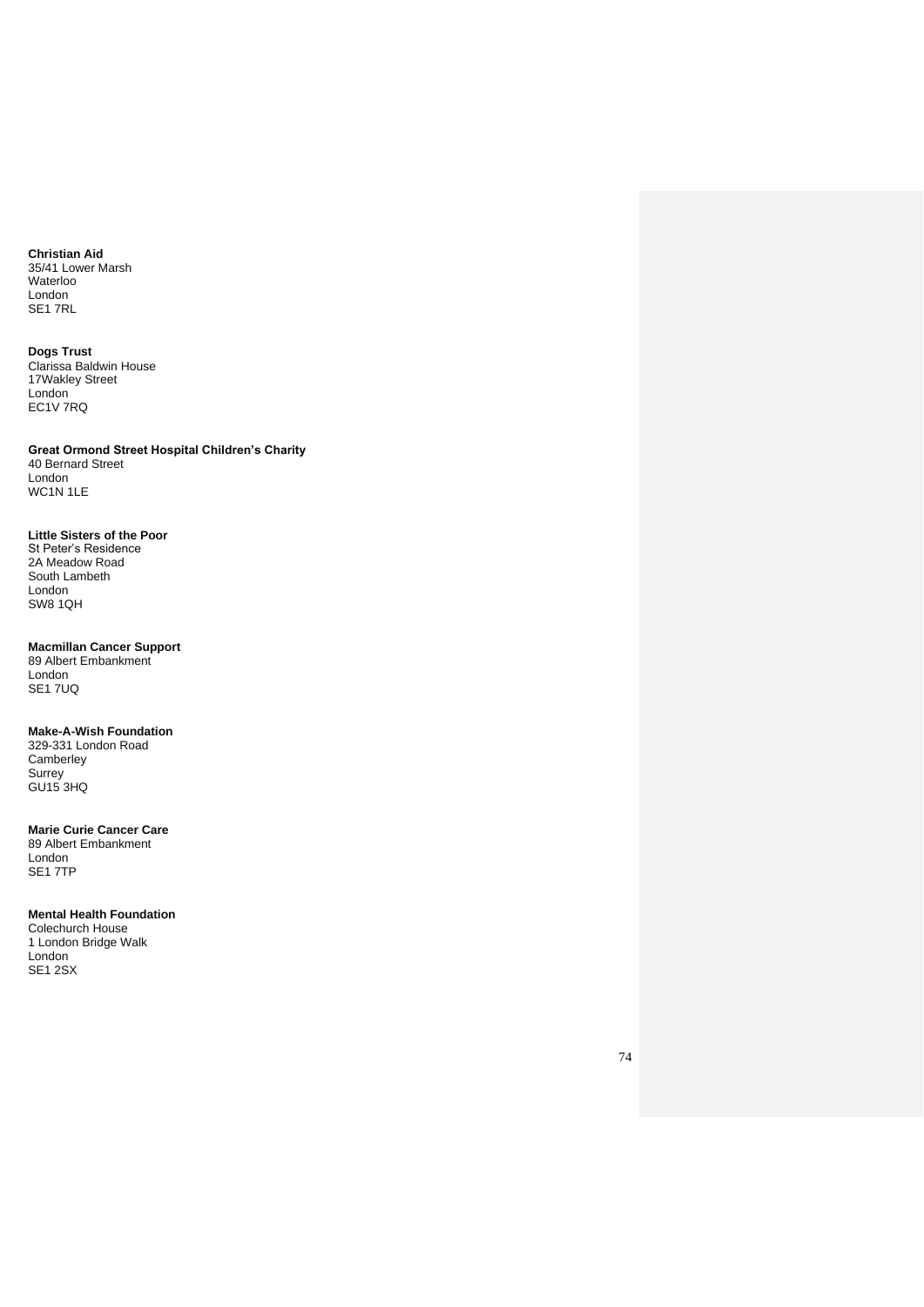# **National Council of YMCAs**

29 – 35 Farringdon Road London EC1M 3JF

### **National Kidney Federation**

The Point Coach Road Shireoaks Worksop **Notts** S81 8BW

#### **National Society for the Prevention of Cruelty to Children** Weston House 42 Curtain Road

London EC2A 3NH

#### **Oxfam**

Oxfam House 2700 John Smith Drive Oxford Business Park South Oxford OX4 2JY

#### **People's Dispensary for Sick Animals**

Whitechapel Way Priorslee Telford Shropshire TF2 9PQ

### **Royal National Mission to Deep Sea Fishermen**

Mather House 4400 Parkway Solent Business Park **Whiteley** Hants PO15 7FJ

### **Royal Society for the Prevention of Cruelty to Animals**

Wilberforce Way Southwater Horsham West Sussex RH13 9RS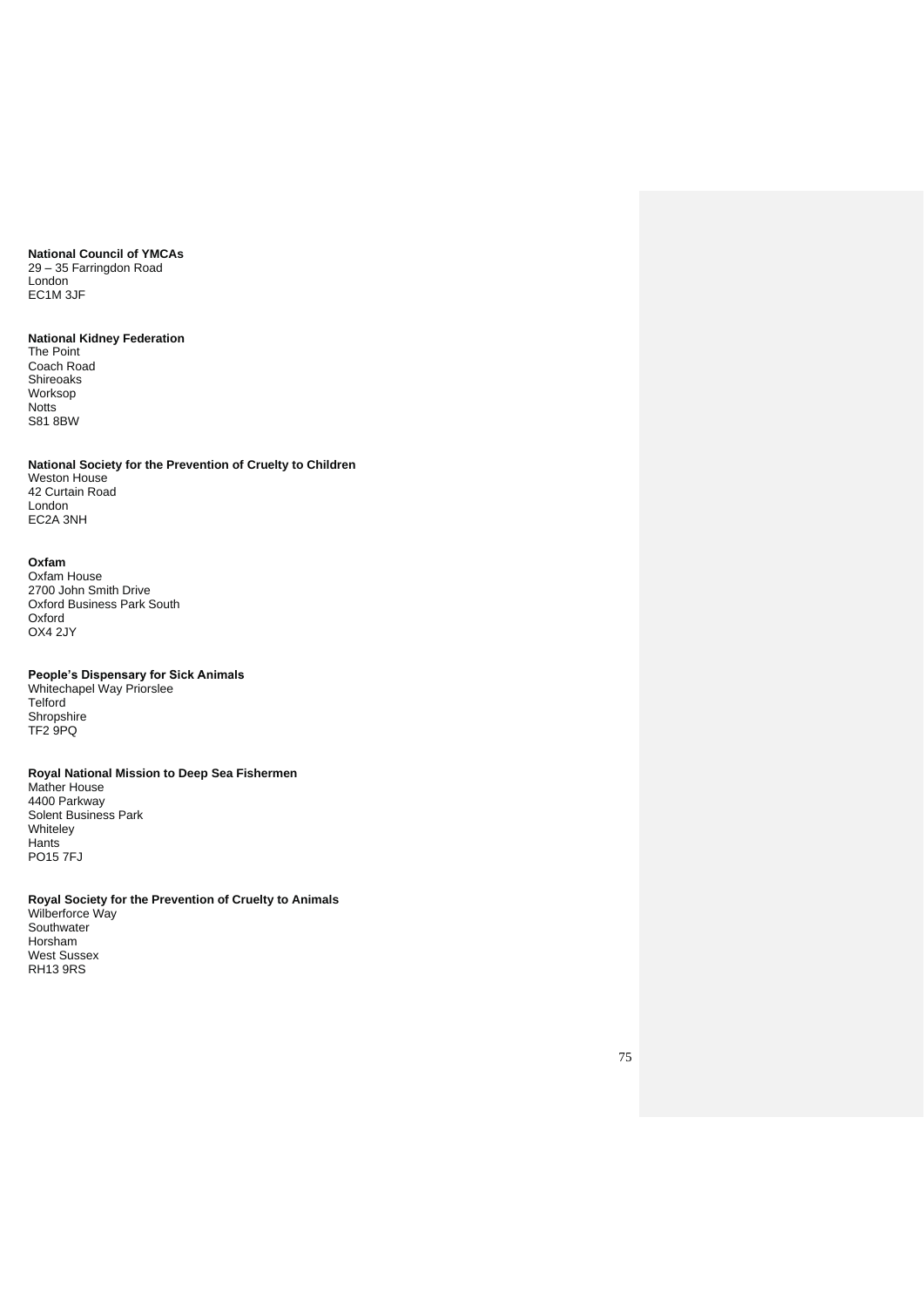#### **St John Ambulance**

National Headquarters 27 St John's Lane London EC1M 4BU

## **Save the Children**

1 St John's Lane London EC1M 4AR

#### **Scope**

Here East Centre 14 East Bay Lane London E15 2GW

## **Shelter**

88 Old Street London EC1V 9HU

#### **The Air Ambulance Service**

Blue Skies House Butlers Leap Rugby CV21 1EW

#### **The Children's Society**

Whitecross Studios 50 Banner Street London EC<sub>1</sub>Y<sub>8</sub>ST

#### **The Royal British Legion**

Haig House 199 Borough High Street London SE1 1AA

### **The Salvation Army**

101 Newington Causeway London SE1 6BN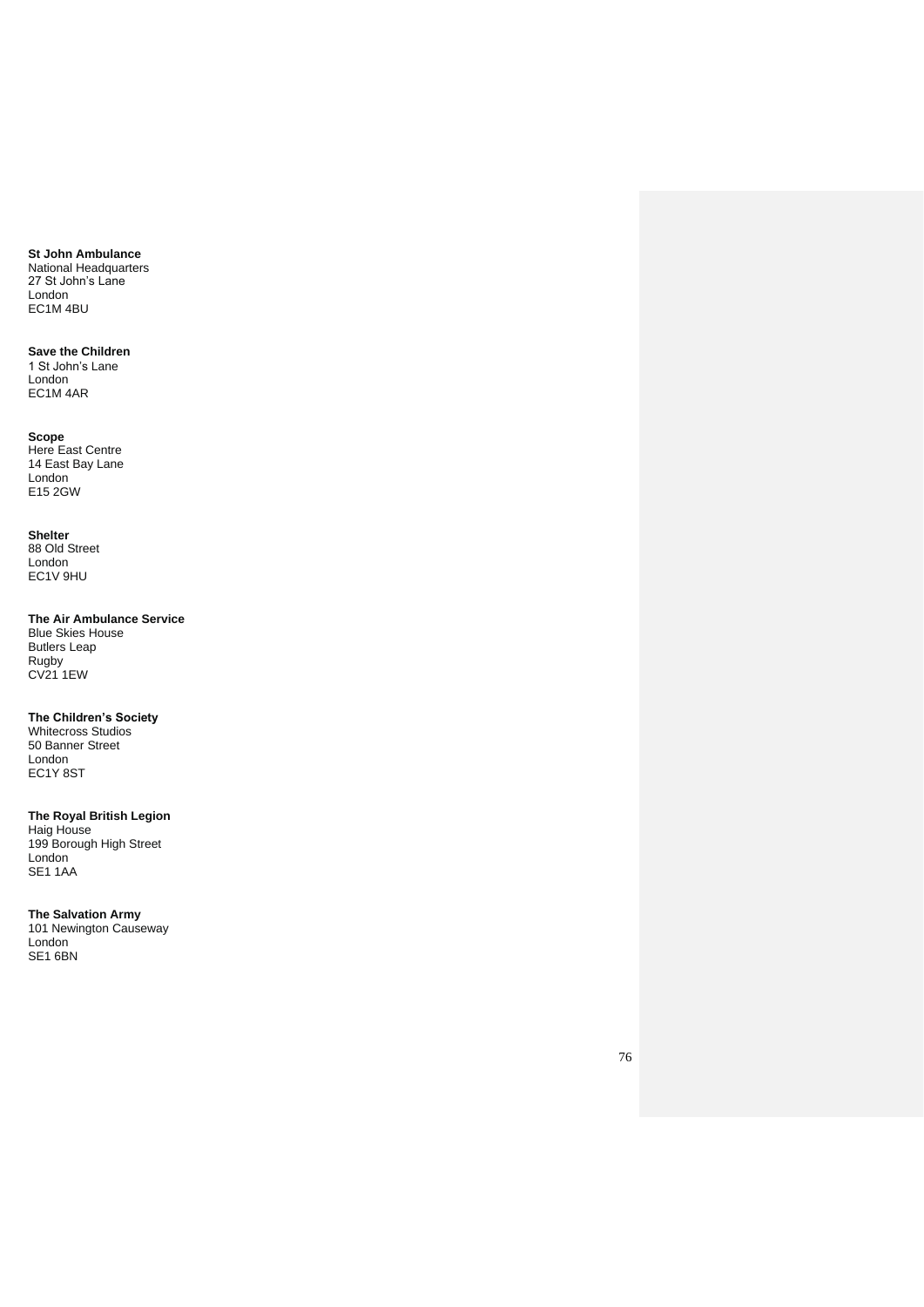**Tree of Hope** 19-21 Quarry Hill Road Tonbridge Kent

### **Troop Aid**

TN9 2RN

21 Radway Road Shirley Solihull B90 4NR

#### **WIZOuk**

Charles House 108-110 Finchley Road London NW3 5JJ

#### **World Wide Fund for Nature**

The Living Planet Centre Rufford House Brewery Road Woking GU21 4LL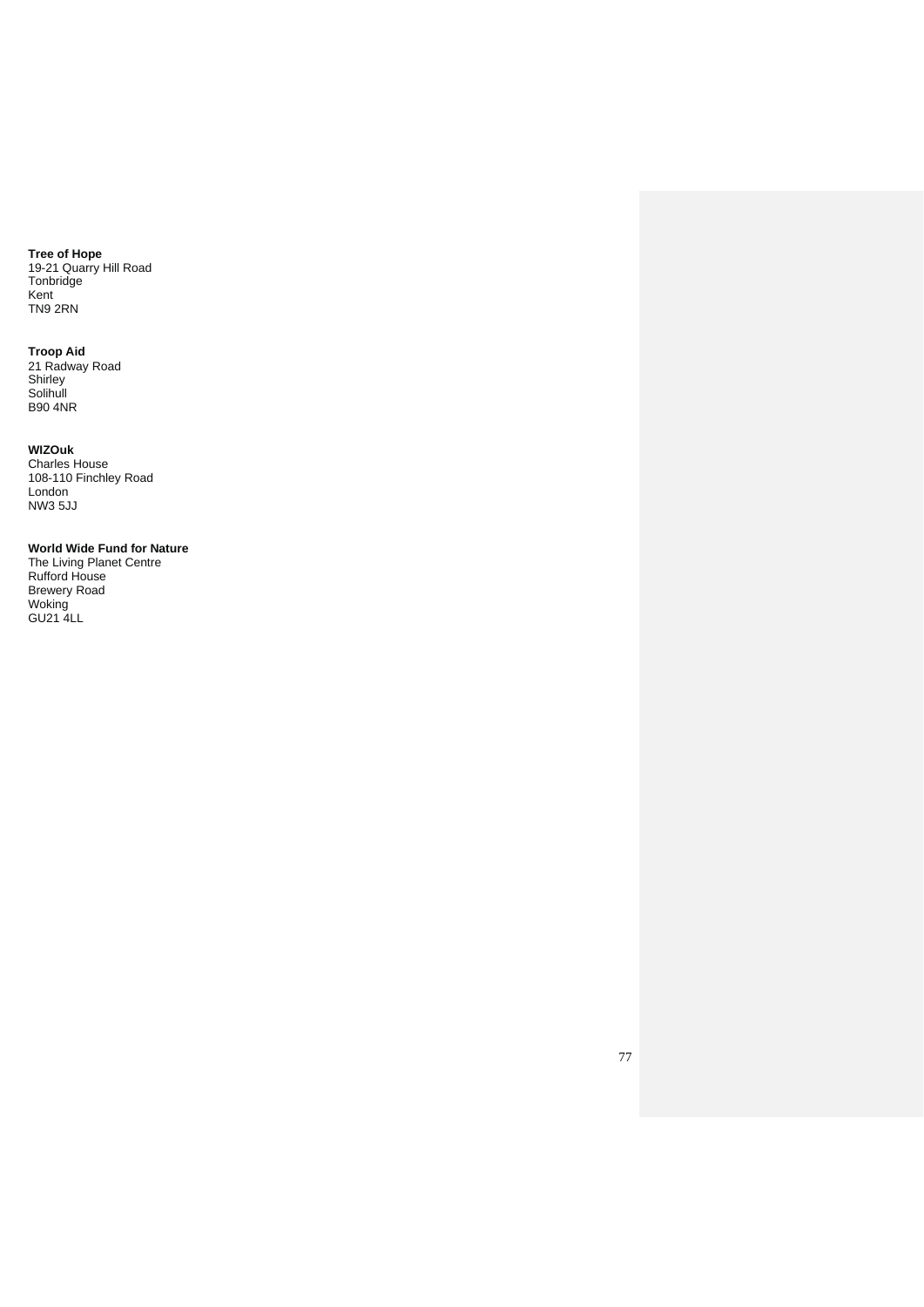Appendix 8

## **CabinetOffice**

Office for Civil Society

London SW1A2HQ

4/16 Telephone 020 7271 6298<br>1 Horse Guards Road Email helen.morgan@c Email helen.morgan@cabinet-office.gsi.gov.uk Web WWIN.cabinetoffice .gov.uk

Your ref: JPD/HRISW/Support4133

Glamorgan Law LLP 15 St Andrews Crescent **Cardiff** CF10 308

30 March 2012

Dear Sirs

#### **House to House Collections Act 1939: Appeal by Support Pen-y-Bont Ltd against the decision of Cardiff Council to refuse a House to House Collection Licence**

I refer to your clients' appeal against the decision of Cardiff Council to refuse an application for a house to house collections licence under the House to House Collections Act 1939 (the 1939 Act). Iam sorry it has not been possible to resolve this matter before now.

The Minister for Cabinet Office has considered this appeal afresh on its merits and has looked carefully at all the information supplied by both by parties. The Minister has decided to allow the appeal. In reaching this decision the Minister has noted the grounds set out in section 2(3)(a) and (b) of the 1939 Act on which the application was refused but has not confined his consideration to these grounds alone.

As far as the test in section 2(3)(a) of the 1939 Act ("the proportionality test") is concerned, it is appreciated that, for a number of reasons, the costs of conducting house to house collections of second-hand clothing tend to be higher than, for example, collections of cash. In this case Support Pen-y-Bont Ltd is a commercial company collecting on behalf of Y Bont, but charities that undertake these types of collection in-house are likely to face similar costs of distributing leaflets/collection bags, collecting goods that have been left out for them, and sorting/grading donated items. In relation to collections of second-hand goods for re-sale, the value of the goods at the point of donation may be low, and it is through the collection and sorting process that value is added, resulting in a saleable product. Taking these costs into account, the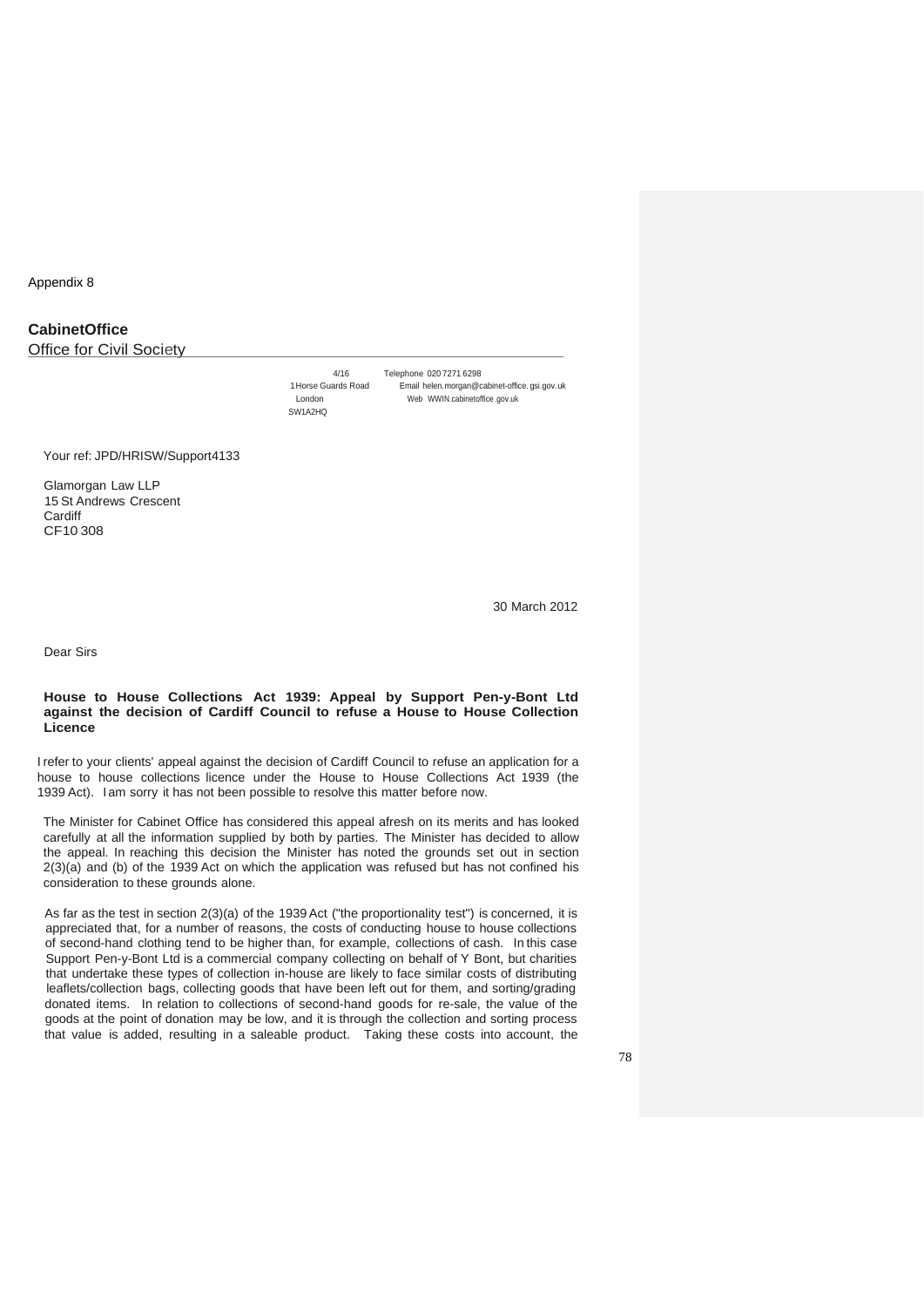Minister does not consider the proportion of the proceeds that will go to the charity to be adequate in proportion to the value of the proceeds likely to be received (including any proceeds already received).

As for the test in section 2(3)(b) of the 1939 Act ("the excessive remuneration test"), the Minister is not persuaded that remuneration or expenses that would be paid out to any persons involved in organising or conducting the collection are at a level that is unreasonable given the work involved in undertaking this type of collection.

The tests in section 2(3)(c)-(f) have also been considered but it has been concluded that there are no grounds for refusal on the basis of these.

Therefore, in accordance with section 2(6) of the 1939 Act, the Minister for Cabinet Office has decided that the appeal should be allowed and that Cardiff Council should forthwith issue a licence to Support Pen-y-Bont Ltd.

The original application was for a licence for the period from 1 January to 31 December 2011. As this time has elapsed, the period of time for which the licence is granted should be determined by the Council, in consultation with your clients, according to its usual criteria.

A copy of this letter goes to Cardiff Council.

Yours faithfully

Helen Morgan Charities and Sector Support Team